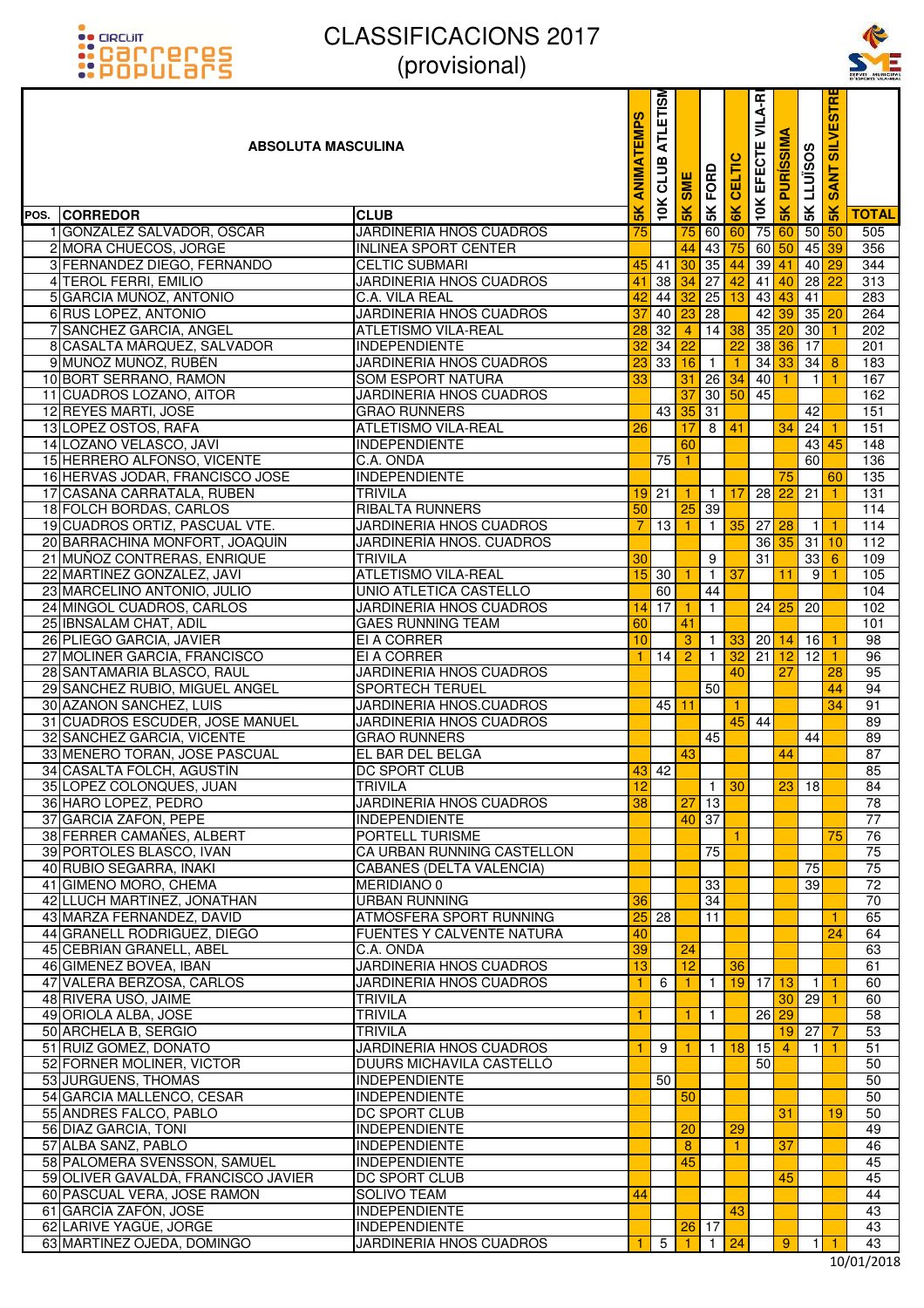



| <u>::PUPULdI'S</u>                   | $\mu$ וטופוטטוען               |                                        |                         |     |                |               |                          |                      |                   |                                              | SERVEL MUNICIPA |
|--------------------------------------|--------------------------------|----------------------------------------|-------------------------|-----|----------------|---------------|--------------------------|----------------------|-------------------|----------------------------------------------|-----------------|
| <b>ABSOLUTA MASCULINA</b>            |                                | <b>SdW<sub>3</sub></b><br><b>ANIMA</b> | <b>ATLETISM</b><br>CLUB | SME | <b>SK FORD</b> | CELTIC        | <b>10K EFECTE VILA-R</b> | <b>PURISSIMA</b>     | <b>SK LLUISOS</b> | <b>IRISE</b><br><b>IIV1IS</b><br><b>SANT</b> |                 |
| POS. CORREDOR                        | <b>CLUB</b>                    | $\frac{1}{5}$                          | 10K                     | 5K  |                | $\frac{1}{2}$ |                          | $\frac{8}{5}$        |                   | $\frac{1}{5}$                                | <b>TOTAL</b>    |
| 64 MANRIQUE AIBAR, ALFONSO           | <b>INDEPENDIENTE</b>           |                                        |                         |     | $\mathbf{1}$   | 1.            |                          | 16                   | 22                |                                              | 43              |
| 65 OCAÑA CALPE, ALEJANDRO            | <b>TRIVILA</b>                 |                                        |                         |     |                |               |                          | 26                   |                   | 17                                           | 43              |
| 66 MARQUÉS FAS, RAMIR                | TRILAVALL                      |                                        |                         |     |                |               |                          |                      |                   | 43                                           | 43              |
| 67 PALOMERA SVENSSON, GABRIEL        | <b>INDEPENDIENTE</b>           |                                        |                         | 42  |                |               |                          |                      |                   |                                              | 42              |
| 68 TOMAS REINA, OSCAR                | <b>CLUB ESPORTIU VINAROS</b>   |                                        |                         |     | 42             |               |                          |                      |                   |                                              | 42              |
| 69 NUNEZ IBARROLA, GALDER            | <b>VILASWIM</b>                |                                        |                         |     |                |               |                          | 42                   |                   |                                              | 42              |
| 70 ARLANDES BAENA, ERNESTO           | DUURS CASTELLO                 |                                        |                         |     |                |               |                          |                      |                   | 42                                           | 42              |
| 71 FABRA HERRERO, JOSEP              | <b>AMICS DEL CLOT</b>          |                                        |                         |     | 41             |               |                          |                      |                   |                                              | 41              |
| 72 EGEA NICOLAU, ENRIQUE             | <b>MDMA</b>                    | 17                                     | 24                      |     |                |               |                          |                      |                   |                                              | 41              |
| 73 PALLARES, VICENTE                 | <b>INDEPENDIENTE</b>           |                                        |                         |     |                |               |                          |                      |                   | 41                                           | 41              |
| 74 OTALVARO MOSCOSO, JEFFERSON       | CA URBAN RUNNING CASTELLON     |                                        |                         |     | 40             |               |                          |                      |                   |                                              | 40              |
| 75 SANTANDER DE LA MUÑOZA, FERNANDO  | <b>DUURS CASTELLO</b>          |                                        |                         |     |                |               |                          |                      |                   | 40                                           | 40              |
| 76 CUADROS ORTIZ, FRANCISCO          | <b>JARDINERIA HNOS CUADROS</b> |                                        |                         |     |                | 39            |                          |                      |                   |                                              | 39              |
| 77 CID GOMEZ, JUANJO                 | JARDINERIA HNOS CUADROS        |                                        |                         |     |                | 23            | 16                       |                      |                   |                                              | 39              |
| 78 MARTINEZ COBO, SERGIO             | MI PELAZO Y YO                 |                                        | 39                      |     |                |               |                          |                      |                   |                                              | 39              |
| 79 PALOMERA SVENSSON, DAVID          | <b>INDEPENDIENTE</b>           |                                        |                         | 39  |                |               |                          |                      |                   |                                              | 39              |
| 80 SABORIT TORNER, SANTI             | <b>CM VILAFAMES</b>            |                                        |                         |     | 38             |               |                          |                      |                   |                                              | 38              |
| 81 LAPICA TRAVER, CÉSAR              | <b>INDEPENDIENTE</b>           |                                        |                         | 38  |                |               |                          |                      |                   |                                              | 38              |
| 82 LLORENS, CRISTIAN                 | <b>INDEPENDIENTE</b>           |                                        |                         |     |                |               |                          | 38                   |                   |                                              | 38              |
| 83 PASCUAL MARMANEU, ALFONSO         | C. D. FREE RUN                 |                                        |                         |     |                |               |                          |                      | $\overline{38}$   |                                              | 38              |
| 84 MARTINEZ MARTINEZ, PEDRO          | <b>PURITO</b>                  |                                        | $\mathbf{1}$            |     | $\mathbf{1}$   | 25            | $\overline{7}$           | $\blacktriangleleft$ |                   |                                              | 38              |
| 85 AGUILERA VALENCIA, DAVID          | <b>INDEPENDIENTE</b>           |                                        |                         |     |                |               |                          |                      |                   | 38                                           | $\overline{38}$ |
| 86 CAMPOS BENÍTEZ, MIGUEL ANGEL      | <b>TRIVILA</b>                 |                                        |                         |     |                |               | 37                       |                      |                   |                                              | 37              |
| 87 SAFONT FEMENIA, NACHO             | UNIÓ ATLÉTICA CASTELLÓ         |                                        | 37                      |     |                |               |                          |                      |                   |                                              | 37              |
| 88 ALCON MEDINA, JUANJO              | C.M.SERRA ESPADA DE SUERAS     | 27                                     |                         |     | 10             |               |                          |                      |                   |                                              | 37              |
| 89 RUIZ MARTINEZ, SERGIO             | <b>MAMUTS MOUNTAIN</b>         |                                        |                         |     |                |               |                          |                      | 37                |                                              | 37              |
| 90 BROCH CALZADO, JESUS              | <b>INDEPENDIENTE</b>           |                                        |                         |     |                |               |                          |                      | $\overline{36}$   |                                              | 37              |
| 91 DIAGO CRISOL, RUBÉN               | <b>TRILAVALL</b>               |                                        |                         |     |                |               |                          |                      |                   | 37                                           | 37              |
| 92 ESTELLER GIMENO, FERNANDO         | <b>INDEPENDIENTE</b>           |                                        |                         | 36  |                |               |                          |                      |                   |                                              | 36              |
| 93 PASTOR CABEDO, RICARDO            | <b>CA ONDA</b>                 |                                        |                         |     | 36             |               |                          |                      |                   |                                              | 36              |
| 94 LÓPEZ ALLEPUZ, LUIS ENRIQUE       | <b>INDEPENDIENTE</b>           |                                        | 36                      |     |                |               |                          |                      |                   |                                              | $\overline{36}$ |
| 95 GARCIA LLOPIS, CARLOS             | <b>TRIVILA</b>                 |                                        |                         |     |                |               |                          |                      | 36                |                                              | 36              |
| 96 BERNAD, PABLO                     | DC SPORT CLUB                  |                                        |                         |     |                |               |                          | 24                   |                   | 12                                           | 36              |
| 97 FERNANDEZ CASTILLA, FRANCISCO     | <b>C.T. ALQUERIAS TRYTEAM</b>  |                                        |                         |     |                |               |                          |                      |                   | 36                                           | 36              |
| 98 CALATAYUD FRANCES, RUBEN          | REDOLAT TEAM                   | 35                                     |                         |     |                |               |                          |                      |                   |                                              | 35              |
| 99 MARTI GIMENO, VICTOR              | <b>INDEPENDIENTE</b>           |                                        | 35                      |     |                |               |                          |                      |                   |                                              | 35              |
| 100 CORDERO VELASCO, GUILLERMO       | <b>DUURS CASTELLO</b>          |                                        |                         |     |                |               |                          |                      |                   | 35                                           | 35              |
| 101 MOLINA VILLALBA, LUIS            | <b>INDEPENDIENTE</b>           |                                        |                         | 28  | 6              |               |                          |                      |                   |                                              | 34              |
| 102 ECHENNI KHAYI, KHALID            | <b>INDEPENDIENTE</b>           | 34                                     |                         |     |                |               |                          |                      |                   |                                              | 34              |
| 103 FORTUÑO FORTUÑO, GERARDO         | <b>INDEPENDIENTE</b>           |                                        |                         | 1.  | $\overline{1}$ | 31            |                          |                      |                   |                                              | 33              |
| 104 PITARCH ARAGÓN, JORGE            | <b>TRIVILA</b>                 |                                        |                         |     |                |               | 33                       |                      |                   |                                              | 33              |
| 105 MARTI BARRACHINA, ALEX           | <b>INDEPENDIENTE</b>           |                                        |                         | 1   |                |               | 32                       |                      |                   |                                              | 33              |
| 106 VILAR GUERRERO, JUAN ANTONIO     | <b>INDEPENDIENTE</b>           |                                        |                         | 33  |                |               |                          |                      |                   |                                              | 33              |
| 107 ALEGRE MORALES, EMILIO           | <b>UAC</b>                     |                                        |                         |     | $\overline{7}$ |               |                          |                      | 26                |                                              | 33              |
| 108 GARCIA AGUILELLA, ENRIQUE        | <b>TRIPOWERS ALMAZORA</b>      |                                        |                         |     |                |               |                          |                      |                   | 33                                           | 33              |
| 109 VICIANO MELIA, ISIDORO           | <b>COMMUNITY RUN</b>           |                                        |                         |     | 32             |               |                          |                      |                   |                                              | 32              |
| 110 MECHÓ BENLLOCH, J.VICENTE        | <b>CORRERNOULAS</b>            |                                        |                         |     |                |               |                          | 32                   |                   |                                              | 32              |
| 111 NEBOT ROIG, JAVIER               | <b>TRINOULAS</b>               |                                        |                         |     |                |               |                          |                      | 32                |                                              | 32              |
| 112 CASALTA SALINAS, JORGE           | A. TERRA                       | 6                                      |                         |     |                | 3             |                          | 21                   |                   |                                              | 32              |
| 113 JARQUE BOU, NESTOR               | <b>COMMUNITY RUN</b>           |                                        | $15$ 15 $1$             |     |                |               |                          |                      |                   | 1                                            | 32              |
| 114 COLLADO TORRALBA, JAVIER         | <b>DUURS CASTELLO</b>          |                                        |                         |     |                |               |                          |                      |                   | 32                                           | 32              |
| 115 FERNANDEZ BUENO, EMILIO          | <b>REDOLAT TEAM</b>            | 31                                     |                         |     |                |               |                          |                      |                   |                                              | $\overline{31}$ |
| 116 FERRADA SILVESTRE, ALBERTO       | <b>INDEPENDIENTE</b>           |                                        |                         |     | $13$ 18        |               |                          |                      |                   |                                              | 31              |
| 117 OLMEDO GALINDO, DAVID            | <b>INDEPENDIENTE</b>           |                                        | 31                      |     |                |               |                          |                      |                   |                                              | 31              |
| 118 MATEI, MARCEL IONUT              | <b>INDEPENDIENTE</b>           |                                        |                         |     |                |               | 30                       |                      | 1                 |                                              | $\overline{31}$ |
| 119 RIVERA USÓ, JORGE                | <b>TRIVILA</b>                 |                                        |                         |     |                |               |                          | 18                   | 13                |                                              | 31              |
| 120 RUBERT ROS, GUILLERMO            | <b>ATLETISMO VILA-REAL</b>     | 1                                      | 7                       |     | $\overline{1}$ | 12            | 6                        | -1                   |                   |                                              | 31              |
| 121 FUSTER MARQUÉS, DAVID            | <b>TRILAVALL</b>               |                                        |                         |     |                |               |                          |                      |                   | 31                                           | 31              |
| 122 MARTÍNEZ CEREZUELA, MIGUEL ANGEL | CLUB DE MUNTAÑA MES KILOMETRES | -1                                     |                         |     |                | 28            |                          |                      | 1                 |                                              | 30              |
| 123 GRANELL PERIS, PAGRABLO          | <b>TRIVILA</b>                 |                                        |                         |     |                |               |                          |                      |                   | 30                                           | 30              |
| 124 ALBIOL ANADÓN, JOSE MANUEL       | <b>URBAN RUNNING CASTELLON</b> |                                        |                         |     |                | 21            |                          |                      | 8                 |                                              | 29              |
| 125 NAVARRO CUADROS, DAVID           | ATMOSFERA SPORT RUNNING        |                                        |                         |     |                |               | 29                       |                      |                   |                                              | 29              |
| 126 MANUEL ROCA, MANEU               | AMICS CURSES ALCALA-ALCOSSEBRE |                                        |                         |     | 29             |               |                          |                      |                   |                                              | 29              |
|                                      |                                |                                        |                         |     |                |               |                          |                      |                   |                                              |                 |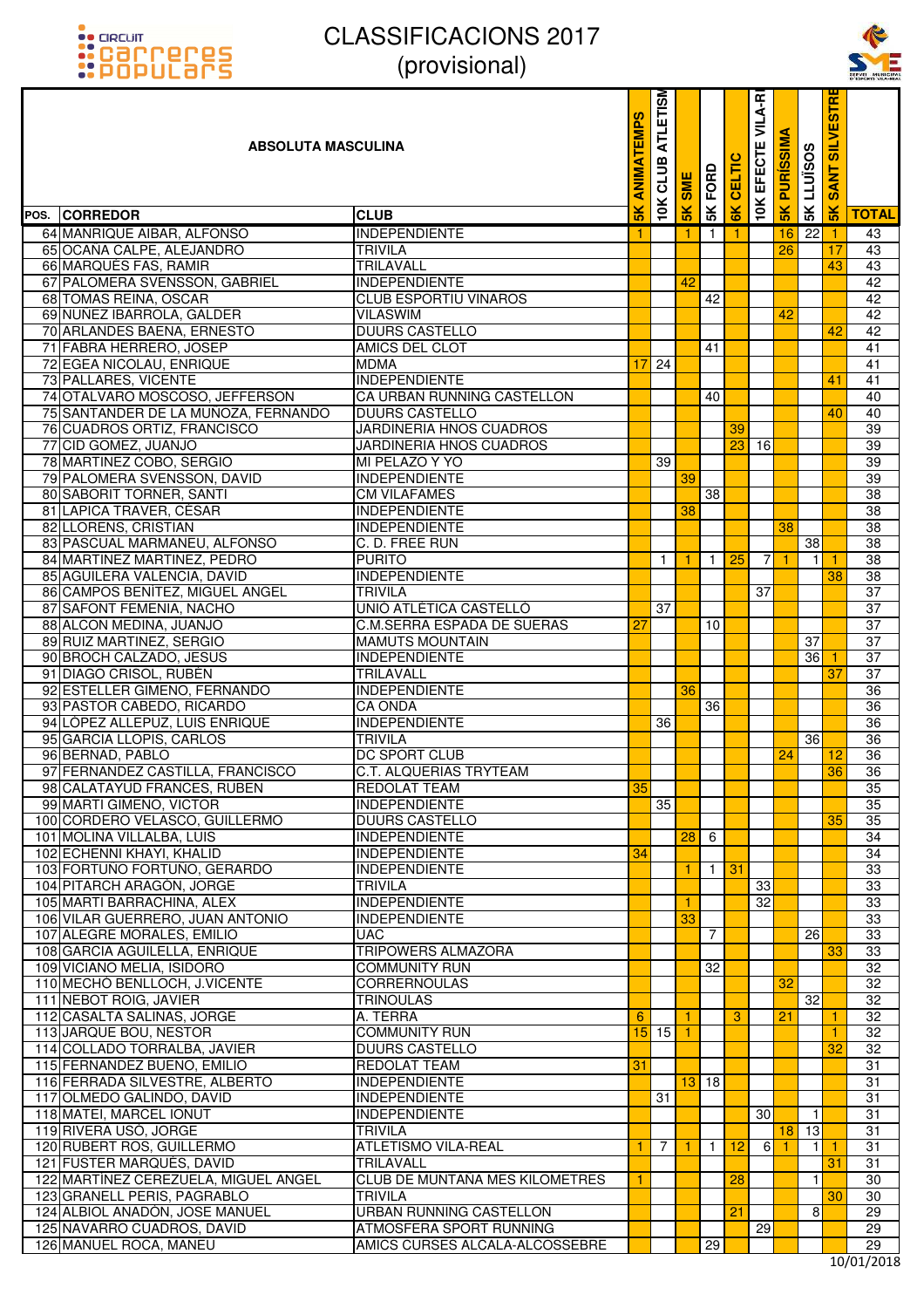



| <u>::PUPULdI'S</u>                                       | UUUUUUUU                                         |                      |                         |            |                      |               |                   |                      |                     |                      | SERVEI MUNICIPA<br>D'ESPORTS VILA-REA |
|----------------------------------------------------------|--------------------------------------------------|----------------------|-------------------------|------------|----------------------|---------------|-------------------|----------------------|---------------------|----------------------|---------------------------------------|
| <b>ABSOLUTA MASCULINA</b>                                |                                                  | <b>ATEMPS</b><br>MIN | <b>ATLETISM</b><br>CLUB | <b>SME</b> | FORD                 | <b>CELTIC</b> | VILA-RI<br>EFECTE | <b>PURISSIMA</b>     | <b>SK LLUISOS</b>   | <b>SANT SILVESTR</b> |                                       |
| POS. CORREDOR                                            | <b>CLUB</b>                                      | $\frac{1}{2}$        | <b>10K</b>              | 5K         | 5K                   | 6K            | <b>10K</b>        | $\frac{8}{5}$        |                     | 5K                   | <b>TOTAL</b>                          |
| 127 MARTINEZ ADSUARA, VICENT                             | <b>INDEPENDIENTE</b>                             |                      |                         | 29         |                      |               |                   |                      |                     |                      | 29                                    |
| 128 OMS VARGAS, JOSE MANUEL                              | C.A. GRAO RUNNERS                                | 29                   |                         |            |                      |               |                   |                      |                     |                      | 29                                    |
| 129 LÓPEZ COLLADO, JOŚE MANUEL                           | <b>INDEPENDIENTE</b>                             |                      | 29                      |            |                      |               |                   |                      |                     |                      | 29                                    |
| 130 DIAZ CLAUSELL, GUILLEM                               | <b>INDEPENDIENTE</b>                             |                      |                         |            |                      | 27            |                   |                      |                     | 1                    | 29                                    |
| 131 IBAÑEZ IBAÑEZ, ELADI                                 | UNIO ATLETICA CASTELLO                           |                      | 3                       |            | $1 \mid$             | 10            | 10 <sup>1</sup>   | 1                    | $\mathbf{1}$        | -1                   | 29                                    |
| 132 TORNER MUNDO, FERRAN<br>133 ORTIZ CALVO, SERGIO      | <b>CELTIC SUBMARI</b><br><b>INDEPENDIENTE</b>    | $\mathbf{1}$         | 11<br>27                |            |                      |               | 12                |                      | 3                   | -1                   | 28<br>$\overline{27}$                 |
| 134 CATALA MASO, JUANRI                                  | CASTELLNOVO TRAIL                                |                      |                         |            |                      |               |                   |                      |                     | 27                   | $\overline{27}$                       |
| 135 COLLADO MATA, ALBERTO                                | <b>C&amp;C SPORT GINEVALL</b>                    |                      |                         |            |                      | 26            |                   |                      |                     |                      | $\overline{26}$                       |
| 136 FORNAS PRIETO, FRANCISCO                             | <b>INDEPENDIENTE</b>                             |                      | 26                      |            |                      |               |                   |                      |                     |                      | $\overline{26}$                       |
| 137 GOMEZ MADRIGAL, JOSEP                                | <b>BCS TRAIL D'UIXO</b>                          |                      |                         |            |                      |               |                   |                      |                     | 26                   | 26                                    |
| 138 MARTINEZ GONZALEZ, JAVI                              | <b>ATLETISME VILA-REAL</b>                       |                      |                         |            |                      |               | 25                |                      |                     |                      | $\overline{25}$                       |
| 139 FERRERES EDO, ALFONSO                                | LES COVES DE VINROMA                             |                      | 25                      |            |                      |               |                   |                      |                     |                      | 25                                    |
| 140 GALÍ DOMINGO, GONZALO                                | <b>DEYOKA</b>                                    |                      |                         |            |                      |               |                   |                      | 25                  |                      | 25                                    |
| 141 CASAÑA GOMEZ, JAVIER JESUS                           | <b>INDEPENDIENTE</b>                             | 1                    | $\mathbf{1}$            | -1         | $\overline{1}$       | 16            | $\overline{2}$    |                      | -1                  | -1                   | 25                                    |
| 142 QUINTANA NORIEGA, LLUIS                              | TRIATLÓN EVASIÓN CASTELLÓN                       |                      |                         |            |                      |               |                   |                      |                     | 25                   | 25                                    |
| 143 CANTAVELLA REDON, VICTOR<br>144 FALCO PUCHOL, CARLES | <b>TRIVILA</b><br><b>TRIVILA</b>                 | 24                   |                         |            | 23                   |               |                   |                      |                     |                      | 24<br>24                              |
| 145 ESCRICH SANTAMARIA, ANGEL                            | CAFE ANGEL                                       |                      |                         |            | 24                   |               |                   |                      |                     |                      | 24                                    |
| 146 VAQUER FERRER, JOSE MARIA                            | SOMESPORT-NATURA                                 |                      | 23                      |            |                      |               |                   |                      | $\mathbf{1}$        |                      | 24                                    |
| 147 BELLES NOTARI, VICENTE                               | C.M.VISTABELLA                                   |                      |                         |            |                      |               | 23                |                      |                     | 1                    | 24                                    |
| 148 YAGÜE PERIS, RAÚL                                    | <b>TRILAVALL</b>                                 |                      |                         |            |                      |               |                   |                      | 23                  | $\overline{1}$       | $\overline{24}$                       |
| 149 SALES IBAÑEZ, JUAN                                   | <b>INDEPENDIENTE</b>                             |                      |                         |            | $\mathbf{1}$         |               | 22                |                      |                     |                      | $\overline{23}$                       |
| 150 AYMERICH MARTÍNEZ, OSCAR                             | <b>INDEPENDIENTE</b>                             |                      |                         |            |                      |               |                   |                      | 23                  |                      | 23                                    |
| 151 JUAN PUERTO, QUIQUE                                  | <b>RUN ADDICTION CASTELLON</b>                   |                      |                         |            | 5                    |               |                   |                      |                     | 18                   | 23                                    |
| 152 HERRERA GONZALEZ, DAVID                              | <b>INDEPENDIENTE</b>                             |                      |                         |            |                      |               |                   |                      |                     | 23                   | 23                                    |
| 153 NAJIM MEZIANI, AMINE                                 | C.A. ONDA                                        | 22                   |                         |            |                      |               |                   |                      |                     |                      | $\overline{22}$                       |
| 154 CARRATALA MEZQUITA, PABLO<br>155 TERUEL COTO, JORGE  | <b>TRIVILA</b><br><b>CELTIC SUBMARI</b>          |                      | 20 <sub>1</sub>         |            | 22<br>$\overline{1}$ |               |                   |                      |                     |                      | $\overline{22}$<br>$\overline{22}$    |
| 156 CAÑADA FABREGAT, JORDI                               | <b>C.E.M SALTARRIBES</b>                         |                      | $\overline{22}$         |            |                      |               |                   |                      |                     |                      | $\overline{22}$                       |
| 157 MUÑOZ PÉREZ, IVÁN                                    | <b>INDEPENDIENTE</b>                             | 21                   |                         |            | $\mathbf{1}$         |               |                   |                      |                     |                      | 22                                    |
| 158 MAZUECOS PEREZ, DAVID                                | <b>CLUB ATLETISMO ONDA</b>                       |                      |                         |            | 21                   |               |                   |                      |                     |                      | 21                                    |
| 159 CALERO HUERTAS, PACO                                 | <b>INDEPENDIENTE</b>                             |                      |                         | 21         |                      |               |                   |                      |                     |                      | $\overline{21}$                       |
| 160 NOVOA QUESADA, DAVID                                 | <b>INDEPENDIENTE</b>                             | 2                    |                         |            |                      |               | 18 <sup>l</sup>   |                      | $\mathbf{1}$        |                      | 21                                    |
| 161 SANCHEZ GIL, JOAQUIN                                 | LA GAVIA                                         |                      |                         |            |                      |               |                   |                      |                     | 21                   | 21                                    |
| 162 LATORRE MARTÍNEZ, ANTONIO                            | <b>INDEPENDIENTE</b>                             |                      |                         |            |                      | 20            |                   |                      |                     |                      | 20                                    |
| 163 FERNANDEZ CHAVES, JOSE                               | <b>RIBALTA RUNNERS</b>                           |                      |                         |            | 20                   |               |                   |                      |                     |                      | 20                                    |
| 164 MENERO CALPE, ESTEBAN                                | <b>TRIVILA</b>                                   | 20                   |                         |            |                      |               |                   |                      |                     |                      | 20                                    |
| 165 GUILLEN VAQUERO, ALBERTO                             | <b>INDEPENDIENTE</b>                             |                      |                         |            | 19                   |               | 19                |                      |                     |                      | 19<br>19                              |
| 166 VIDAL MOLES, DEME<br>167 MOLINA GARCIA-MUÑOZ, DANI   | <b>GRAO RUNNERS</b><br><b>INDEPEMDIEMTE</b>      |                      | $\overline{19}$         |            |                      |               |                   |                      |                     |                      | 19                                    |
| 168 VALLADOLID RODRIGUEZ, JUAN CARLOS                    | <b>INDEPENDIENTE</b>                             |                      |                         | 19         |                      |               |                   |                      |                     |                      | 19                                    |
| 169 ALCUÑA ALEPUZ, JOSE                                  | <b>TRILAVALL</b>                                 |                      |                         |            |                      |               |                   |                      | 19                  |                      | 19                                    |
| 170 MARTI RAMOS, JOSE PASCUAL                            | <b>INDEPENDIENTE</b>                             | $\mathbf{1}$         |                         | -1         |                      | 5             | 9                 | $\blacktriangleleft$ | 1                   | -1                   | 19                                    |
| 171 MOLINA GÓMEZ, SERGI                                  | <b>INDEPENDIENTE</b>                             |                      |                         | 18         |                      |               |                   |                      |                     |                      | 18                                    |
| 172 ORTELLS SORRIBES, FELIPE                             | <b>C.M.SERRA ESPADA SUERAS</b>                   |                      | 18                      |            |                      |               |                   |                      |                     |                      | 18                                    |
| 173 ANDRES PACHECO, FERNANDO                             | CA LA VALL D'UIXO                                | 18                   |                         |            |                      |               |                   |                      |                     |                      | 18                                    |
| 174 MUNUERA MORENO, MIGUEL                               | <b>CLUB ATLETISME VILA-REAL</b>                  |                      | $\overline{1}$          |            |                      |               | 13                | $\overline{2}$       | $\mathbf{1}$        | -1                   | 18                                    |
| 175 GARCIA GOMEZ, DAVID                                  | <b>TRIVILA</b>                                   |                      | 12                      | -1         | $\overline{1}$       | 1.            | 1                 |                      |                     |                      | 17                                    |
| 176 MIRÓ MONER, DOMINGO<br>177 LLORENS RODRIGUEZ, OSCAR  | HNOS. JARDINERIA CUADROS<br><b>INDEPENDIENTE</b> |                      |                         |            |                      | 14            |                   | 17<br>$\mathbf{1}$   | $\vert$ 1           | -1                   | 17<br>17                              |
| 178 ADSUARA BADENES, SAMUEL                              | A4 PELAT                                         |                      |                         | -1         |                      |               |                   |                      |                     | 16                   | 17                                    |
| 179 MARRAMA JUAN, IVAN                                   | <b>BICIS ORTIZ</b>                               | 1                    |                         |            |                      | 15            |                   |                      |                     |                      | 16                                    |
| 180 CAMPOS BERNABEU, DANIEL                              | <b>INDEPENDIENTE</b>                             |                      | 16 <sup>1</sup>         |            |                      |               |                   |                      |                     |                      | 16                                    |
| 181 MARBO, SERGIO                                        | <b>EVASION RUNNING CASTELLON</b>                 |                      |                         |            | 16                   |               |                   |                      |                     |                      | 16                                    |
| 182 FORNES RENAU, RAUL                                   | <b>URBAN RUNNING</b>                             | 16                   |                         |            |                      |               |                   |                      |                     |                      | 16                                    |
| 183 ESTALAYO MATEO, RAFAEL                               | <b>INDEPENDIENTE</b>                             |                      |                         |            | $\mathbf{1}$         |               |                   | 15                   |                     |                      | 16                                    |
| 184 DIAZ PLA, FRAN                                       | <b>INDEPENDIENTE</b>                             |                      |                         | 15         |                      |               |                   |                      |                     |                      | 15                                    |
| 185 MONFORT FUENTES, DAVID                               | AMICS DEL CLOT                                   |                      |                         |            | 15                   |               |                   |                      |                     |                      | 15                                    |
| 186 MESAS TAMBORERO, RUBEN                               | <b>TRINOULAS</b>                                 |                      |                         |            |                      |               |                   |                      | 15                  |                      | 15                                    |
| 187 BROCH PIQUER, PASCUAL<br>188 DOÑATE LOPEZ, JAVIER    | <b>AMICS DEL TERMET</b><br><b>DC SPORT CLUB</b>  |                      | $\mathbf{1}$            |            | $\overline{1}$       | 7             | $\mathbf{1}$      | 1                    | $\vert$ 1<br>$14$ 1 | -1                   | 15<br>15                              |
| 189 GUIMERA VILA, DAVID                                  | ORPESACORRE                                      |                      |                         |            |                      |               |                   |                      |                     | 15                   | 15                                    |
|                                                          |                                                  |                      |                         |            |                      |               |                   |                      |                     |                      | 10/01/2010                            |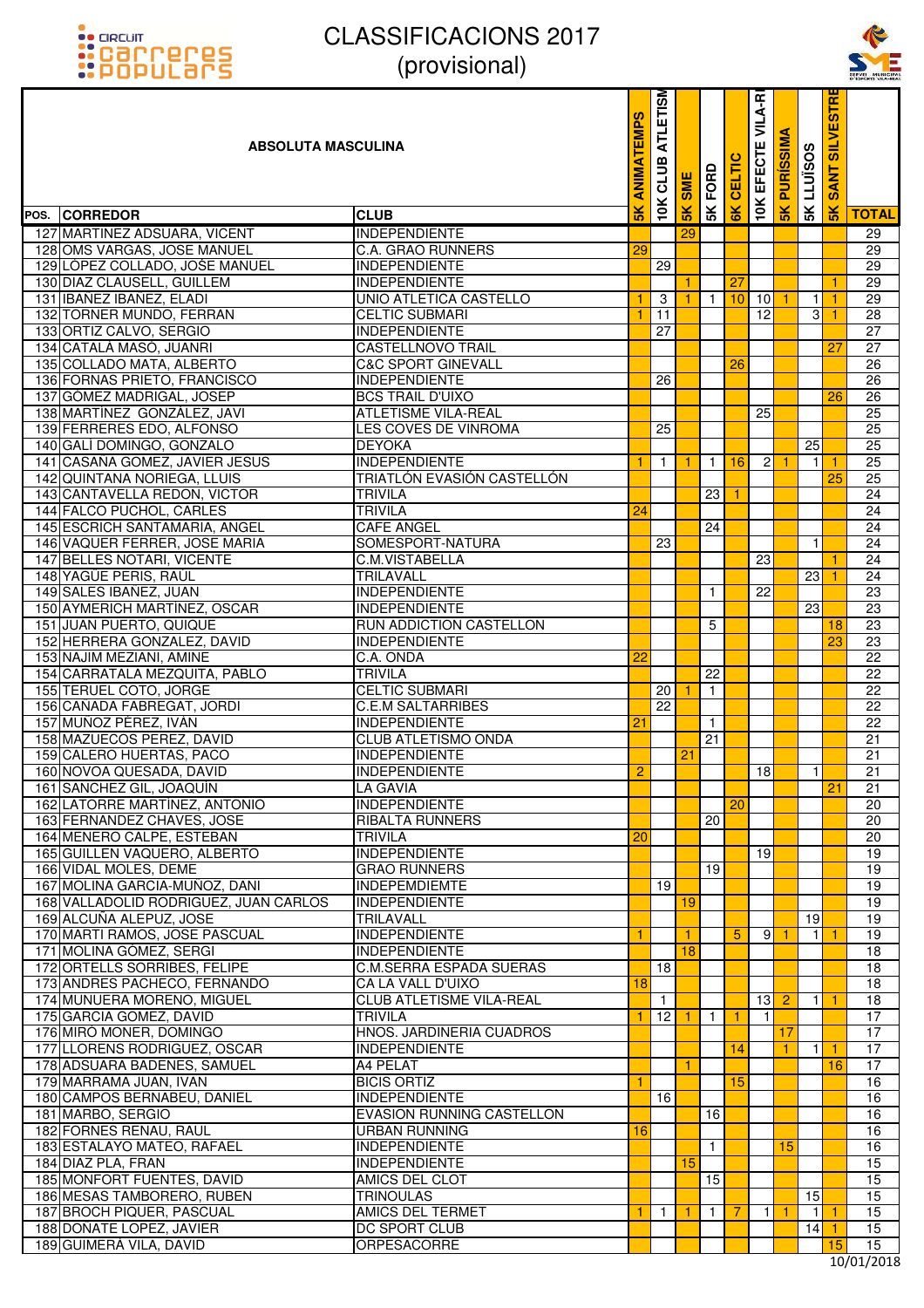



| <u> ::PUPULOI'S</u>                                         | $\mu$ וטופו $\mu$                                 |                            |                   |                      |                              |                    |                                |                              |                   |                                | SERVEI MUNICIPA<br>D'ESPORTS VILA-REA |
|-------------------------------------------------------------|---------------------------------------------------|----------------------------|-------------------|----------------------|------------------------------|--------------------|--------------------------------|------------------------------|-------------------|--------------------------------|---------------------------------------|
| <b>ABSOLUTA MASCULINA</b>                                   |                                                   | <b>EMPS</b><br><b>MIN</b>  | ATLETISM<br>CLUB  | <b>SME</b>           | <b>SK FORD</b>               | CELTIC             | <b>10K EFECTE VILA-R</b>       | <b>SK PURISSIMA</b>          | <b>SK LLUISOS</b> | <b>SILVESTR</b><br><b>SANT</b> |                                       |
| POS. CORREDOR                                               | <b>CLUB</b>                                       | $\frac{1}{2}$              | 10K               | 5K                   |                              | 6K                 |                                |                              |                   | $\frac{1}{5}$                  | <b>TOTAL</b>                          |
| 190 GOL VAQUER, NELO                                        | <b>DEMATIMAÑANA</b>                               |                            |                   |                      |                              |                    | 14                             |                              |                   |                                | 14                                    |
| 191 PALATSÍ ARMERO, RAÜL                                    | <b>INDEPENDIENTE</b>                              |                            |                   | 14                   |                              |                    |                                |                              |                   |                                | 14                                    |
| 192 BELDA GARCIA, JUANJO                                    | <b>INDEPENDIENTE</b>                              |                            |                   |                      |                              | 11                 |                                | 1                            |                   | -1                             | 14                                    |
| 193 LUCAS LLEONART, RUBEN                                   | <b>DELTA VALENCIA</b>                             |                            |                   |                      |                              |                    |                                |                              |                   | 14                             | 14                                    |
| 194 BROCH GONZÁLEZ, ALEJANDRO                               | <b>TRICANET</b>                                   | 11                         |                   |                      |                              |                    | 1                              |                              | 1                 |                                | 13                                    |
| 195 JORGE, PEDRO                                            | <b>INDEPENDIENTE</b>                              |                            |                   |                      |                              |                    |                                |                              |                   | 13                             | $\overline{13}$                       |
| 196 MANZANET MONFORT, PABLO                                 | <b>TRIVILA</b>                                    |                            |                   |                      | 12                           |                    |                                |                              |                   |                                | 12                                    |
| 197 RAMOS MEZQUITA, JOSEP                                   | <b>INDEPENDIENTE</b>                              |                            |                   |                      |                              |                    |                                |                              | 11                | -1                             | $\overline{12}$                       |
| 198 QUESADA BORT, PEDRO                                     | <b>INDEPENDIENTE</b>                              |                            |                   |                      |                              |                    | 11                             |                              |                   | 1                              | 12                                    |
| 199 LOPEZ GONZALEZ, RAFA                                    | <b>INDEPENDIENTE</b>                              | -1                         |                   |                      | $\mathbf{1}$                 | 8                  |                                | 1                            |                   |                                | $\overline{11}$                       |
| 200 CASTAÑ FORNES, LUIS                                     | <b>INDEPENDIENTE</b>                              |                            |                   | 10                   | $\mathbf{1}$                 |                    |                                |                              |                   |                                | 11                                    |
| 201 RICO HERRERO, JUAN                                      | ARTANA AMUNT I AVALL                              |                            |                   |                      |                              |                    |                                |                              |                   | 11                             | 11                                    |
| 202 ANDREU, VICENT                                          | <b>INDEPENDIENTE</b>                              |                            |                   |                      |                              |                    |                                |                              | 10                |                                | 10                                    |
| 203 PÉREZ CABALLERO, DIEGO                                  | <b>INDEPENDIENTE</b>                              |                            |                   |                      |                              | 9                  |                                | $\mathbf{1}$                 |                   |                                | 10                                    |
| 204 PÉREZ GRIÑÓ, CARLOS                                     | <b>INDEPENDIENTE</b>                              | 9                          |                   | 1                    |                              |                    |                                |                              |                   |                                | 10                                    |
| 205 VICENT FERRANDIS, VICTOR                                | <b>INDEPENDIENTE</b>                              |                            | 10                |                      |                              |                    |                                |                              |                   |                                | 10                                    |
| 206 AHICART RIOG, DAVID                                     | <b>DC SPORT CLUB</b>                              |                            |                   |                      |                              |                    |                                | 10                           |                   |                                | 10                                    |
| 207 SANCHEZ GOMEZ, RAMON                                    | OUTDOOR PERSONAL TRAINING                         | $\mathbf{1}$               | $\mathbf{1}$      | 1                    | $\mathbf{1}$                 |                    | 3                              | $\blacktriangleleft$         | 11                | $\overline{1}$                 | 10                                    |
| 208 BALADA SOLER, DANIEL                                    | <b>INDEPENDIENTE</b>                              |                            |                   | $\boldsymbol{9}$     |                              |                    |                                |                              |                   |                                | 9                                     |
| 209 LLAGO GARGALLO, INYAKI                                  | ORPESACORRE                                       | -1                         | $\mathbf{1}$      | 1.                   | $\mathbf{1}$                 | 1.                 | 1                              | $\mathbf{1}$                 | $\mathbf{1}$      | -1                             | $\overline{9}$                        |
| 210 PASCUAL SORRIBES, OSCAR<br>211 CASALTA MATA, JUANMA     | <b>CANEM MODA PINARES</b><br><b>COMMUNITY RUN</b> | 1<br>$\blacktriangleleft$  | 1<br>$\mathbf{1}$ | 1                    | $\mathbf{1}$<br>$\mathbf{1}$ | $\mathbf{1}$<br>1. | $\mathbf{1}$<br>$\overline{1}$ | $\mathbf{1}$<br>$\mathbf{1}$ | 1<br>11           |                                | $\overline{9}$<br>$\overline{9}$      |
| 212 CATALAN IBAÑEZ, PEDRO                                   |                                                   |                            | $\mathbf{1}$      |                      | $\mathbf{1}$                 | 1.                 | 11                             | -1                           | 1                 | $\mathbf{1}$<br>-1             | 9                                     |
| 213 DOÑATE MONTOLIU, CARLOS RAUL                            | <b>INDEPENDIENTE</b><br><b>INDEPENDIENTE</b>      | -1<br>$\blacktriangleleft$ | 1                 | 1                    | $\mathbf{1}$                 | 1.                 | 1                              | $\mathbf{1}$                 | 1                 | -1                             | 9                                     |
| 214 GARCIA GUAL, JUAN MANUEL                                | <b>AMICS DEL TERMET</b>                           | 1                          | 1                 |                      | $\mathbf{1}$                 | 1                  | 1 <sup>1</sup>                 | -1                           | 1                 |                                | $\overline{9}$                        |
| 215 REQUENA MORENO, JOSE ANDRES                             | <b>AMICS DEL TERMET</b>                           | $\blacktriangleleft$       | $\mathbf{1}$      | 1                    | $\mathbf{1}$                 | 1.                 | 1                              | $\blacktriangleleft$         | $\mathbf{1}$      | -1                             | 9                                     |
| 216 MIR RUBIO, AGUSTIN                                      | <b>TERRA I ASFALT</b>                             | -1                         | $\mathbf{1}$      |                      | $\mathbf{1}$                 | 1                  | 11                             | -1                           | 1                 |                                | 9                                     |
| 217 RODRÍGUEZ CASTILLO, JUAN JOSÉ                           | <b>AMICS DEL TERMET</b>                           | $\blacktriangleleft$       | $\mathbf{1}$      | 1                    | $\mathbf{1}$                 | 1                  | 11                             | $\mathbf{1}$                 | $\mathbf{1}$      | -1                             | 9                                     |
| 218 CASALTA CHESA, JOSE Mª                                  | <b>AMICS DEL TERMET</b>                           | -1                         | $\mathbf{1}$      |                      | $\mathbf{1}$                 | 1                  | $\mathbf{1}$                   | -1                           | 1                 |                                | $\overline{9}$                        |
| 219 NEBOT VALVERDE, TOMAS                                   | <b>ATLETISMO VILA-REAL</b>                        | $\mathbf{1}$               | $\mathbf{1}$      | 1.                   | $\mathbf{1}$                 | 1.                 | 1                              | $\mathbf{1}$                 | $\mathbf{1}$      | -1                             | 9                                     |
| 220 AYET TOBIAS, JORDI                                      | <b>INDEPENDIENTE</b>                              |                            |                   | 1                    |                              |                    |                                | 7                            |                   |                                | 9                                     |
| 221 BARTOLL RIBÉS, PEPE                                     | CLUB ATLETISME L'ALCORA                           |                            |                   |                      |                              |                    |                                |                              |                   | 9                              | $\overline{9}$                        |
| 222 MARTINEZ ALARCON, BENJAMIN                              | <b>INDEPENDIENTE</b>                              | -1                         | $\overline{1}$    | $\mathbf{1}$         | $\overline{1}$               | $\mathbf{1}$       | 1                              | $\vert$ 1                    | $\mathbf{1}$      |                                | $\overline{8}$                        |
| 223 MINGARRO BROCH, EDUARD                                  | UNIÓN DEPORTIVA VEGETARIANA                       |                            |                   |                      |                              | 1.                 |                                |                              | 7                 |                                | 8                                     |
| 224 GIRALDO, FELIPE                                         | <b>INDEPENDIENTE</b>                              |                            |                   |                      |                              |                    | 8                              |                              |                   |                                | 8                                     |
| 225 ESTEVE BERNÚS, DAVID                                    | C.A. ONDA                                         |                            | 8                 |                      |                              |                    |                                |                              |                   |                                | 8                                     |
| 226 MIGUEL GARCÍA, ERIC                                     | <b>INDEPENDIENTE</b>                              |                            |                   | 5 <sup>5</sup>       | 3                            |                    |                                |                              |                   |                                | 8                                     |
| 227 MARTINEZ SANTAMARÍA, FRANCISCO                          | UNIO ATLETICA CASTELLO                            | 8                          |                   |                      |                              |                    |                                |                              |                   |                                | 8                                     |
| 228 LLORENTE FERRERES, MARIO                                | <b>KENYA PA SOPAR</b>                             |                            |                   |                      |                              |                    |                                | 8                            |                   |                                | 8                                     |
| 229 ARNAL VERDES, JOSE PASCUAL                              | <b>INDEPENDIENTE</b>                              | 1                          | $\mathbf{1}$      |                      | $\mathbf{1}$                 | 1.                 | $\mathbf{1}$                   |                              | 11                | -1                             | $\overline{8}$                        |
| 230 GIMENO PALLARES, JAVIER                                 | <b>TRIVILA</b>                                    |                            | $\mathbf{1}$      |                      | $\mathbf{1}$                 | 1.                 | 11                             | -1                           | 1                 |                                | $\overline{\mathbf{8}}$               |
| 231 CANO PATON, LUIS                                        | <b>AMICS DEL TERMET</b>                           |                            | $\mathbf{1}$      | $\mathbf{1}$         | $\mathbf{1}$                 | $\mathbf{1}$       | 1 <sup>1</sup>                 | $\mathbf{1}$                 | $\mathbf{1}$      | $\vert$ 1                      | 8                                     |
| 232 JANÉS MEDINA, CARLES                                    | <b>INDEPENDIENTE</b>                              | 1                          |                   | 1.                   | $\mathbf{1}$                 | 1.                 | $\mathbf{1}$                   | $\vert$ 1                    | 1                 | -1                             | 8                                     |
| 233 LUQUE LUQUE, LUIS                                       | JARDINERIA HNOS CUADROS                           | 1                          |                   |                      | $\mathbf{1}$                 | 1.                 | $\mathbf{1}$                   | $\mathbf{1}$                 | $\mathbf{1}$      | -1                             | 8                                     |
| 234 GARCÍA FERRIS, JESÚS                                    | <b>INDEPENDIENTE</b>                              | -1                         | 1                 |                      | $\mathbf{1}$                 | 1.                 |                                | 1                            | 1                 |                                | 8                                     |
| 235 LLORET AYET, ENRIQUE                                    | <b>INDEPENDIENTE</b>                              | 1                          | $\overline{1}$    | 1.                   | $\mathbf{1}$                 | $\mathbf{1}$       |                                | $\mathbf{1}$                 | $\mathbf{1}$      | $\blacktriangleleft$           | 8                                     |
| 236 LUQUE FONT, LUIS                                        | <b>INDEPENDIENTE</b>                              | 1                          | $\mathbf{1}$      | 1.                   | $\mathbf{1}$                 |                    | 11                             | $\mathbf{1}$                 | 1                 |                                | 8<br>$\overline{7}$                   |
| 237 PARADELLS MARTINEZ, DAVID<br>238 NAVARRO FONFRIA, PEDRO | <b>INDEPENDIENTE</b><br><b>INDEPENDIENTE</b>      |                            | $\mathbf{1}$      | 6                    | $\mathbf{1}$                 | 1<br>1             | 1                              |                              | 1                 |                                | $\overline{7}$                        |
| 239 LARIVE YAGÜE, JAVIER                                    | <b>INDEPENDIENTE</b>                              |                            |                   | $\overline{7}$       |                              |                    |                                |                              |                   |                                | $\overline{7}$                        |
| 240 ALBALATE BALAGUER, JESUS                                | UNION ATLETICA CASTELLON                          |                            | 1                 |                      |                              |                    | 5                              |                              | 1                 |                                | $\overline{7}$                        |
| 241 FORTUÑO AGULLEIRO, ISAAC                                | INDEPENDIENTE'                                    |                            | $\mathbf{1}$      |                      |                              |                    |                                |                              | 6                 |                                | $\overline{7}$                        |
| 242 BAREA FELIU, MAURO                                      | <b>INDEPENDIENTE</b>                              | 1                          | $\mathbf{1}$      |                      | $\mathbf{1}$                 | 1.                 | 1                              |                              |                   |                                | $\overline{7}$                        |
| 243 GARCIA VIA, JAVIER                                      | <b>INDEPENDIENTE</b>                              |                            | $\mathbf{1}$      | -1.                  | $\mathbf{1}$                 | $\mathbf{1}$       | 11                             |                              | $\mathbf{1}$      | $\blacktriangleleft$           | $\overline{7}$                        |
| 244 SANCHEZ SANCHEZ, MIGUEL ANGEL                           | AMICS DEL TERMET                                  | 1                          |                   | 1.                   |                              | 1.                 | 11                             | -1                           | 1                 | -1                             | $\overline{7}$                        |
| 245 CARBO LERMA, DAVID                                      | <b>INDEPENDIENTE</b>                              | -1                         |                   | 1                    | $\mathbf{1}$                 | 1.                 |                                | 1                            | $\mathbf{1}$      | -1                             | $\overline{7}$                        |
| 246 CUELLAR FAJARDO, JORGE                                  | <b>INDEPENDIENTE</b>                              | 1                          | $\mathbf{1}$      |                      | $\mathbf{1}$                 | 1.                 |                                | 1                            | 1                 | -1                             | $\overline{7}$                        |
| 247 HERVÍAS PEREZ, JUAN CARLOS                              | <b>INDEPENDIENTE</b>                              | 1                          |                   | 1.                   | $\mathbf{1}$                 | 1.                 |                                | $\mathbf{1}$                 | 11                | $\vert$ 1                      | $\overline{7}$                        |
| 248 HARO FERNANDEZ, PACO                                    | <b>INDEPENDIENTE</b>                              |                            |                   |                      |                              | 6                  |                                |                              |                   |                                | 6                                     |
| 249 MONZÓ GUILLAMÓN, JOSE MIGUEL                            | AMICS DEL TERMET                                  | -1                         | $\overline{1}$    |                      |                              | $\overline{4}$     |                                |                              |                   |                                | 6                                     |
| 250 MONTIEL MARTINEZ, JOSE CARLOS                           | <b>INDEPENDIENTE</b>                              | 1                          |                   | 1.                   |                              | 1                  | 11                             | $\mathbf{1}$                 | $\mathbf{1}$      |                                | 6                                     |
| 251 FONT BELTRAN, ALEJANDRO                                 | <b>INDEPENDIENTE</b>                              | $\mathbf{1}$               |                   | $\ddot{\phantom{a}}$ | $\mathbf{1}$                 | 1.                 |                                | $\mathbf{1}$                 | $\vert$ 1         |                                | 6                                     |
| 252 LLOP VINUESA, SANTIAGO                                  | JARDINERIA HNOS CUADROS                           | $\mathbf{1}$               |                   | 1                    | $\mathbf{1}$                 | 1.                 |                                | 1.                           | $\mathbf{1}$      |                                | 6                                     |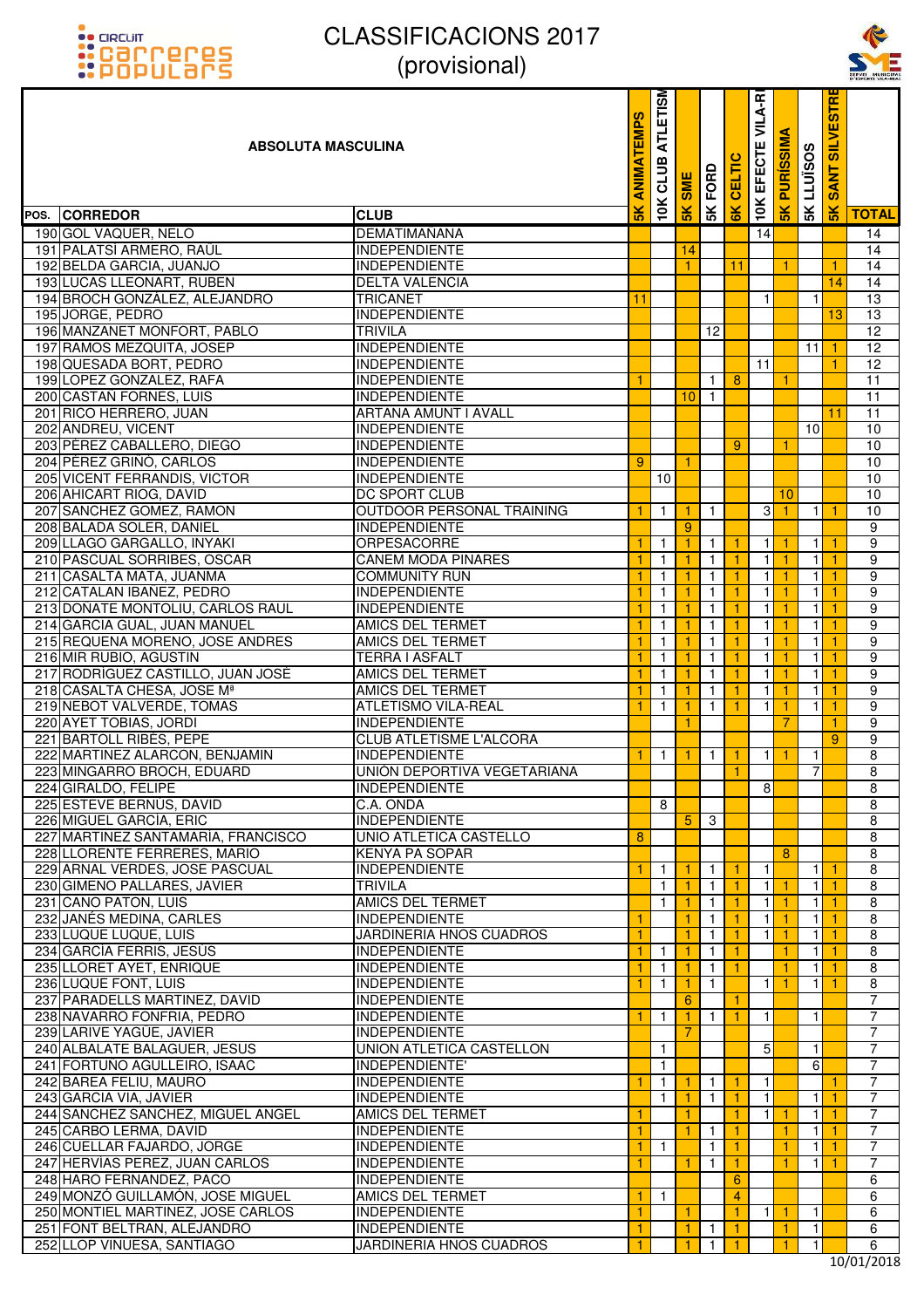# **OO FIDELIIT** :carreres<br>:Populars

#### CLASSIFICACIONS 2017 (provisional)



뜬

#### 10K EFECTE VILA-RI **10K CLUB ATLETISME 5K SANT SILVESTRE** EFECTE VILA-R ETISI 5g **ANIMATEMPS 5K ANIMATEMPS** ATLI **5K PURÍSSIMA ABSOLUTA MASCULINA 5K LLUÏSOS**  $\overline{\boldsymbol{\sigma}}$ CLUB. **6K CELTIC 5K FORD SANT 5K SME**  $\overline{\phantom{a}}$  $\overline{\mathsf{K}}$ ⊻ × **POS. CORREDOR CLUB TOTAL** 253 BULLON BALLESTER, AGUSTÍN INDEPENDIENTE INDEPENDIENTE IN A LA CHARLON BALLESTER, AGUSTÍN 254 SERRANO CORREDOR, TONI INDEPENDIENTE 1 1 1 1 1 1 1 1 1 1 1 1 1 1 1 6 255 MIRICA, VIRGIL **INDEPENDIENTE 1 1 1 1 1 1 1 1 1 1 1 1** 1 1 1 1 6 256 VICENT TAMBORERO, JUANJO INDEPENDIENTE 1 1 1 1 1 1 1 1 1 1 6 257 CÓZAR TORÁN, PEDRO INDEPENDIENTE **1 6 6 6 6 6 6 6 6 6 7 C** 1 6 6 6 6 6 6 7 CÓZAR TORÁN, PEDRO 258 GIL SERRA, MANOLO DE DE MATI MAÑANA 1 1 1 1 1 1 1 1 1 1 1 1 6 259 VICENT CABALLER, JOSE VICENTE INDEPENDIENTE IN 1999 LANGUARD 1999 LANGUARD 1 1 1 1 1 1 1 1 1 1 1 1 1 1 6 260 ESCUDERO CANO, JUAN TERRA I ASFALT TERRA I ASFALT TERRA I ASFALT TERRA I ASFALT TERRA I ASFALT TERRA I ASF 261 GIL VAQUER, NELO **DE MATI MAÑANA 1 1 1 1 1 1 1 1 1 1 1 1** 1 1 1 1 6 262 LLORENS GIL, JUAN SALVADOR INDEPENDIENTE TERMINENTE TERMINENTE ANNE 1 1 1 1 1 1 1 1 1 1 6 263 SAFONT PESUDO, MIGUEL INDEPENDIENTE INDEPENDIENTE IN LA POLITICAL ENTRE 1 1 1 1 1 1 1 1 6 264 DARAS FERRANDO, JOSE 264 PELAT 2002 1 264 PELAT 2003 264 PELAT 2004 264 PELAT 2004 PELAT 2004 PELAT 2004 PELAT 265 SEGARRA CORBATO, JOSE INDEPENDIENTE 1 1 1 1 1 1 1 1 1 1 1 6 266 PARRA VIVO, ANDRES INDEPENDIENTE INDEPENDIENTE IN 1 1 1 1 1 1 1 1 1 1 1 6 267 RUBERT CARDA, RAFAEL INDEPENDIENTE INDEPENDIENTE 268 CASALTA MATA, HECTOR INDEPENDIENTE **1 1 1 1 1 1 1 1 1 1 1 1 1** 6 269 CASTILLO PEÑARROCHA, JUANJO CORREDORS DE SOCA. CASTELLÓ. 11 11 11 1 270 BAREA GARCIA, MARTIN INDEPENDIENTE 1 1 1 1 1 5 271 FONT ALBIOL, VICENTE INDEPENDIENTE INDEPENDIENTE 1 1 1 1 1 1 5 272 BELLMUNT CALPE, FRANCISCO C.A. ONDA 5 5 273 CLAUSELL CHIVA, MANUEL INDEPENDIENTE 5 5 274 ISANCHIS MEZQUITA, JOSE INDEPENDIENTE INDEPENDIENTE 1 1 1 1 1 1 1 1 1 5 275 CANTAVELLA RAMBLA, VICENT INDEPENDIENTE 1 1 1 1 1 1 1 1 1 1 1 1 5 276 OJEDA MANZANET, RAFA AMICS DEL TERMET 1 1 1 1 1 1 1 1 1 5 277 MEZQUITA RUBERT, PASCUAL LUIS INDEPENDIENTE 1 1 1 1 1 1 1 1 1 5 278 ALTAVA SOLER, MANUEL INDEPENDIENTE INDEPENDIENTE 279 CORTELLS MESEGUER, ANTONIO INDEPENDIENTE 1 1 1 1 1 1 1 1 1 1 5 280 MARIN AIBAR, IVAN SERAC SPORT SERAC SPORT SERAC SPORT SERAGING SERACE SPORT SERAGING SERACE SPORT SERACE SPORT 281 MOLINER BLASCO, PABLO EI A CORRER 1 1 1 1 4 282 MONFERRER, JOSE CARLOS CE ANIMATEMPS 1 1 1 1 4 283 MARIN CARRASCO, PEDRO ATHLETIC RUNNING ANIMATEMPS 1 1 1 1 4 284 BENSACH CUBEDO, FRAN WWW.BENSACH-CHUMILLAS.COM 1 1 1 1 1 1 1 1 1 4 285 CABRERA COLONQUES, JORDI INDEPENDIENTE AND LONGITUDE AND LONGITUDE AND 4 4 4 4 4 4 4 4 4 4 4 4 4 4 4 4 4 4 286 MACIAS MUÑOZ, VICTOR ATLETISME VILA-REAL ATLETISME VILA-REAL ATLANTIA ATLANTIA ATLANTIA ATLANTIA ATLANTIA 287 CORBALAN TENA, JAVIER RIBALTA RUNNERS REGISTER AND HOLD AND HOLD AND HOLD AT A 4 4 4 4 4 4 4 4 4 4 4 4 4 4 288 ASENSI LLUECA, FRANCISCO C.A. LA VALL DE SEGO 4 4 289 MARTINEZ FERNANDEZ, JUAN JOSE C.A. ONDA 1 2 1 4 290 FRANCH ALONSO, JOSE ANTONIO JARDINERIA HNOS CUADROS 4 4 291 MARTÍNEZ FERNÁNDEZ, PEDRO INDEPENDIENTE SOLUTION A 1 1 1 1 1 4 4 292 FONT BELTRAN, VICENTE INDEPENDIENTE 1 1 1 1 4 293 LLOP PESET, ENRIQUE TRANSMISSION ENTERTAINMENTE TRANSMISSION INDEPENDIENTE 294 FORCADA SALES, TONI INDE 1 1 1 1 4 295 JAEN SANCHEZ, JUAN INDEPENDIENTE 1 1 1 1 4 296 BELTRAN CASTILLO, JOSE RAMON ATMOSFERA SPORT RUNNING ATMOSTO ATMOSFERA SPORT RUNNING 297 CARCELLER SAFONT, MAURI INDEPENDIENTE 1 1 2 4 298 BONET RIPOLLES, SAMUEL **INDEPENDIENTE** And the set of the set of the set of the set of the set of the set of t 299 PIQUERAS SALAZAR, IGNACIO C.M. VISTABELLA 4 4 300 HUGUET FUSTER, JOSE LUIS C.A. ONDA 1 1 1 1 4 301 PALLARES BALLESTER, JUAN RAMON C.A. ONDA 1 1 1 1 1 1 1 1 1 1 1 1 4 302 MUÑOZ MUÑOZ, JOSE MIGUEL INDEPENDIENTE INDEPENDIENTE AU DE LA 1 1 1 1 1 1 1 4 4 303 BERNAT GIMENEZ, VICENTE TARONGETES 1 1 1 1 4 304 GIL CANTAVELLA, PAU **INDEPENDIENTE DE L'ANTAVELLA, PAU INDEPENDIENTE DE L'ANTAVELLA, PAU INDEPENDIENTE DE L'A<br>305 SANCHEZ GARRIDO. RAFA INDEPENDIENTE DE L'ANTAVELLA DE L'ANTAVELLA DE L'ANTAVELLA DE L'ANTAVELLA DE L'ANT** 305 SANCHEZ GARRIDO, RAFA INDEPENDIENTE 1 1 1 1 4 306 GALINDO NOTARI, JUANJO INDEPENDIENTE 1 1 1 1 4 307 GIL MIRALLES, CARLOS **INDEPENDIENTE 1 1 1 1 1 1 1 1 1 1 4** 4 308 PALMER SIMÓ, PEP INDEPENDIENTE INDEPENDIENTE EN L'ANGLISHE EN L'ANGLISHE EN L'ANGLISHE EN L'ANGLISHE EN L' 309 CLARO CARRERAS, PABLO COMMUNITY RUN 1 1 1 1 1 1 1 1 1 1 1 1 1 1 1 1 1 1 4 310 ALMELA LOPEZ, JUANMA INDEPENDIENTE 1 1 1 1 4 311 CABALLERO ARANDA, ENRIQUE INDEPENDIENTE INDEPENDIENTE 1 1 1 1 1 1 1 1 1 1 4 312 SÁNCHEZ GARCÍA-VACAS, DANIEL TERRETA-RUNNERS 1 1 1 1 1 1 1 1 1 1 4 313 MONTIEL VIVO, JOSE INDEPENDIENTE 1 1 1 1 4 314 PALOMARES CAMPAYO, JOSE A. CENTRE EXCURSIONISTA 1 1 1 1 1 1 1 1 4

315 ALBIOL ESTELLER, JOSEP PASQUAL INDEPENDIENTE **1 1 1 1 1 1 1 1 1 1 4** 4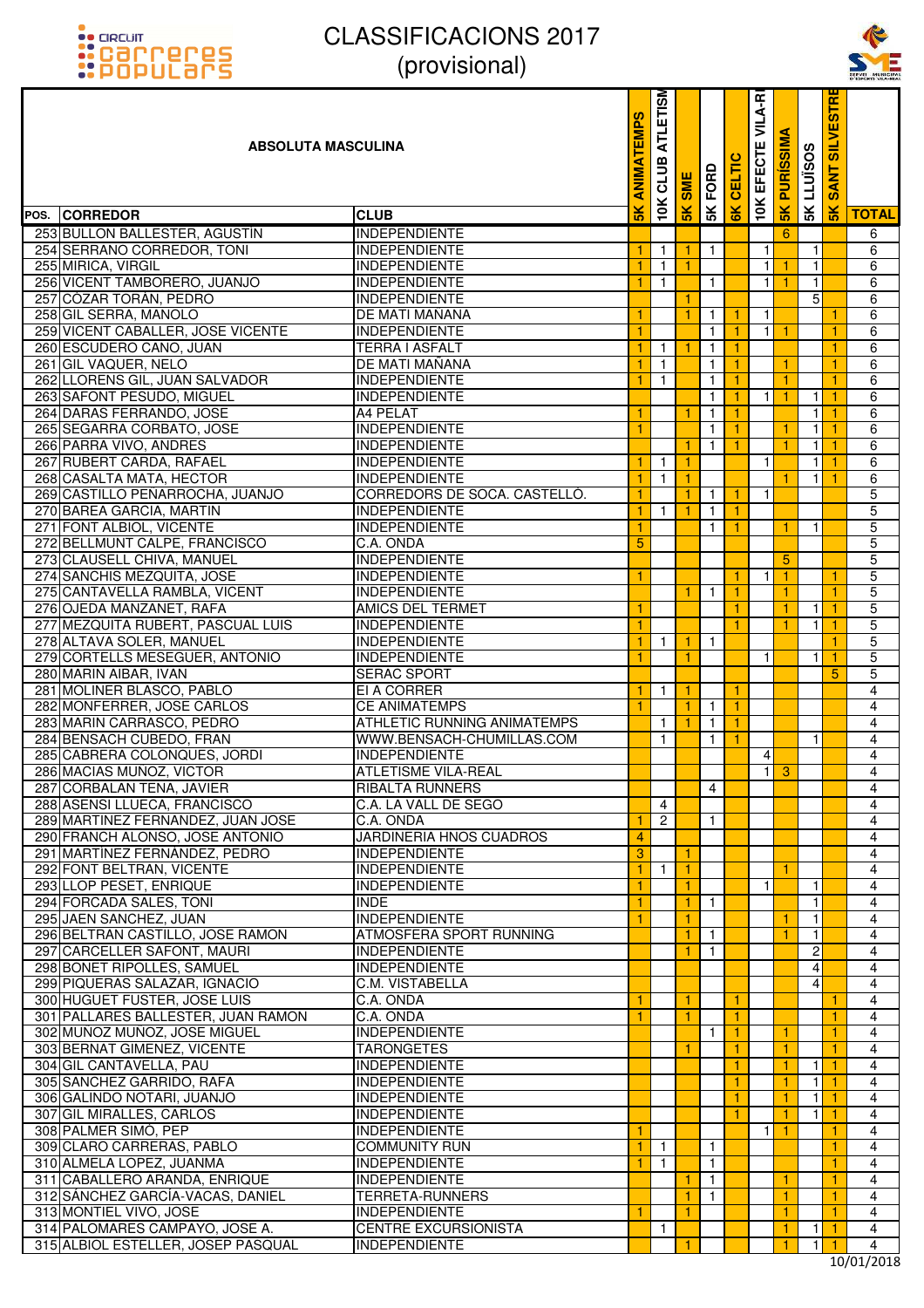



| <u>::PUPULdI'S</u>                                               | UUUUUUUU                                     |                    |                              |                |                              |               |                   |                  |                   |                      | SERVEI MUNICIPA<br>D'ESPORTS VILA-REA |
|------------------------------------------------------------------|----------------------------------------------|--------------------|------------------------------|----------------|------------------------------|---------------|-------------------|------------------|-------------------|----------------------|---------------------------------------|
| <b>ABSOLUTA MASCULINA</b>                                        |                                              | <b>EMPS</b><br>MIN | <b>ATLETISM</b><br>CLUB      | <b>SME</b>     | FORD                         | <b>CELTIC</b> | VILA-RI<br>EFECTE | <b>PURISSIMA</b> | <b>SK LLUISOS</b> | <b>SANT SILVESTR</b> |                                       |
| POS. CORREDOR                                                    | <b>CLUB</b>                                  | $\frac{2}{5}$      | 10K                          | 5K             | 5K                           | 6K            | <b>10K</b>        | 5K               |                   | 5K                   | <b>TOTAL</b>                          |
| 316 CUELLAR FAJARDO, MANUEL                                      | <b>INDEPENDIENTE</b>                         |                    |                              |                |                              |               |                   |                  | $\mathbf{1}$      | $\overline{1}$       | 4                                     |
| 317 REDON PASCUAL, MARC                                          | <b>INDEPENDIENTE</b>                         |                    |                              | 1              |                              |               |                   |                  |                   | 3                    | $\overline{4}$                        |
| 318 VIDAL FOLCH, XAVI                                            | TRIATLÓN EVASIÓN CASTELLÓN                   |                    |                              |                |                              |               |                   |                  |                   | 4                    | 4                                     |
| 319 BALFAGON SANMARTIN, DAMIAN                                   | <b>INDEPENDIENTE</b>                         |                    |                              |                | 1                            | 2             |                   |                  |                   |                      | 3                                     |
| 320 COSTA CUADROS, VICENTE                                       | <b>AMICS DEL TERMET</b>                      |                    |                              |                | $\mathbf{1}$                 | 1.            | 1                 |                  |                   |                      | 3                                     |
| 321 ONDOÑO GUERRA, JUAN PEDRO                                    | <b>INDEPENDIENTE</b>                         |                    |                              | 1              | $\mathbf{1}$                 | 1.            |                   |                  |                   |                      | 3                                     |
| 322 LLORENS GARCIA, TELMO                                        | EI A CORRER                                  | 1                  |                              |                | $\mathbf{1}$                 | 1.            |                   |                  |                   |                      | 3                                     |
| 323 PERONA GARCIA, PAULINO                                       | <b>INDEPENDIENTE</b>                         |                    |                              | 1              | $\mathbf{1}$                 | 1.            |                   |                  |                   |                      | 3                                     |
| 324 MARZA AVELLANA, MANU                                         | <b>INDEPENDIENTE</b>                         |                    | $\mathbf{1}$                 |                |                              | 1.            |                   |                  | $\overline{1}$    |                      | 3                                     |
| 325 CASTILLO TOMAS, VICENTE                                      | UNIO ATLETICA CASTELLO                       |                    |                              |                | $\mathbf{1}$                 | 1.            |                   |                  | $\mathbf{1}$      |                      | 3                                     |
| 326 BENAGES EDO, ARGIMIRO<br>327 SALISA SANCHEZ, RAFAEL INAKI    | <b>INDEPENDIENTE</b>                         |                    |                              |                |                              | 1.            |                   | 1                | -1                |                      | 3<br>3                                |
| 328 CABRERA CUBERO, BENJAMIN                                     | <b>INDEPENDIENTE</b><br><b>TRICASIM</b>      | 1                  |                              | -1             |                              |               | $\mathbf{1}$<br>1 |                  |                   |                      | $\overline{3}$                        |
| 329 MOLLAR JUAN, ALBERTO                                         | <b>INDEPENDIENTE</b>                         | $\mathbf{1}$       | $\mathbf{1}$<br>$\mathbf{1}$ | $\overline{1}$ | $\mathbf{1}$                 |               |                   |                  |                   |                      | $\overline{3}$                        |
| 330 ANDRES BAYARRI, NESTOR                                       | EI A CORRER                                  | 1                  | $\mathbf{1}$                 | $\mathbf{1}$   |                              |               |                   |                  |                   |                      | $\overline{3}$                        |
| 331 CUELLAR LLOP, CRISTIAN                                       | <b>INDEPENDIENTE</b>                         | 1                  |                              | $\mathbf{1}$   | $\overline{1}$               |               |                   |                  |                   |                      | $\overline{3}$                        |
| 332 PORE CASTELLAR, RUBEN                                        | <b>INDEPENDIENTE</b>                         | 1                  | $\mathbf{1}$                 |                | $\mathbf{1}$                 |               |                   |                  |                   |                      | $\overline{3}$                        |
| 333 VILLAHERMOSA PUJOL, DAVID                                    | <b>INDEPENDIENTE</b>                         | $\mathbf{1}$       | $\mathbf{1}$                 |                | $\mathbf{1}$                 |               |                   |                  |                   |                      | $\overline{3}$                        |
| 334 GINER BALLESTER, SALVA                                       | <b>INDEPENDIENTE</b>                         | 1                  | $\mathbf{1}$                 | 1              |                              |               |                   |                  |                   |                      | 3                                     |
| 335 URBANEJA GARCIA, ALBERTO                                     | INDEPENDIENTE                                | -1                 | $\mathbf{1}$                 |                | $\overline{1}$               |               |                   |                  |                   |                      | $\overline{3}$                        |
| 336 CARRILLO TORRES, FRANCISCO                                   | C.A. ONDA                                    | 1                  |                              |                | $\overline{1}$               |               |                   |                  |                   |                      | $\overline{3}$                        |
| 337 CORDOBA CARO, RAMON                                          | <b>VILANOVA D'ALCOLEA</b>                    | 1                  |                              | $\mathbf{1}$   | $\mathbf{1}$                 |               |                   |                  |                   |                      | $\overline{3}$                        |
| 338 ORELLANA MARTIN, ENRIQUE                                     | <b>INDEPENDIENTE</b>                         | 1                  |                              | 1              | $\mathbf{1}$                 |               |                   |                  |                   |                      | $\overline{3}$                        |
| 339 SEGARRA CASALTA, VICTOR                                      | <b>INDEPENDIENTE</b>                         | 1                  |                              |                | $\mathbf{1}$                 |               |                   | 1                |                   |                      | $\overline{3}$                        |
| 340 SANCHEZ GOMEZ, MARTIN                                        | OUTDOOR PERSONAL TRAINING                    |                    | $\mathbf{1}$                 |                |                              |               |                   | $\mathbf{1}$     |                   |                      | $\overline{3}$                        |
| 341 USÓ BONET, JOSE PASCUAL                                      | <b>INDEPENDIENTE</b>                         |                    |                              |                |                              |               | $\mathbf{1}$      | $\mathbf{1}$     | $\mathbf{1}$      |                      | 3                                     |
| 342 PEDRO FERRANDIS, ADAN                                        | <b>INDEPENDIENTE</b>                         |                    |                              | 1              | $\overline{1}$               |               |                   |                  | 1                 |                      | $\overline{3}$                        |
| 343 FLORES CASTILLO, CRISTOFER                                   | INDEPENDIENTE                                |                    |                              | 1              | $\overline{1}$               |               |                   |                  | $\mathbf{1}$      |                      | $\overline{3}$                        |
| 344 POZO MENDOZA, FRAN                                           | <b>INDEPENDIENTE</b>                         |                    |                              |                | $\mathbf{1}$                 |               |                   |                  | $\mathbf{1}$      |                      | $\overline{3}$                        |
| 345 PITARCH PIQUER, DAVID                                        | <b>INDEPENDIENTE</b>                         | 1                  |                              |                |                              |               |                   | $\mathbf{1}$     | $\mathbf{1}$      |                      | $\overline{3}$                        |
| 346 NAVARRO GORRIS, VICENTE                                      | AMICS DEL TERMET                             |                    |                              |                |                              | 1.            |                   | 1                |                   | 1                    | 3                                     |
| 347 MARTÍN FERNÁNDEZ, JOSE LUIS                                  | INDEPENDIENTE                                |                    |                              |                |                              | 1.            |                   |                  | 1                 | -1                   | 3                                     |
| 348 JUAN NEBOT, MANUEL                                           | C.A. VILA-REAL                               |                    |                              |                |                              | 1.            |                   |                  | $\mathbf{1}$      | -1                   | $\overline{3}$                        |
| 349 COROBÁN, RAUL                                                | <b>INDEPENDIENTE</b>                         | 1.                 | $\overline{1}$               |                |                              |               |                   |                  |                   | 1                    | 3                                     |
| 350 SERRANO CABEDO, JOSEP                                        | <b>INDEPENDIENTE</b>                         | $\mathbf{1}$       |                              | $\mathbf{1}$   |                              |               |                   |                  |                   | 1                    | $\overline{3}$                        |
| 351 GIMENO TAMBORERO, ENRIQUE                                    | <b>INDEPENDIENTE</b><br><b>INDEPENDIENTE</b> | 1                  | $\mathbf{1}$                 | -1             |                              |               |                   |                  |                   | 1                    | 3<br>$\overline{3}$                   |
| 352 FERNANDEZ FERNANDEZ, SANTIAGO<br>353 GARCIA IGLESIAS, VICENC | AMICS POPU ALCALA-ALCOSSEBRE                 |                    |                              | 1              | $\mathbf{1}$<br>$\mathbf{1}$ |               |                   |                  |                   | 1<br>1               | 3                                     |
| 354 LLORENS MONTAÑES, VICENTE                                    | <b>INDEPENDIENTE</b>                         |                    |                              | 1              | $\mathbf{1}$                 |               |                   |                  |                   | 1                    | $\overline{3}$                        |
| 355 PALLARES BOU, JAIME                                          | MELILLEROS DE VILA-REAL                      |                    | $\mathbf{1}$                 |                |                              |               |                   | 1                |                   | 1                    | 3                                     |
| 356 SÁNCHEZ SOTO, MIGUEL ANGEL                                   | <b>INDEPENDIENTE</b>                         |                    |                              |                |                              |               | 1                 |                  | 1                 | 1                    | $\overline{3}$                        |
| 357 PALOMARES DENIA, FRANCISCO                                   | <b>AMICS DEL MASCLE</b>                      |                    |                              |                | $\mathbf{1}$                 |               |                   |                  | $\mathbf{1}$      | $\overline{1}$       | 3                                     |
| 358 PERIS CERVERA, AMADEO                                        | ANIMALS DE MONTE                             |                    |                              |                | $\mathbf{1}$                 |               |                   |                  | $\mathbf{1}$      | 1                    | 3                                     |
| 359 EBRO LOPEZ, JOSE MANUEL                                      | ULTRA RUNNERS CASTELLON                      |                    |                              |                |                              |               |                   | 1                | 1                 | $\mathbf{1}$         | 3                                     |
| 360 PARRA FRUCNOSO, DIEGO                                        | <b>INDEPENDIENTE</b>                         |                    |                              |                |                              |               |                   | 1                | 1                 | 1                    | $\overline{3}$                        |
| 361 SEMPERE FORCADA, DAVID                                       | <b>INDEPENDIENTE</b>                         |                    |                              |                |                              |               |                   | $\mathbf{1}$     | $\mathbf{1}$      | $\overline{1}$       | 3                                     |
| 362 VICENT FONT, DOMINGO JOSE                                    | <b>FGT</b>                                   |                    |                              |                |                              |               |                   | 1.               | $\mathbf{1}$      | -1                   | 3                                     |
| 363 SALES RUBIO, JORGE                                           | <b>INDEPENDIENTE</b>                         |                    |                              |                |                              | 1.            |                   |                  |                   |                      | $\overline{2}$                        |
| 364 CABEDO RUIZ, SERGIO                                          | <b>INDEPENDIENTE</b>                         |                    | $\mathbf{1}$                 |                |                              | 1.            |                   |                  |                   |                      | $\mathbf{2}$                          |
| 365 JIMENEZ, MANU                                                | <b>INDEPENDIENTE</b>                         |                    |                              |                | $\mathbf{1}$                 | $\mathbf{1}$  |                   |                  |                   |                      | $\mathbf{2}$                          |
| 366 GARCIA VIA, JESUS                                            | <b>INDEPENDIENTE</b>                         |                    |                              |                | $\mathbf{1}$                 | $\mathbf{1}$  |                   |                  |                   |                      | $\overline{2}$                        |
| 367 VILLANUEVA REDON, FRANCISCO                                  | <b>INDEPENDIENTE</b>                         | 1                  |                              |                |                              | 1.            |                   |                  |                   |                      | 2                                     |
| 368 DE GOMAR ALLELY, RAFA                                        | <b>INDEPENDIENTE</b>                         |                    |                              |                |                              | 1.            |                   |                  |                   |                      | $\overline{c}$                        |
| 369 GARCIA GARCIA, JUAN SANTIAGO                                 | <b>BETXI RUNNERS</b>                         | 1                  |                              |                |                              | 1.            |                   |                  |                   |                      | $\mathbf{2}$                          |
| 370 TELLO ESCRIG, SALVADOR<br>371 CANOS MONZONIS, TONI           | AMICS DEL CLOT<br><b>INDEPENDIENTE</b>       | 1                  |                              |                | $\mathbf{1}$                 | 1.<br>1.      |                   |                  |                   |                      | $\overline{c}$<br>$\mathbf{2}$        |
| 372 MELUL NACMIAS, MARIO                                         | <b>INDEPENDIENTE</b>                         |                    |                              |                |                              | 1.            |                   |                  |                   |                      | $\mathbf{2}$                          |
| 373 SORIANO ARNAL, JUAN VICENTE                                  | <b>INDEPENDIENTE</b>                         |                    |                              |                | $\mathbf{1}$                 | $\mathbf{1}$  |                   |                  |                   |                      | $\mathbf{2}$                          |
| 374 GARCIA BABILONI, DAVID                                       | <b>INDEPENDIENTE</b>                         |                    |                              |                |                              | 1.            |                   | 1.               |                   |                      | $\overline{2}$                        |
| 375 ISERTE BATALLA, CRISTIAN                                     | <b>INDEPENDIENTE</b>                         |                    |                              |                |                              | 1.            |                   | $\mathbf{1}$     |                   |                      | $\overline{2}$                        |
| 376 FORÉS BARRERA, NICOLÁS                                       | <b>INDEPENDIENTE</b>                         |                    |                              |                |                              | 1.            |                   | 1.               |                   |                      | $\overline{c}$                        |
| 377 BORT POVEDA, SERGIO                                          | <b>INDEPENDIENTE</b>                         |                    |                              |                |                              | 1.            |                   | $\mathbf{1}$     |                   |                      | $\overline{2}$                        |
| 378 CORCHERO MARIN, MANUEL                                       | <b>INDEPENDIENTE</b>                         |                    |                              |                |                              | 1.            |                   | 1                |                   |                      | 2                                     |
|                                                                  |                                              |                    |                              |                |                              |               |                   |                  |                   |                      | 0.0101                                |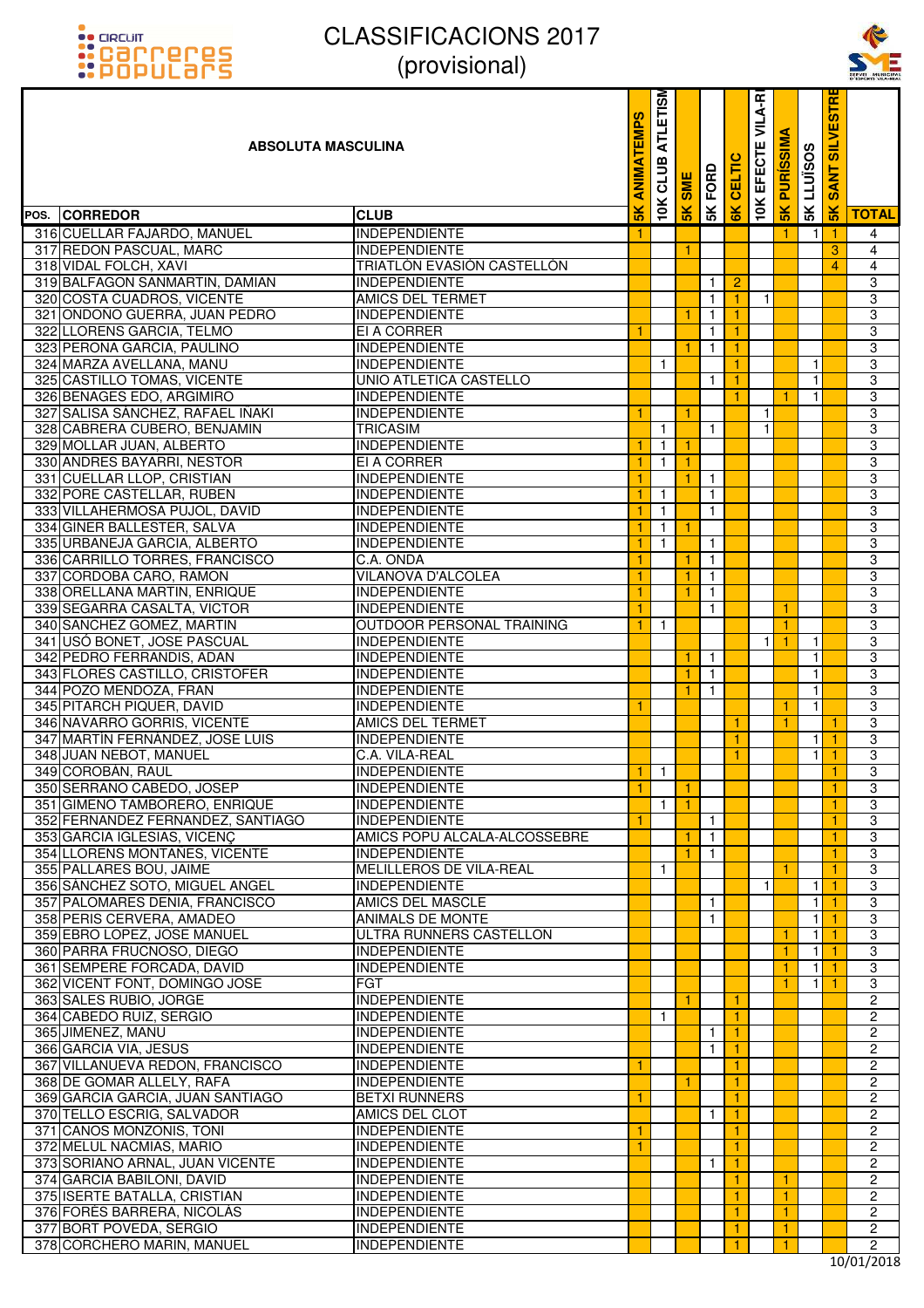



| <u>::PUPULdI'5</u>                                              | $\mu$ וטופוטטוען                             |                            |                         |                 |                |        |                          |                     |                   |                                     | SERVEI MUNICIPA<br>D'ESPORTS VILA-REA |
|-----------------------------------------------------------------|----------------------------------------------|----------------------------|-------------------------|-----------------|----------------|--------|--------------------------|---------------------|-------------------|-------------------------------------|---------------------------------------|
| <b>ABSOLUTA MASCULINA</b>                                       |                                              | <b>EMPS</b><br><b>ANIM</b> | <b>ATLETISM</b><br>CLUB | <b>SME</b>      | <b>5K FORD</b> | CELTIC | <b>10K EFECTE VILA-R</b> | <b>SK PURISSIMA</b> | <b>SK LLUISOS</b> | <b>SILVESTR</b><br>ANT<br><b>SO</b> |                                       |
| POS. CORREDOR                                                   | <b>CLUB</b>                                  | $\frac{1}{2}$              | 10K                     | 5K              |                | 6K     |                          |                     |                   | $\frac{1}{5}$                       | <b>TOTAL</b>                          |
| 379 BLANCH MORA, IVAN                                           | <b>INDEPENDIENTE</b>                         |                            |                         |                 |                | 1      |                          |                     | $\mathbf{1}$      |                                     | $\overline{2}$                        |
| 380 GALAN MONTERO, OSCAR                                        | <b>XIBECA TRAIL</b>                          |                            |                         |                 |                | 1      |                          |                     | $\mathbf{1}$      |                                     | $\overline{c}$                        |
| 381 MOISE, FANEL                                                | <b>INDEPENDIENTE</b>                         |                            |                         |                 |                | 1      |                          |                     | $\mathbf{1}$      |                                     | 2                                     |
| 382 LLOP PESET, CARLOS                                          | <b>INDEPENDIENTE</b>                         |                            |                         |                 |                |        | $\mathbf{1}$             |                     |                   |                                     | $\overline{c}$                        |
| 383 LLANSOLA GIL, GERARD                                        | <b>INDEPENDIENTE</b>                         |                            |                         |                 | $\mathbf{1}$   |        | $\mathbf{1}$             |                     |                   |                                     | $\overline{2}$                        |
| 384 MUNDINA MATA, JOSE P.                                       | AT. VILA-REAL                                |                            | $\mathbf{1}$            |                 |                |        | $\mathbf{1}$             |                     |                   |                                     | $\overline{2}$                        |
| 385 RUBERT CANTAVELLA, MANUEL                                   | <b>INDEPENDIENTE</b>                         |                            |                         |                 |                |        | 11                       | -1                  |                   |                                     | $\overline{2}$                        |
| 386 BOIXADER GIL, ERNESTO                                       | <b>CELTIC SUBMARI</b>                        |                            |                         |                 |                |        | $\mathbf{1}$             | $\mathbf{1}$        |                   |                                     | $\overline{2}$                        |
| 387 POZO PEREZ, ALEX                                            | <b>CLUB ATLETISME VILA-REAL</b>              |                            |                         |                 |                |        |                          |                     |                   |                                     | $\overline{2}$                        |
| 388 BECKER SALAIS, ALEJANDRO                                    | <b>INDEPENDIENTE</b>                         | 1                          |                         | 1.              |                |        |                          |                     |                   |                                     | $\overline{2}$                        |
| 389 ESCRIG MARTINEZ, RAFAEL                                     | <b>INDEPENDIENTE</b><br><b>COMMUNITY RUN</b> |                            |                         | 1.              | $\mathbf{1}$   |        |                          |                     |                   |                                     | $\overline{c}$<br>$\overline{2}$      |
| 390 ROMERO CALDUCH, SERGIO<br>391 SAUANE AMORIN, CARLOS         | RUNNING MORO                                 |                            | $\mathbf{1}$            |                 |                |        |                          |                     |                   |                                     | $\overline{2}$                        |
| 392 ALFANJARIN PEÑA, RUBEN                                      | <b>INDEPENDIENTE</b>                         |                            |                         | $\mathbf{1}$    | $\overline{1}$ |        |                          |                     |                   |                                     | $\overline{c}$                        |
| 393 BERNAT NEGRE, SERGIO                                        | <b>INDEPENDIENTE</b>                         | 1                          | $\mathbf{1}$            |                 |                |        |                          |                     |                   |                                     | $\overline{c}$                        |
| 394 SORRIBES LLIDO, HECTOR                                      | <b>INDEPENDIENTE</b>                         |                            |                         | 1               | $\overline{1}$ |        |                          |                     |                   |                                     | $\overline{2}$                        |
| 395 BELLMUNT CALPE, DAVID                                       | <b>INDEPENDIENTE</b>                         |                            | $\mathbf{1}$            |                 |                |        |                          |                     |                   |                                     | $\overline{2}$                        |
| 396 FLOR ANDREU, RICARDO                                        | <b>INDEPENDIENTE</b>                         | 1                          |                         | $\mathbf{1}$    |                |        |                          |                     |                   |                                     | $\overline{2}$                        |
| 397 JIMENEZ LOPEZ, ANGEL                                        | <b>PACHANHOUSE</b>                           | 1                          | $\mathbf{1}$            |                 |                |        |                          |                     |                   |                                     | $\overline{c}$                        |
| 398 LOZANO MARCHENA, MANUEL                                     | INDEPENDIENTE                                |                            | $\mathbf{1}$            |                 | $\overline{1}$ |        |                          |                     |                   |                                     | $\overline{2}$                        |
| 399 REDONDO GARCÍA, ROBERTO                                     | <b>INDEPENDIENTE</b>                         |                            |                         |                 | $\mathbf{1}$   |        |                          |                     |                   |                                     | $\overline{2}$                        |
| 400 VEDRI LLOP, JAVIER                                          | <b>INDEPENDIENTE</b>                         |                            | $\mathbf{1}$            |                 | $\mathbf{1}$   |        |                          |                     |                   |                                     | $\overline{2}$                        |
| 401 CASTAÑO TARIN, DAVID                                        | <b>INDEPENDIENTE</b>                         |                            |                         |                 | $\mathbf{1}$   |        |                          |                     |                   |                                     | $\overline{2}$                        |
| 402 CEBA FLOR, JUAN PEDRO                                       | <b>INDEPENDIENTE</b>                         |                            |                         | 1               | $\mathbf{1}$   |        |                          |                     |                   |                                     | $\overline{2}$                        |
| 403 JUAN BROCH, PACO                                            | A REBUFO                                     |                            | $\mathbf{1}$            |                 |                |        |                          |                     |                   |                                     | $\overline{2}$                        |
| 404 MARTINEZ LORA, SERGIO                                       | <b>INDEPENDIENTE</b>                         |                            |                         | 1.              | $\overline{1}$ |        |                          |                     |                   |                                     | $\overline{c}$                        |
| 405 MEDINA CIFRE, MIGUEL ÁNGEL                                  | <b>INDEPENDIENTE</b>                         |                            |                         | 1               | $\mathbf{1}$   |        |                          |                     |                   |                                     | $\overline{2}$                        |
| 406 NACHER ALVARO, ANTONI<br>407 CARMONA GONZALEZ, ANDRES       | <b>INDEPENDIENTE</b><br><b>INDEPENDIENTE</b> | 1                          | $\mathbf{1}$            |                 | $\mathbf{1}$   |        |                          |                     |                   |                                     | $\overline{a}$<br>$\overline{2}$      |
| 408 CAYUELA CÓRCOLES, FERNANDO                                  | C.A. GRAO RUNNERS                            | 1                          |                         | 1<br>1.         |                |        |                          |                     |                   |                                     | $\overline{2}$                        |
| 409 DIAZ PINILLA, RAFAEL                                        | <b>CA ONDA</b>                               |                            |                         |                 | $\overline{2}$ |        |                          |                     |                   |                                     | $\overline{c}$                        |
| 410 FERNANDEZ SANCHEZ, RAMON                                    | <b>GHOST RUNNING</b>                         |                            |                         |                 | $\mathbf{1}$   |        |                          |                     |                   |                                     | $\overline{a}$                        |
| 411 FLORES LOPEZ, JUAN MANUEL                                   | <b>INDEPENDIENTE</b>                         |                            | $\mathbf{1}$            | -1              |                |        |                          |                     |                   |                                     | $\overline{2}$                        |
| 412 LOPEZ DE MOTA MENDEZ, MODES                                 | <b>INDEPENDIENTE</b>                         |                            |                         | 1.              | $\overline{1}$ |        |                          |                     |                   |                                     | 2                                     |
| 413 PERIS RAMOS, MIGUEL                                         | <b>ALQUERIES RUNNING</b>                     | 1                          | $\mathbf{1}$            |                 |                |        |                          |                     |                   |                                     | 2                                     |
| 414 SANCHEZ MOLINA, CANDIDO                                     | <b>INDEPENDIENTE</b>                         |                            |                         | -1.             | $\overline{1}$ |        |                          |                     |                   |                                     | $\overline{2}$                        |
| 415 ALCAYNE SENENT, JOSE Mª                                     | <b>INDEPENDIENTE</b>                         |                            |                         |                 | $\overline{1}$ |        |                          |                     |                   |                                     | $\overline{2}$                        |
| 416 GONELL CHIVA, MIGUEL                                        | <b>INDEPENDIENTE</b>                         |                            | $\mathbf{1}$            | $\blacklozenge$ |                |        |                          |                     |                   |                                     | $\overline{2}$                        |
| 417 SEGOVIA ANGULO, ANTONIO                                     | UNIO ATLETICA CASTELLO                       | 1                          |                         | 1.              |                |        |                          |                     |                   |                                     | $\overline{2}$                        |
| 418 MARTI ARGILAGA, AMADEO<br>419 RAUSELL GOMEZ, FRANCISCO JOSE | MONTAÑA PUERTOMINGALVO                       |                            | $\mathbf{1}$            |                 | $\overline{1}$ |        |                          |                     |                   |                                     | $\overline{2}$<br>$\overline{2}$      |
| 420 VALLES VIVES, PACO                                          | <b>INDEPENDIENTE</b><br>TRAGAMILLAS ALCAÑIZ  | 1                          | $\mathbf{1}$            |                 | $\overline{1}$ |        |                          |                     |                   |                                     | $\overline{2}$                        |
| 421 MIRALLES BORILLO, PASCUAL                                   | OUTDOOR PERSONAL TRAINING                    | 1                          |                         |                 |                |        |                          | $\mathbf{1}$        |                   |                                     | $\overline{2}$                        |
| 422 RUIZ MORCILLO, ROBERTO                                      | <b>INDEPENDIENTE</b>                         |                            | $\mathbf{1}$            |                 |                |        |                          | $\mathbf{1}$        |                   |                                     | $\overline{2}$                        |
| 423 MAS ALBIOL, JOSE                                            | SME RUNNERS VILA-REAL                        |                            |                         |                 | $\mathbf{1}$   |        |                          | 1                   |                   |                                     | $\overline{2}$                        |
| 424 MATA CARDA, PAU                                             | <b>INDEPENDIENTE</b>                         |                            |                         |                 |                |        | $\mathbf{1}$             |                     | $\mathbf{1}$      |                                     | $\overline{2}$                        |
| 425 POZO MOYA, SERGIO                                           | <b>TRIVILA</b>                               |                            |                         |                 |                |        | 1                        |                     | 1                 |                                     | $\overline{c}$                        |
| 426 GIL SERRA, JOSE ANTONIO                                     | LA COOPERATIVA                               |                            |                         |                 |                |        | 1                        |                     | 1                 |                                     | $\overline{2}$                        |
| 427 CALVO ARMENTA, ROBERTO                                      | <b>CORRE O DERRAMA</b>                       |                            |                         |                 |                |        |                          |                     | 1                 |                                     | $\overline{2}$                        |
| 428 GONZALEZ FONT, TONI                                         | <b>INDEPENDIENTE</b>                         |                            |                         | 1.              |                |        |                          |                     | $\mathbf{1}$      |                                     | $\overline{2}$                        |
| 429 CANO PATON, FRANCISCO JAVIER                                | <b>INDEPENDIENTE</b>                         |                            | $\mathbf{1}$            |                 |                |        |                          |                     | 1                 |                                     | $\overline{c}$                        |
| 430 SAFONT FALOMIR, JOSE VICENTE                                | <b>INDEPENDIENTE</b>                         |                            |                         | 1               |                |        |                          |                     | 1                 |                                     | $\overline{2}$                        |
| 431 TOMAS MONFERRER, VICENTE                                    | <b>INDEPENDIENTE</b>                         |                            |                         | 1.              |                |        |                          |                     | 1                 |                                     | $\overline{2}$                        |
| 432 BALAGUER HUGUET, MARCO AGUSTIN                              | <b>INDEPENDIENTE</b><br><b>INDEPENDIENTE</b> |                            |                         | 1.              | $\mathbf{1}$   |        |                          |                     | $\mathbf{1}$<br>1 |                                     | $\overline{2}$<br>$\overline{2}$      |
| 433 CABEDO LOZANO, ANTONIO<br>434 CUADROS LOZANO, BERNARDO      | <b>INDEPENDIENTE</b>                         |                            |                         | 1               |                |        |                          |                     | 1                 |                                     | $\overline{2}$                        |
| 435 OSUNA GONZALEZ, JOSE MANUEL                                 | <b>PIXELCOM</b>                              |                            |                         |                 | $\mathbf{1}$   |        |                          |                     | 1                 |                                     | $\overline{2}$                        |
| 436 SERRANO GARCIA, ANTONIO                                     | <b>INDEPENDIENTE</b>                         |                            | $\mathbf{1}$            |                 |                |        |                          |                     | $\mathbf{1}$      |                                     | $\overline{2}$                        |
| 437 BATALLA ORIOLA, ELOY                                        | <b>INDEPENDIENTE</b>                         |                            |                         |                 |                |        |                          | -1                  | 1                 |                                     | $\overline{c}$                        |
| 438 BELTRAN BRU, JORGE VICENTE                                  | <b>INDEPENDIENTE</b>                         |                            |                         |                 |                |        |                          | 1                   | 1                 |                                     | $\overline{2}$                        |
| 439 BROCH RUBERT, NACHO                                         | <b>INDEPENDIENTE</b>                         |                            |                         |                 |                |        |                          | $\mathbf{1}$        | 1                 |                                     | $\overline{2}$                        |
| 440 CLEMENTE PIQUER, JORDI                                      | <b>INDEPENDIENTE</b>                         |                            |                         |                 |                |        |                          | 1                   | $\mathbf{1}$      |                                     | $\overline{2}$                        |
| 441 FRANCÉS DÍAZ, RAMÓN                                         | <b>INDEPENDIENTE</b>                         |                            |                         |                 |                |        |                          | 1                   | $\mathbf{1}$      |                                     | $\overline{2}$                        |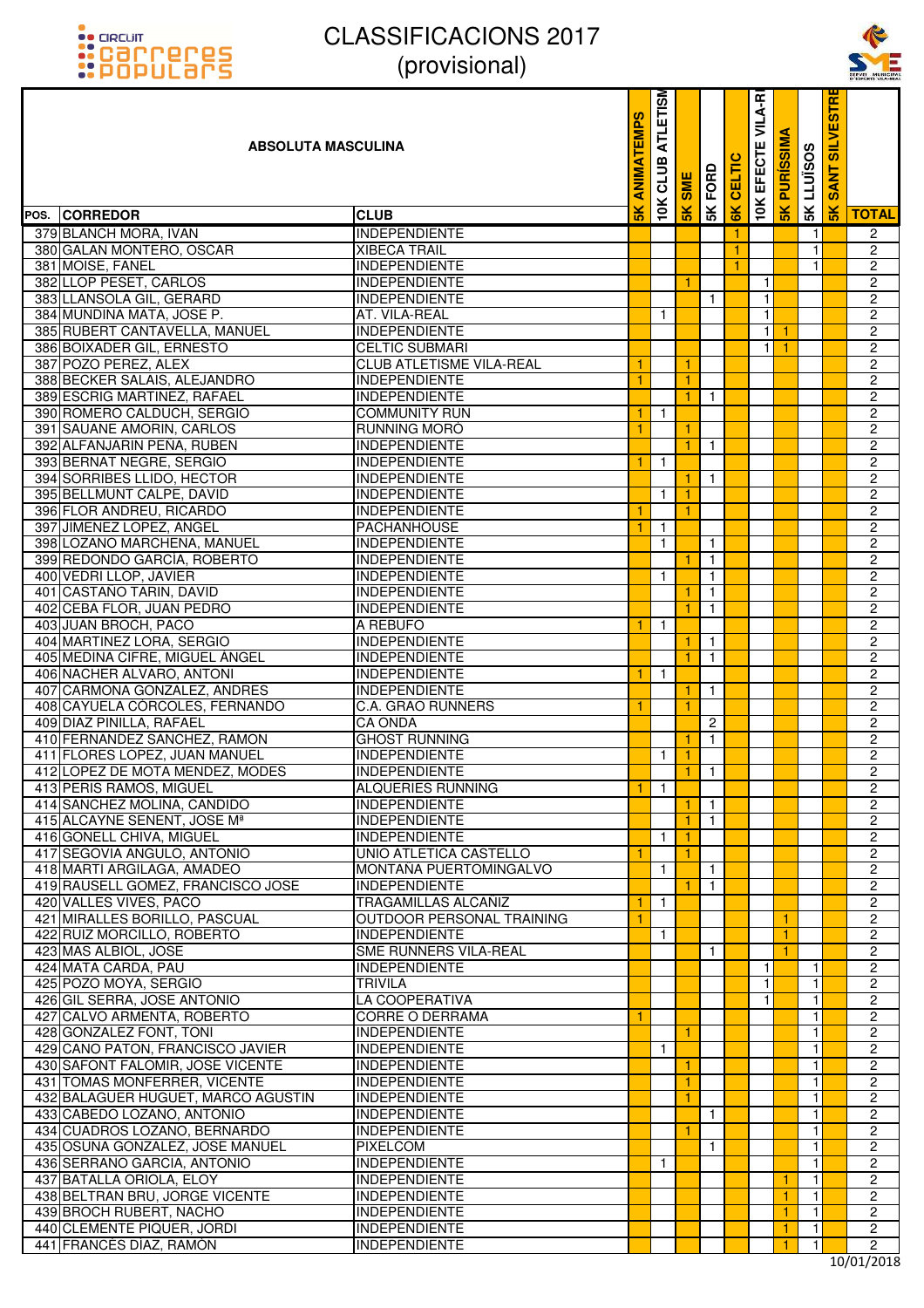



| <u>::PUPULdI'S</u>                                            | $\mu$ וטוסווטונ $\mu$                        |                  |                         |            |              |        |                          |                     |                   |                               | SERVEI MUNICIPA<br>D'ESPORTS VILA-REA |
|---------------------------------------------------------------|----------------------------------------------|------------------|-------------------------|------------|--------------|--------|--------------------------|---------------------|-------------------|-------------------------------|---------------------------------------|
| <b>ABSOLUTA MASCULINA</b>                                     |                                              | <b>EMPS</b><br>⋖ | <b>ATLETISM</b><br>CLUB | <b>SME</b> | 5K FORD      | CELTIC | <b>10K EFECTE VILA-R</b> | <b>SK PURISSIMA</b> | <b>SK LLUISOS</b> | <b>SILVESTR</b><br><b>ANT</b> |                                       |
| POS. CORREDOR                                                 | <b>CLUB</b>                                  | $\frac{1}{2}$    | 10K                     | 5K         |              | 6K     |                          |                     |                   | $\frac{1}{5}$                 | <b>TOTAL</b>                          |
| 442 FUSTER GOMEZ, JORGE                                       | <b>TRIVILA</b>                               |                  |                         |            |              |        |                          |                     | $\mathbf{1}$      |                               | $\overline{2}$                        |
| 443 GIL TELLOLS, VICENTE                                      | <b>INDEPENDIENTE</b>                         |                  |                         |            |              |        |                          | $\mathbf{1}$        | $\mathbf{1}$      |                               | $\overline{c}$                        |
| 444 IRAZUSTA GOÑI, ENEKO                                      | <b>INDEPENDIENTE</b>                         |                  |                         |            |              |        |                          | 1                   | $\mathbf{1}$      |                               | 2                                     |
| 445 LÓPEZ MIGUEZ, JUAN MANUEL                                 | <b>DEMATIMAÑANA</b>                          |                  |                         |            |              |        |                          | $\mathbf{1}$        | $\mathbf{1}$      |                               | 2                                     |
| 446 MANZANET LLOP, ALEJANDRO                                  | <b>SME RUNNERS</b>                           |                  |                         |            |              |        |                          | 1                   | $\mathbf{1}$      |                               | $\overline{c}$                        |
| 447 MONFERRER SANCHIS, JOSE CARLOS                            | <b>ATHLETIC RUNNING ANIMATEMPS</b>           |                  |                         |            |              |        |                          | $\mathbf{1}$        | $\mathbf{1}$      |                               | $\overline{2}$                        |
| 448 MORENO SERRA, LUIS                                        | <b>INDEPENDIENTE</b>                         |                  |                         |            |              |        |                          | -1                  | 1                 |                               | $\overline{c}$                        |
| 449 MORENO SERRA, MIGUEL ANGEL                                | <b>INDEPENDIENTE</b>                         |                  |                         |            |              |        |                          | $\mathbf{1}$        | $\mathbf{1}$      |                               | $\overline{2}$                        |
| 450 RODRÍGUEZ CARAVACA, FRANCISCO                             | <b>CELTIC SUBMARI</b>                        |                  |                         |            |              |        |                          | -1                  | $\mathbf{1}$      |                               | $\overline{2}$                        |
| 451 TORRES RENAU, PABLO                                       | <b>TRIVILA</b>                               |                  |                         |            |              |        |                          | $\mathbf{1}$        | $\mathbf{1}$      |                               | $\overline{2}$                        |
| 452 VIDA GOMERA, RAFAEL                                       | <b>C.T. CASTALIA</b>                         |                  |                         |            |              |        |                          | 1                   | 1                 |                               | $\overline{c}$                        |
| 453 MADRIGAL DE LA VEGA, ANDREU<br>454 PARRA CANO, IVAN       | <b>INDEPENDIENTE</b><br><b>INDEPENDIENTE</b> |                  |                         |            |              | 1      |                          |                     |                   | -1<br>1                       | $\overline{2}$<br>$\overline{2}$      |
| 455 SEPULVEDA RAMOS, ERIC                                     | <b>INDEPENDIENTE</b>                         |                  |                         |            |              | 1      |                          |                     |                   | 1                             | 2                                     |
| 456 FUSTER ORTELLS, RICHARD                                   | <b>INDEPENDIENTE</b>                         |                  |                         |            |              | 1      |                          |                     |                   | 1                             | $\overline{c}$                        |
| 457 GARCIA VIA, FRANCISCO                                     | <b>TARONGETES</b>                            |                  |                         |            |              | 1      |                          |                     |                   | 1                             | $\overline{c}$                        |
| 458 QUESADA GARCÍA, PEDRO                                     | <b>INDEPENDIENTE</b>                         |                  |                         |            |              |        |                          |                     |                   |                               | $\overline{c}$                        |
| 459 ADSUARA FERRADA, JORGE                                    | <b>INDEPENDIENTE</b>                         |                  |                         |            |              |        | $\mathbf{1}$             |                     |                   | 1                             | $\overline{c}$                        |
| 460 ARÉVALO CONTRERAS, MOISES                                 | <b>TRIVILA</b>                               |                  |                         |            |              |        | 1                        |                     |                   | 1                             | $\overline{c}$                        |
| 461 ULLOA BURILLA, SERGIO                                     | <b>INDEPENDIENTE</b>                         |                  |                         |            |              |        | $\mathbf{1}$             |                     |                   | 1                             | 2                                     |
| 462 SOLER SANCHÍS, VICENT                                     | <b>TRIVILA</b>                               |                  |                         |            |              |        | $\mathbf{1}$             |                     |                   |                               | $\overline{c}$                        |
| 463 NAVARRO GARCIA, FERNANDO                                  | <b>INDEPENDIENTE</b>                         | 1                |                         |            |              |        |                          |                     |                   | 1                             | $\overline{c}$                        |
| 464 ARAMBUL CORREAS, JUAN                                     | DC SPORT CLUB                                |                  |                         | 1          |              |        |                          |                     |                   |                               | $\overline{2}$                        |
| 465 BERMUDEZ, HECTOR                                          | TRILAVALL                                    |                  |                         |            | $\mathbf{1}$ |        |                          |                     |                   | -1                            | 2                                     |
| 466 PEDRERO PITARCH, FERNANDO                                 | AMICS CURSES ALCALA-ALCOSSEBRE               |                  |                         |            | $\mathbf{1}$ |        |                          |                     |                   |                               | $\overline{c}$                        |
| 467 ABAD VILLAR, VICENT                                       | <b>BCS TRAIL D'UIXO</b>                      |                  |                         | ◆          |              |        |                          |                     |                   | 1                             | $\overline{c}$                        |
| 468 IGLESIAS ALARCON, PEP                                     | <b>CM VILAFAMES</b>                          |                  |                         |            | $\mathbf{1}$ |        |                          |                     |                   |                               | 2                                     |
| 469 FERRIOLS BELMONTE, ESTEBAN                                | <b>INDEPENDIENTE</b>                         |                  |                         |            |              |        |                          |                     |                   | 1                             | $\overline{2}$                        |
| 470 MELCHOR TORRES, JOAQUIN                                   | <b>INDEPENDIENTE</b>                         |                  |                         |            |              |        |                          |                     |                   | 1                             | $\overline{c}$                        |
| 471 NAVARRO HERVAS, ANTONIO<br>472 GARCIA BURGUETE, IGNACIO   | <b>INDEPENDIENTE</b><br><b>INDEPENDIENTE</b> |                  | $\mathbf{1}$            |            |              |        |                          |                     |                   | 1                             | 2<br>2                                |
| 473 ORTELLS SAFONT, LLUIS                                     | <b>INDEPENDIENTE</b>                         |                  | $\mathbf{1}$            |            |              |        |                          |                     |                   |                               | $\overline{2}$                        |
| 474 COLAS PITARCH, RAUL                                       | C.A. NOULAS                                  |                  |                         |            |              |        |                          | -1                  |                   | $\mathbf{1}$                  | $\overline{2}$                        |
| 475 DEUSDAD RAMOS, RUBEN                                      | <b>DC SPORT CLUB</b>                         |                  |                         |            |              |        |                          | -1                  |                   | -1                            | 2                                     |
| 476 ENGUINADOS VICENT, MARCOS                                 | <b>TRIVILA</b>                               |                  |                         |            |              |        |                          | $\mathbf{1}$        |                   | 1                             | $\overline{c}$                        |
| 477 JORDA GOMEZ, PABLO                                        | <b>INDEPENDIENTE</b>                         |                  |                         |            |              |        |                          | $\mathbf{1}$        |                   | 1                             | $\overline{2}$                        |
| 478 LLOP MIGUEL, HUGO                                         | <b>TRIVILA</b>                               |                  |                         |            |              |        |                          | 1                   |                   |                               | $\overline{2}$                        |
| 479 MORATA DOLZ, MIGUEL                                       | <b>INDEPENDIENTE</b>                         |                  |                         |            |              |        |                          | 1                   |                   | 1                             | $\overline{2}$                        |
| 480 HERREROS CASTILLO, ANICETO                                | <b>INDEPENDIENTE</b>                         |                  |                         |            |              |        |                          |                     | 1                 | -1                            | $\overline{2}$                        |
| 481 ARZO AMPOSTA, CESAR                                       | OUTDOOR PERSONAL TRAINER                     |                  |                         |            |              |        |                          |                     | $\mathbf{1}$      | $\mathbf{1}$                  | $\overline{2}$                        |
| 482 TIRADO GIMENO, XAVIER                                     | <b>INDEPENDIENTE</b>                         |                  |                         |            |              |        |                          |                     | 1                 |                               | $\overline{2}$                        |
| 483 RODRÍGUEZ CORTÉS, FRANCISCO JAVIER                        | INDEPENDIENTE                                |                  |                         |            |              |        |                          |                     | 1                 | $\blacktriangleleft$          | $\overline{2}$                        |
| 484 ATIENZA FOLGADO, JAVIER                                   | <b>INDEPENDIENTE</b>                         |                  |                         |            |              |        |                          |                     | 1                 |                               | $\overline{2}$                        |
| 485 SANZ CALPE, PACO                                          | <b>BETXI RUNNERS</b>                         |                  |                         |            |              |        |                          |                     |                   | 2                             | 2                                     |
| 486 FERNÁNDEZ GUTIÉRREZ, FERNANDO                             | <b>INDEPENDIENTE</b>                         |                  |                         |            |              |        |                          |                     | 1                 |                               | $\mathbf{1}$                          |
| 487 LEGRAND LUQUE, CHRISTIAN                                  | <b>BCS</b>                                   |                  |                         |            |              |        |                          |                     | $\mathbf{1}$      |                               | $\mathbf{1}$                          |
| 488 TRILLES BARREDA, VICENT<br>489 LLORENS GIL, IVAN SALVADOR | <b>INDEPENDIENTE</b><br><b>INDEPENDIENTE</b> |                  |                         |            |              |        |                          |                     | 1<br>1            |                               | $\mathbf{1}$<br>$\mathbf{1}$          |
| 490 TOMÁS HUESO, ALEX                                         | <b>TANDEM MAGAZINE</b>                       |                  |                         |            |              |        |                          |                     | 1                 |                               | $\mathbf{1}$                          |
| 491 DORADO DOLS, JOSE                                         | <b>INDEPENDIENTE</b>                         |                  |                         |            |              | 1.     |                          |                     |                   |                               | $\mathbf{1}$                          |
| 492 GÓMEZ VALERO, JAVIER                                      | <b>INDEPENDIENTE</b>                         |                  |                         |            |              | 1      |                          |                     |                   |                               | $\mathbf{1}$                          |
| 493 ORTIZ GALLEGO, ALEJANDRO                                  | <b>INDEPENDIENTE</b>                         |                  |                         |            |              | 1.     |                          |                     |                   |                               | $\mathbf{1}$                          |
| 494 SOLE CASTELLO, JORDI                                      | <b>INDEPENDIENTE</b>                         |                  |                         |            |              | 1      |                          |                     |                   |                               | $\mathbf{1}$                          |
| 495 APARICI DÍAZ, DANIEL                                      | <b>INDEPENDIENTE</b>                         |                  |                         |            |              | 1.     |                          |                     |                   |                               | $\mathbf{1}$                          |
| 496 BELTRAN CORTES, JOSE PASCUAL                              | <b>INDEPENDIENTE</b>                         |                  |                         |            |              | 1      |                          |                     |                   |                               | $\mathbf{1}$                          |
| 497 FRANCISCO TORRES, JORDI                                   | <b>INDEPENDIENTE</b>                         |                  |                         |            |              | 1      |                          |                     |                   |                               | $\mathbf{1}$                          |
| 498 HERNÁNDEZ LUIS, PABLO                                     | <b>INDEPENDIENTE</b>                         |                  |                         |            |              | 1      |                          |                     |                   |                               | $\mathbf{1}$                          |
| 499 MARTÍNEZ GUERRA, RUBÉN                                    | <b>INDEPENDIENTE</b>                         |                  |                         |            |              | 1.     |                          |                     |                   |                               | $\mathbf{1}$                          |
| 500 MOLINA SEBASTIA, MIGUEL                                   | <b>XIBECA TRAIL</b>                          |                  |                         |            |              | 1      |                          |                     |                   |                               | $\mathbf{1}$                          |
| 501 OQUENDO GARRIDO, AITOR                                    | <b>INDEPENDIENTE</b>                         |                  |                         |            |              | 1.     |                          |                     |                   |                               | $\mathbf{1}$                          |
| 502 TAMARIS BALLESTER, ERIC                                   | <b>INDEPENDIENTE</b>                         |                  |                         |            |              | 1      |                          |                     |                   |                               | $\mathbf{1}$                          |
| 503 JIMENEZ PUCHE, SAUL                                       | <b>INDEPENDIENTE</b>                         |                  |                         |            |              | 1      |                          |                     |                   |                               | $\mathbf{1}$                          |
| 504 VILANOVA BONET, JUAN CARLOS                               | <b>INDEPENDIENTE</b>                         |                  |                         |            |              | 1      |                          |                     |                   |                               | $\mathbf{1}$                          |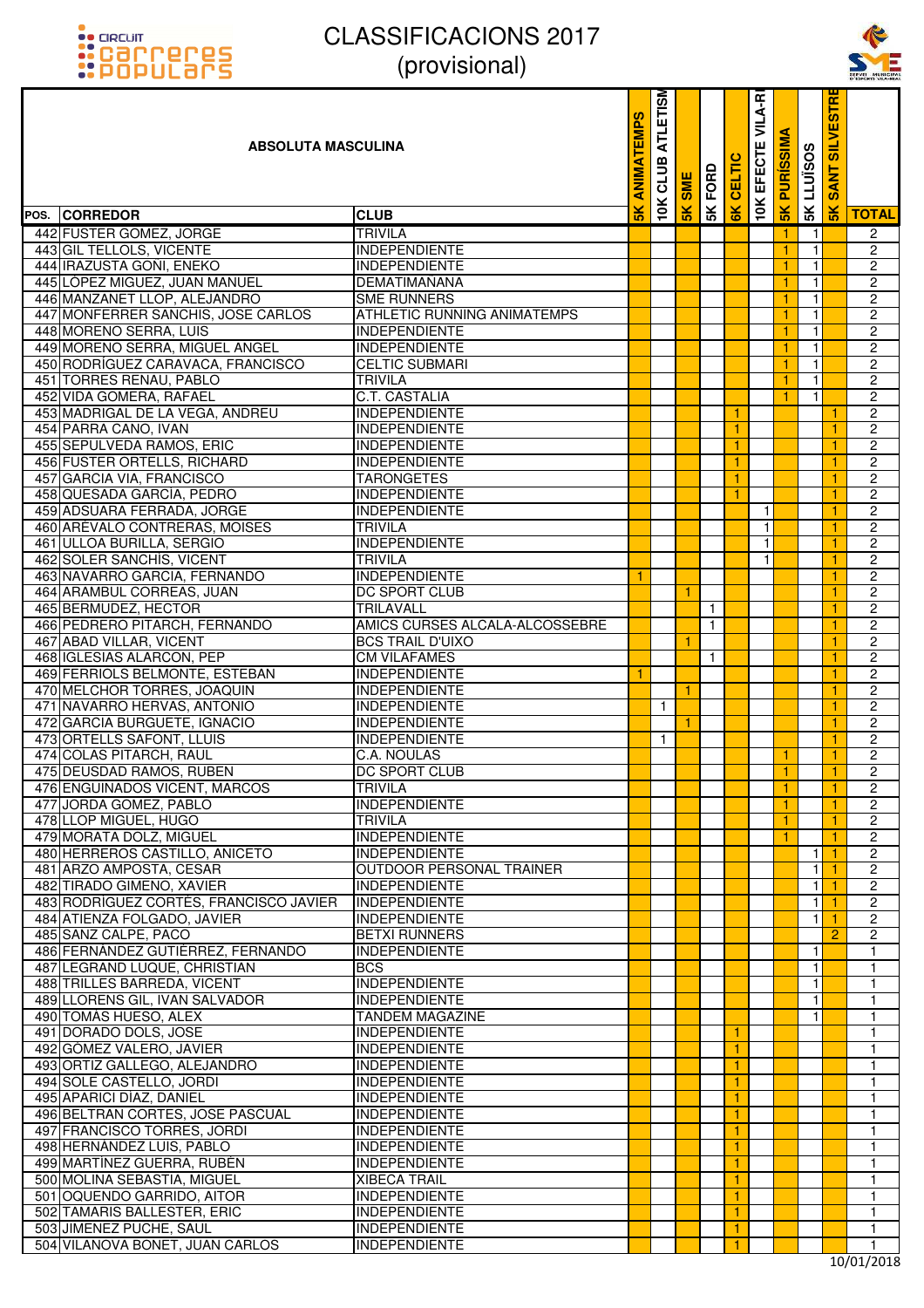



| <u>::PUPULdI'S</u>                                          | $\mu$ וטופוטטוען $\mu$                                  |               |                         |     |         |               |                   |                  |                   |                                  | SERVEI MUNICIPA<br>D'ESPORTS VILA-REA |
|-------------------------------------------------------------|---------------------------------------------------------|---------------|-------------------------|-----|---------|---------------|-------------------|------------------|-------------------|----------------------------------|---------------------------------------|
| <b>ABSOLUTA MASCULINA</b>                                   |                                                         | EMPS<br>ANIM  | <b>ATLETISM</b><br>CLUB | SME | 5K FORD | <b>CELTIC</b> | 10K EFECTE VILA-R | <b>PURISSIMA</b> | <b>SK LLUISOS</b> | <b>IRISE</b><br><b>SANT SILV</b> |                                       |
| POS. CORREDOR                                               | <b>CLUB</b>                                             | $\frac{1}{5}$ | 10K                     | 5K  |         | 6K            |                   | 5K               |                   | $\frac{8}{5}$                    | <b>TOTAL</b>                          |
| 505 BELTRAN PARIS, MARCOS                                   | <b>PORTELL TURISME</b>                                  |               |                         |     |         | 1.            |                   |                  |                   |                                  | $\mathbf{1}$                          |
| 506 BENAYAD, HICHAM                                         | <b>INDEPENDIENTE</b>                                    |               |                         |     |         | 1.            |                   |                  |                   |                                  | $\mathbf{1}$                          |
| 507 CINTAS ALBIOL, ADRIAN                                   | <b>INDEPENDIENTE</b>                                    |               |                         |     |         | 1.            |                   |                  |                   |                                  | 1                                     |
| 508 JUAN DOLS, JAVIER                                       | <b>INDEPENDIENTE</b>                                    |               |                         |     |         | 1.            |                   |                  |                   |                                  | 1                                     |
| 509 JUÁREZ FEMENIA, ADRIAN                                  | <b>INDEPENDIENTE</b>                                    |               |                         |     |         |               |                   |                  |                   |                                  | 1                                     |
| 510 MARTINEZ SANCHEZ, FRANCISCO                             | <b>INDEPENDIENTE</b>                                    |               |                         |     |         | 1.            |                   |                  |                   |                                  | $\mathbf{1}$                          |
| 511 PALACIOS LLOBET, DAVID                                  | <b>NOULAS</b>                                           |               |                         |     |         | 1.            |                   |                  |                   |                                  | 1                                     |
| 512 VALERO SANZ, CARLOS                                     | <b>INDEPENDIENTE</b>                                    |               |                         |     |         | 1.            |                   |                  |                   |                                  | 1                                     |
| 513 ALCACER DOLS, RUBEN                                     | <b>INDEPENDIENTE</b>                                    |               |                         |     |         | 1             |                   |                  |                   |                                  | $\mathbf{1}$                          |
| 514 AMPOSTA BROCH, JESUS                                    | <b>INDEPENDIENTE</b>                                    |               |                         |     |         | 1.            |                   |                  |                   |                                  | $\mathbf{1}$                          |
| 515 ASENSI GARCIA, MIGUEL ANGEL                             | <b>INDEPENDIENTE</b>                                    |               |                         |     |         | 1.            |                   |                  |                   |                                  | 1                                     |
| 516 DOÑATE PEREZ, NACHO                                     | <b>BTT L'ESTRAPERLO</b>                                 |               |                         |     |         | 1.            |                   |                  |                   |                                  | 1                                     |
| 517 FERNANDEZ, EDUARDO                                      | <b>INDEPENDIENTE</b>                                    |               |                         |     |         | 1.            |                   |                  |                   |                                  | 1                                     |
| 518 GONZALEZ MENDOZA, DANIEL                                | <b>INDEPENDIENTE</b>                                    |               |                         |     |         | 1.            |                   |                  |                   |                                  | $\mathbf{1}$                          |
| 519 LOPEZ OSSORIO, MANUEL                                   | <b>CORREMON TRAIL</b>                                   |               |                         |     |         | 1.            |                   |                  |                   |                                  | $\mathbf{1}$                          |
| 520 LOZANO SÁNCHEZ, JOSE ANTONIO                            | <b>INDEPENDIENTE</b>                                    |               |                         |     |         | 1.            |                   |                  |                   |                                  | 1                                     |
| 521 MARTÍNEZ JARA, FRANCISCO                                | <b>INDEPENDIENTE</b>                                    |               |                         |     |         |               |                   |                  |                   |                                  | $\mathbf{1}$                          |
| 522 MENDOZA CALVO, JUANJO                                   | <b>INDEPENDIENTE</b>                                    |               |                         |     |         | 1.            |                   |                  |                   |                                  | $\mathbf{1}$                          |
| 523 SANCHEZ CLEMENTE, IÑIGO                                 | <b>INDEPENDIENTE</b>                                    |               |                         |     |         | 1.            |                   |                  |                   |                                  | $\mathbf{1}$                          |
| 524 SIERRA DELGADO, JONATHAN                                | <b>INDEPENDIENTE</b>                                    |               |                         |     |         | 1.            |                   |                  |                   |                                  | $\mathbf{1}$                          |
| 525 SOGUES SAMPEDRO, RAFA                                   | <b>INDEPENDIENTE</b>                                    |               |                         |     |         |               |                   |                  |                   |                                  | $\mathbf{1}$                          |
| 526 VALLEJO GAGO, CARLOS                                    | <b>INDEPENDIENTE</b>                                    |               |                         |     |         | 1.            |                   |                  |                   |                                  | $\mathbf{1}$                          |
| 527 ALEPUZ FLICH, JAVIER                                    | C.A. NOULAS                                             |               |                         |     |         | 1             |                   |                  |                   |                                  | $\mathbf{1}$                          |
| 528 APARICIO BALAGUER, JORDI                                | <b>INDEPENDIENTE</b>                                    |               |                         |     |         | 1.            |                   |                  |                   |                                  | 1                                     |
| 529 BERNAD BLASCO, VICTOR                                   | <b>IN BIKE</b>                                          |               |                         |     |         |               |                   |                  |                   |                                  | $\mathbf{1}$                          |
| 530 BOIXADER GIL, JULIO                                     | <b>CELTIC SUBMARI</b>                                   |               |                         |     |         | 1.            |                   |                  |                   |                                  | $\mathbf{1}$                          |
| 531 CANO GOMEZ, FRANCISCO JAVIER                            | RUNNING CASTELLON                                       |               |                         |     |         | 1             |                   |                  |                   |                                  | $\mathbf{1}$                          |
| 532 CARRILLO CASTILLO, VICTOR MANUEL                        | <b>INDEPENDIENTE</b>                                    |               |                         |     |         | 1.            |                   |                  |                   |                                  | $\mathbf{1}$                          |
| 533 FRANCH DOÑATE, MANUEL                                   | <b>INDEPENDIENTE</b>                                    |               |                         |     |         | 1.            |                   |                  |                   |                                  | $\mathbf{1}$                          |
| 534 GARCÍA DEL CAMPILLO, LUIS                               | <b>XIBECA TRAIL</b>                                     |               |                         |     |         | 1.            |                   |                  |                   |                                  | $\mathbf{1}$                          |
| 535 GARCIA ORTELLS, VICTOR                                  | <b>CELTIC SUBMARI</b>                                   |               |                         |     |         | 1.            |                   |                  |                   |                                  | $\mathbf{1}$                          |
| 536 GOMEZ GALINDO, JOSE LUIS<br>537 HIDALGO ROMERO, ANTONIO | <b>MEDULA TRAILRUNNINGTEAM</b><br><b>AMICS DEL CLOT</b> |               |                         |     |         | 1.            |                   |                  |                   |                                  | 1<br>$\mathbf{1}$                     |
| 538 LLIDO VILAR, JUAN                                       | <b>NOULAS</b>                                           |               |                         |     |         | 1.            |                   |                  |                   |                                  |                                       |
| 539 LLORET BASIERO, ENRIQUE                                 | <b>INDEPENDIENTE</b>                                    |               |                         |     |         | 1.<br>1.      |                   |                  |                   |                                  | 1<br>$\mathbf{1}$                     |
| 540 LÓPEZ IBORRA, JAVI                                      | <b>INDEPENDIENTE</b>                                    |               |                         |     |         | 1.            |                   |                  |                   |                                  | 1                                     |
| 541 MADRIGAL RUIZ, XUS                                      | <b>INDEPENDIENTE</b>                                    |               |                         |     |         | 1.            |                   |                  |                   |                                  | 1                                     |
| 542 MONFERRER BECKER, JACINTO                               | <b>INDEPENDIENTE</b>                                    |               |                         |     |         | 1.            |                   |                  |                   |                                  | 1                                     |
| 543 MONFERRER IZQUIERDO, ANGEL                              | <b>INDEPENDIENTE</b>                                    |               |                         |     |         | 1.            |                   |                  |                   |                                  | 1                                     |
| 544 MONFERRER SANCHIS, VICENTE JAVIER                       | <b>INDEPENDIENTE</b>                                    |               |                         |     |         | 1.            |                   |                  |                   |                                  | 1                                     |
| 545 MORA TORRES, FCO. JOSÉ                                  | <b>INDEPENDIENTE</b>                                    |               |                         |     |         |               |                   |                  |                   |                                  | $\mathbf{1}$                          |
| 546 MUÑOZ CANDELA, ALFONSO                                  | <b>AVENTURAS MOU</b>                                    |               |                         |     |         | 1.            |                   |                  |                   |                                  | $\mathbf{1}$                          |
| 547 OVIEDO PAULINO, IVAN                                    | <b>INDEPENDIENTE</b>                                    |               |                         |     |         | 1.            |                   |                  |                   |                                  | 1                                     |
| 548 PARRA SANNICOLÁS, JAVIER                                | <b>INDEPENDIENTE</b>                                    |               |                         |     |         | 1.            |                   |                  |                   |                                  | 1                                     |
| 549 PERELLÓ OLIVER, JUAN JOSÉ                               | <b>XIBECA TRAIL</b>                                     |               |                         |     |         | 1.            |                   |                  |                   |                                  | 1                                     |
| 550 PERIS GÓMEZ, VICENT                                     | C.M. GR-34                                              |               |                         |     |         | 1.            |                   |                  |                   |                                  | $\mathbf{1}$                          |
| 551 PRIETO LOPEZ, DAVID                                     | DESNIVEL+TRAIL                                          |               |                         |     |         | 1.            |                   |                  |                   |                                  | 1                                     |
| 552 ABAD PARRA, FRANCISCO JAVIER                            | <b>INDEPENDIENTE</b>                                    |               |                         |     |         | 1.            |                   |                  |                   |                                  | 1                                     |
| 553 AMPOSTA ZURITA, PASCUAL                                 | <b>INDEPENDIENTE</b>                                    |               |                         |     |         | 1.            |                   |                  |                   |                                  | 1                                     |
| 554 ARNAL ALMELA, DOMINGO                                   | <b>INDEPENDIENTE</b>                                    |               |                         |     |         | 1.            |                   |                  |                   |                                  | $\mathbf{1}$                          |
| 555 BOU FORCADA, MANUEL JAVIER                              | <b>BOU TEAM</b>                                         |               |                         |     |         | 1.            |                   |                  |                   |                                  | 1                                     |
| 556 CHESA, QUIQUE                                           | <b>INDEPENDIENTE</b>                                    |               |                         |     |         | 1.            |                   |                  |                   |                                  | 1                                     |
| 557 CONTRERAS MOMBLANT, EMILIO                              | L'OVELLA CORRE                                          |               |                         |     |         | 1.            |                   |                  |                   |                                  | 1                                     |
| 558 COSTA ORTELLS, JOSE PASCUAL                             | <b>INDEPENDIENTE</b>                                    |               |                         |     |         | 1.            |                   |                  |                   |                                  | 1                                     |
| 559 CRISTEA, CRISTIAN OVIDIU                                | <b>INDEPENDIENTE</b>                                    |               |                         |     |         | 1.            |                   |                  |                   |                                  | 1                                     |
| 560 FORTUÑO GIL, JAVIER                                     | <b>INDEPENDIENTE</b>                                    |               |                         |     |         | 1.            |                   |                  |                   |                                  | 1                                     |
| 561 LLOP AGUILAR, ANTONIO JOSE                              | <b>BICHOS TEAM</b>                                      |               |                         |     |         |               |                   |                  |                   |                                  | 1                                     |
| 562 LÓPEZ ARASIL, TONI                                      | <b>INDEPENDIENTE</b>                                    |               |                         |     |         | 1.            |                   |                  |                   |                                  | $\mathbf{1}$                          |
| 563 MARTIN QUINTERO, JOSE MARIA                             | RUNNEROS40+                                             |               |                         |     |         | 1.            |                   |                  |                   |                                  | 1                                     |
| 564 MEZQUITA GURREA, PASCUAL                                | <b>INDEPENDIENTE</b>                                    |               |                         |     |         | 1.            |                   |                  |                   |                                  | 1                                     |
| 565 MILLAN PEREIRA, FIDEL                                   | <b>VIDRES RUNNING TEAM</b>                              |               |                         |     |         | 1.            |                   |                  |                   |                                  | 1                                     |
| 566 ORTIZ MEJIAS, JUAN JOSE                                 | RUNNEROS40+                                             |               |                         |     |         | 1.            |                   |                  |                   |                                  | $\mathbf{1}$                          |
| 567 PEREZ MARTINEZ, CARLOS JAVIER                           | <b>INDEPENDIENTE</b>                                    |               |                         |     |         | 1.            |                   |                  |                   |                                  | $\mathbf{1}$                          |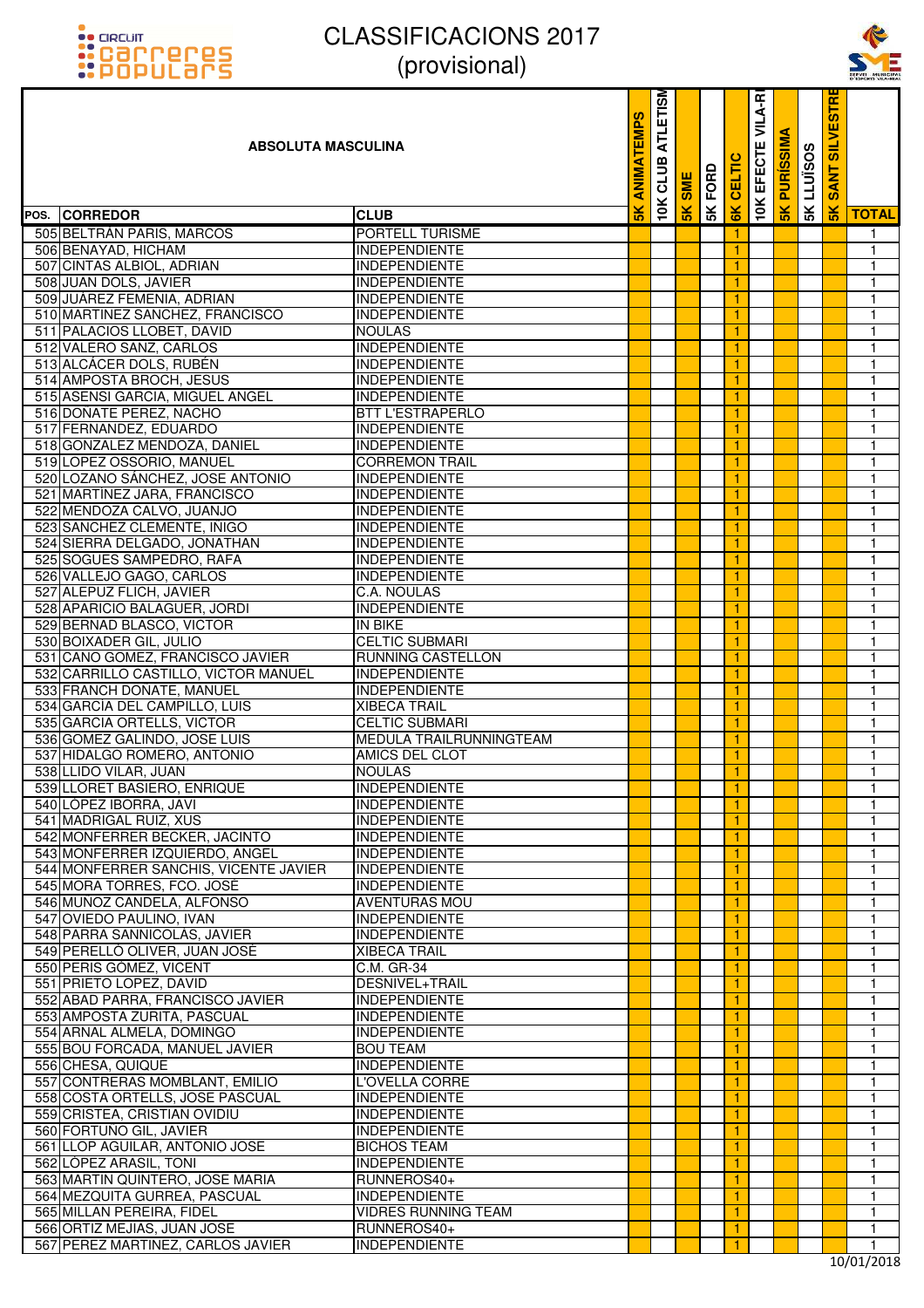# :: arcuit<br>:: Carreres<br>:: POPULars

## CLASSIFICACIONS 2017 (provisional)



| <u>::PUPULdI'S</u>                                                 | $ V $ וטוסו $ V $                              |               |                         |              |      |         |                              |                  |                    |                      | SERVEI MUNICIPA<br>D'ESPORTS VILA-REA |
|--------------------------------------------------------------------|------------------------------------------------|---------------|-------------------------|--------------|------|---------|------------------------------|------------------|--------------------|----------------------|---------------------------------------|
| <b>ABSOLUTA MASCULINA</b>                                          |                                                | EMPS          | <b>ATLETISM</b><br>CLUB | мз           | FORD | CELTIC  | VILA-RI<br>EFECTE            | <b>PURISSIMA</b> | <b>SK LLUISOS</b>  | <b>SANT SILVESTR</b> |                                       |
| POS. CORREDOR                                                      | <b>CLUB</b>                                    | $\frac{1}{2}$ | 10K                     | 5K           | 5K   | 6K      | 10K                          | 5K               |                    | $\frac{8}{10}$       | <b>TOTAL</b>                          |
| 568 PITARCH CAMPOS, JOSE MARIA                                     | <b>INDEPENDIENTE</b>                           |               |                         |              |      |         |                              |                  |                    |                      | $\mathbf{1}$                          |
| 569 REOLID SOLER, RAFA                                             | <b>INDEPENDIENTE</b>                           |               |                         |              |      | ◆       |                              |                  |                    |                      | $\mathbf{1}$                          |
| 570 SALAS JIMENEZ, JAIME                                           | <b>INDEPENDIENTE</b>                           |               |                         |              |      | 1.      |                              |                  |                    |                      | $\mathbf{1}$                          |
| 571 SALES ALCALA, JOAN VICENT                                      | <b>INDEPENDIENTE</b>                           |               |                         |              |      |         |                              |                  |                    |                      | $\mathbf{1}$                          |
| 572 SALES MAS, JOSE VICENTE                                        | L'OVELLA CORRE                                 |               |                         |              |      |         |                              |                  |                    |                      | $\mathbf{1}$                          |
| 573 SANCHEZ TAUSTE, JOSE ANTONIO                                   | <b>BICHOS TEAM</b>                             |               |                         |              |      | 1.      |                              |                  |                    |                      | $\overline{1}$                        |
| 574 VILAR BLASCO, DAVID                                            | <b>CELTIC SUBMARI</b>                          |               |                         |              |      | 1.      |                              |                  |                    |                      | $\mathbf{1}$                          |
| 575 ARJONA ESCRIBANO, JOSE ANTONIO                                 | <b>INDEPENDIENTE</b>                           |               |                         |              |      | 1       |                              |                  |                    |                      | $\mathbf{1}$                          |
| 576 BERENGUER GARCIA, JUANRA                                       | <b>INDEPENDIENTE</b>                           |               |                         |              |      |         |                              |                  |                    |                      | $\overline{1}$                        |
| 577 CARRATALA MONFORT, BENJAMIN<br>578 CHINCHILLA ROMAN, FRANCISCO | <b>INDEPENDIENTE</b><br>RUNNEROS40+            |               |                         |              |      | 1<br>1. |                              |                  |                    |                      | $\overline{1}$<br>$\mathbf{1}$        |
| 579 ESCUDEROS MORCILLO, JESUS                                      | <b>INDEPENDIENTE</b>                           |               |                         |              |      | 1       |                              |                  |                    |                      | $\mathbf{1}$                          |
| 580 GÓMEZ MURRIA, JAVIER                                           | <b>CLUB RAMBLAS DE AZUÉBAR</b>                 |               |                         |              |      |         |                              |                  |                    |                      | $\mathbf{1}$                          |
| 581 GONZALEZ MENDOZA, JUAN                                         | <b>INDEPENDIENTE</b>                           |               |                         |              |      | 1.      |                              |                  |                    |                      | $\mathbf{1}$                          |
| 582 HERRERO MIRAVET, SANTIAGO                                      | <b>INDEPENDIENTE</b>                           |               |                         |              |      | 1.      |                              |                  |                    |                      | $\mathbf{1}$                          |
| 583 LARA SANCHEZ, LUIS JESUS                                       | INDEPENDIENTE                                  |               |                         |              |      | 1       |                              |                  |                    |                      | $\mathbf{1}$                          |
| 584 ORTELLS CABRERA, HECTOR                                        | <b>INDEPENDIENTE</b>                           |               |                         |              |      |         |                              |                  |                    |                      | $\mathbf{1}$                          |
| 585 PALLARES NEILA, JAVIER                                         | <b>INDEPENDIENTE</b>                           |               |                         |              |      | 1.      |                              |                  |                    |                      | $\mathbf{1}$                          |
| 586 PIÑERO ALARCON, TOMAS                                          | <b>INDEPENDIENTE</b>                           |               |                         |              |      | 1.      |                              |                  |                    |                      | $\mathbf{1}$                          |
| 587 SANJUAN MEZQUITA, JUANJO                                       | INDEPENDIENTE                                  |               |                         |              |      | 1       |                              |                  |                    |                      | $\mathbf{1}$                          |
| 588 BARBERA AHICART, TAFOL                                         | <b>CELTIC SUBMARI</b>                          |               |                         |              |      | 1       |                              |                  |                    |                      | $\mathbf{1}$                          |
| 589 CELDA LLUESMA, RAFAEL                                          | <b>INDEPENDIENTE</b>                           |               |                         |              |      | 1.      |                              |                  |                    |                      | $\mathbf{1}$                          |
| 590 EIXEA COSTA, ALEJO                                             | <b>CELTIC SUBMARI</b>                          |               |                         |              |      | 1.      |                              |                  |                    |                      | $\mathbf{1}$                          |
| 591 ESTALL MONTOLIU, JOAQUIN FELIX                                 | INDEPENDIENTE                                  |               |                         |              |      | 1       |                              |                  |                    |                      | $\mathbf{1}$                          |
| 592 GUILLEN ANSUATEGUI, EUGENIO<br>593 MORENO JAEN, ISIDRO         | ATMOSFERA SPORT RUNNING<br><b>XIBECA TRAIL</b> |               |                         |              |      | 1.      |                              |                  |                    |                      | $\mathbf{1}$<br>$\mathbf{1}$          |
| 594 RAMOS EIXIEA, PACO                                             | <b>CELTIC SUBMARI</b>                          |               |                         |              |      | 1.      |                              |                  |                    |                      | $\mathbf{1}$                          |
| 595 SANTOS CASTAÑO, JOSE ANTONIO                                   | <b>INDEPENDIENTE</b>                           |               |                         |              |      | 1       |                              |                  |                    |                      | $\mathbf{1}$                          |
| 596 CANDAU BROCH, MANOLO                                           | <b>INDEPENDIENTE</b>                           |               |                         |              |      | 1       |                              |                  |                    |                      | $\mathbf{1}$                          |
| 597 GUERRERO SANCHEZ, CARLOS                                       | <b>CELTIC SUBMARI</b>                          |               |                         |              |      | 1.      |                              |                  |                    |                      | $\mathbf{1}$                          |
| 598 SAPORTA RAMOS, VICENTE                                         | INDEPENDIENTE                                  |               |                         |              |      | 1.      |                              |                  |                    |                      | $\mathbf{1}$                          |
| 599 FERNANDEZ, EDUARDO                                             | <b>INDEPENDIENTE</b>                           |               |                         |              |      | 1       |                              |                  |                    |                      | 1                                     |
| 600 MOLES GUMBAU, IVAN                                             | <b>INDEPENDIENTE</b>                           |               |                         |              |      |         |                              |                  | 1                  |                      | $\mathbf{1}$                          |
| 601 LLORENS HICARIO, DARIO<br>602 PINEL BERZOSA, JUAN A.           | INDEPENDIENTE<br><b>TRIVILA</b>                |               |                         |              |      |         |                              |                  | 11<br>$\mathbf{1}$ |                      | $\mathbf{1}$<br>$\mathbf{1}$          |
| 603 FORTUÑO MESEGUER, JOAN                                         | <b>INDEPENDIENTE</b>                           |               |                         |              |      |         |                              |                  | 1                  |                      | 1                                     |
| 604 TRILLES AGUILELLA, VICENTE                                     | <b>INDEPENDIENTE</b>                           |               |                         |              |      |         | 1                            |                  |                    |                      | $\mathbf{1}$                          |
| 605 GIMENO GOMEZ, EDU                                              | <b>INDEPENDIENTE</b>                           |               |                         |              |      |         | $\mathbf{1}$                 |                  |                    |                      | $\mathbf{1}$                          |
| 606 FELIS LLACER, ROGER                                            | <b>TRIVILA</b>                                 |               |                         |              |      |         | 1                            |                  |                    |                      | $\mathbf{1}$                          |
| 607 BROCH BALLESTER, CARLOS                                        | <b>INDEPENDIENTE</b>                           |               |                         |              |      |         | $\mathbf{1}$                 |                  |                    |                      | 1                                     |
| 608 GINER MONTAÑEZ, ROBERTO CARLOS                                 | <b>CLUB MUNTANYA SANT MATEU</b>                |               |                         |              |      |         | $\mathbf{1}$                 |                  |                    |                      | $\mathbf{1}$                          |
| 609 LARA RUBIO, PEDRO VICTOR                                       | <b>INDEPENDIENTE</b>                           |               |                         |              |      |         | $\mathbf{1}$                 |                  |                    |                      | $\mathbf{1}$                          |
| 610 LORCA RUBIO, SERGIO                                            | <b>INDEPENDIENTE</b>                           |               |                         |              |      |         | 1                            |                  |                    |                      | $\mathbf{1}$                          |
| 611 RAMOS JORQUES, LUIS MIGUEL<br>612 LÓPEZ OCAÑA, OSCAR           | <b>INDEPENDIENTE</b><br><b>INDEPENDIENTE</b>   |               |                         |              |      |         | $\mathbf{1}$<br>$\mathbf{1}$ |                  |                    |                      | $\mathbf{1}$<br>$\mathbf{1}$          |
| 613 RAMBLA ALCOLEA, DOMINGO                                        | <b>INDEPENDIENTE</b>                           |               |                         |              |      |         | $\mathbf{1}$                 |                  |                    |                      | $\mathbf{1}$                          |
| 614 RAMÍREZ PEÑAFIEL, RAFAEL                                       | <b>ATLETISME VILA-REAL</b>                     |               |                         |              |      |         | 1                            |                  |                    |                      | $\mathbf{1}$                          |
| 615 VIZCAÍNO MARTÍNEZ, JOSE ANTONIO                                | <b>ATLETISME VILA-REAL</b>                     |               |                         |              |      |         | $\mathbf{1}$                 |                  |                    |                      | $\mathbf{1}$                          |
| 616 SAENZ DE CABEZON RODRIGUEZ, ANGEL                              | INDEPENDIENTE                                  |               |                         |              |      |         | $\mathbf{1}$                 |                  |                    |                      | $\mathbf{1}$                          |
| 617 DOMINGO GARZÓN, MARCIAL                                        | <b>INDEPENDIENTE</b>                           |               |                         |              |      |         | $\mathbf{1}$                 |                  |                    |                      | $\mathbf{1}$                          |
| 618 GILI TOMAS, JUAN RAMON                                         | <b>INDEPENDIENTE</b>                           |               |                         |              |      |         | 1                            |                  |                    |                      | $\mathbf{1}$                          |
| 619 USO MEZQUITA, DIEGO                                            | <b>INDEPENDIENTE</b>                           |               |                         |              |      |         | $\mathbf{1}$                 |                  |                    |                      | 1                                     |
| 620 JUAN SOLER, VICENT                                             | UNIO ATLETICA CASTELLO                         |               |                         |              |      |         | $\mathbf{1}$                 |                  |                    |                      | $\mathbf{1}$                          |
| 621 MORA MORA, LEÓN                                                | UNIO ATLETICA CASTELLO                         |               |                         |              |      |         | $\mathbf{1}$                 |                  |                    |                      | $\mathbf{1}$                          |
| 622 ADSUARA ABAD, RUBEN<br>623 ARNAL BELLMUNT, JORDI               | <b>INDEPENDIENTE</b><br><b>INDEPENDIENTE</b>   |               | $\mathbf{1}$            | -1           |      |         |                              |                  |                    |                      | $\mathbf{1}$<br>$\mathbf{1}$          |
| 624 CASADO MIGUEL, JORGE                                           | <b>INDEPENDIENTE</b>                           |               |                         | -1           |      |         |                              |                  |                    |                      | $\mathbf{1}$                          |
| 625 CATALAN FENOLLOSA, DAVID                                       | <b>INDEPENDIENTE</b>                           |               |                         | $\mathbf{1}$ |      |         |                              |                  |                    |                      | $\mathbf{1}$                          |
| 626 CHIVA GIL, ROMAN                                               | <b>INDEPENDIENTE</b>                           |               | $\mathbf{1}$            |              |      |         |                              |                  |                    |                      | $\mathbf{1}$                          |
| 627 DENIA GARCIA, AARON                                            | JARDINERIA HNOS CUADROS                        | 1             |                         |              |      |         |                              |                  |                    |                      | $\mathbf{1}$                          |
| 628 GONZALVEZ COTEJOSA, NICOLAS                                    | <b>INDEPENDIENTE</b>                           |               |                         | -1           |      |         |                              |                  |                    |                      | $\mathbf{1}$                          |
| 629 GUTIERREZ BROCH, FRANCISCO                                     | <b>AMICS DEL TERMET</b>                        | 1             |                         |              |      |         |                              |                  |                    |                      | $\mathbf{1}$                          |
| 630 MENDEZ VASQUEZ, CRISTHIAN                                      | <b>INDEPENDIENTE</b>                           |               | $\mathbf{1}$            |              |      |         |                              |                  |                    |                      | $\mathbf{1}$                          |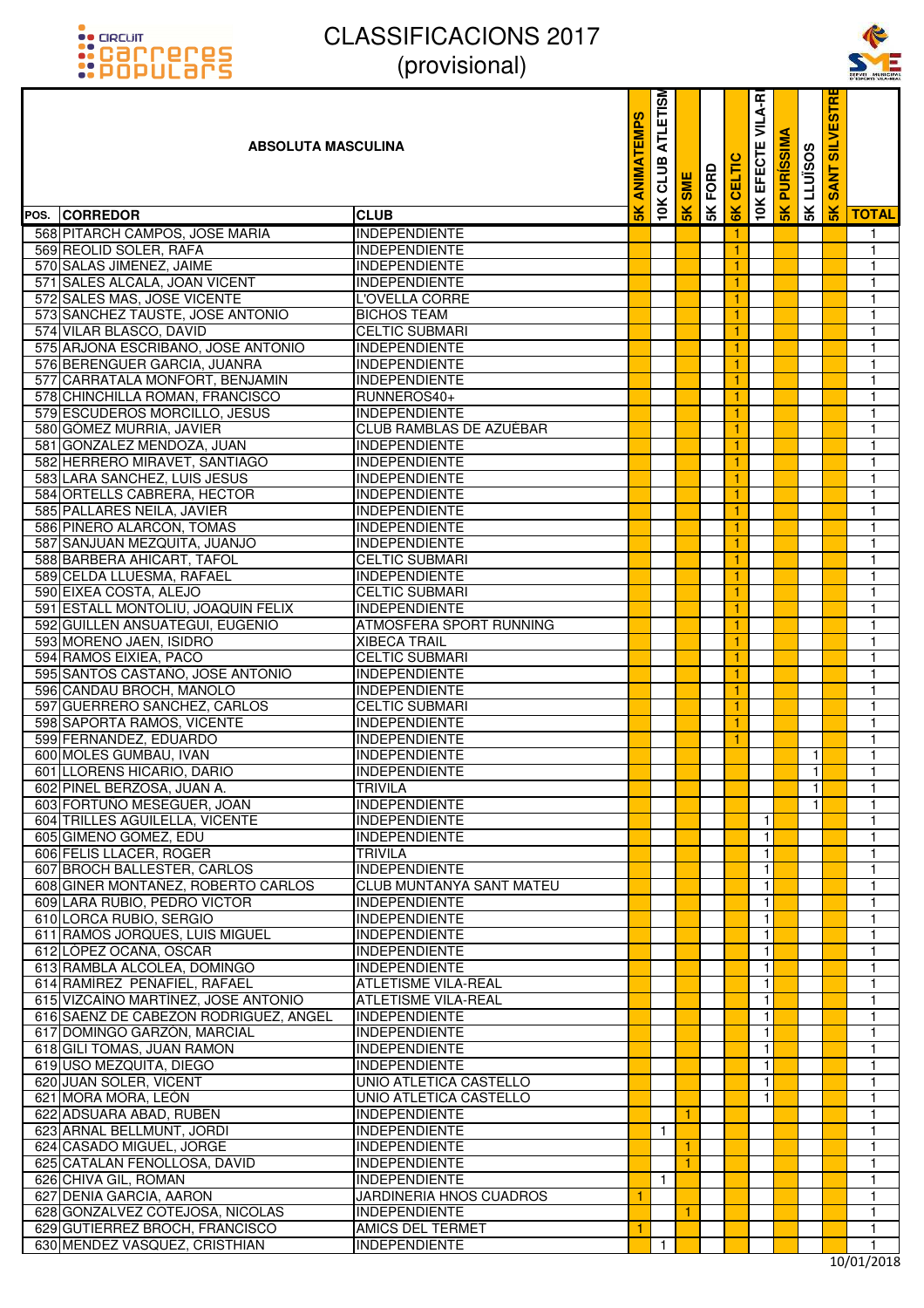



| <u>::PUPULOI'S</u>                 | $\mu$ וטוסווטונ $\mu$              |               |                         |               |              |               |                  |                 |                   |                      | SERVEL MUNICIPA |
|------------------------------------|------------------------------------|---------------|-------------------------|---------------|--------------|---------------|------------------|-----------------|-------------------|----------------------|-----------------|
| <b>ABSOLUTA MASCULINA</b>          |                                    | EMPS<br>MIN   | <b>ATLETISM</b><br>CLUB | <b>SME</b>    | 5K FORD      | <b>CELTIC</b> | VILA-R<br>EFECTE | <b>PURISSIM</b> | <b>SK LLUISOS</b> | <b>SANT SILVESTR</b> |                 |
| POS. CORREDOR                      | <b>CLUB</b>                        | $\frac{1}{2}$ | 10K                     | $\frac{1}{2}$ |              | $\frac{1}{6}$ | 10K              | $\frac{8}{5}$   |                   | $\frac{8}{5}$        | <b>TOTAL</b>    |
| 631 POZO PÉREZ, JAVI               | <b>INDEPENDIENTE</b>               |               |                         |               |              |               |                  |                 |                   |                      | $\mathbf{1}$    |
| 632 SANCHEZ LOPEZ, JORGE           | <b>INDEPENDIENTE</b>               |               | $\mathbf{1}$            |               |              |               |                  |                 |                   |                      | $\mathbf{1}$    |
| 633 SANCHEZ MENDOZA, ALAIN         | <b>INDEPENDIENTE</b>               |               |                         | 1             |              |               |                  |                 |                   |                      | 1               |
| 634 ARANDA ALCACER, JAVIER         | INDEPENDIENTE                      |               |                         | 1             |              |               |                  |                 |                   |                      | 1               |
| 635 CASTAÑ FERNANDEZ, LLUIS        | <b>INDEPENDIENTE</b>               |               | 1                       |               |              |               |                  |                 |                   |                      | 1               |
| 636 CASTELLO MOLLAR, JAVI          | <b>INDEPENDIENTE</b>               |               |                         | $\mathbf{1}$  |              |               |                  |                 |                   |                      | $\mathbf{1}$    |
| 637 CHAFRAR SOLA, ISMAEL           | <b>CLUB DE MUNTANYA SANT MATEU</b> |               |                         |               | $\mathbf{1}$ |               |                  |                 |                   |                      | $\mathbf{1}$    |
| 638 CORTES LLORENS, RAFAEL         | INDEPENDIENTE                      |               |                         | 1             |              |               |                  |                 |                   |                      | 1               |
| 639 FAJARDO SULLER, LUIS           | <b>INDEPENDIENTE</b>               | 1             |                         |               |              |               |                  |                 |                   |                      | $\mathbf{1}$    |
| 640 GARCIA ZAMORANO, CARLOS        | <b>EVASION RUNNING CASTELLON</b>   |               |                         |               | $\mathbf{1}$ |               |                  |                 |                   |                      | $\mathbf{1}$    |
| 641 GINER ROCA, EVA                | <b>CLUB DE MUNTANYA SANT MATEU</b> |               |                         |               | $\mathbf{1}$ |               |                  |                 |                   |                      | 1               |
| 642 LLORENS GALI, GABRIEL          | <b>INDEPENDIENTE</b>               |               |                         |               | $\mathbf{1}$ |               |                  |                 |                   |                      | 1               |
| 643 LLORENTE GOMEZ, SERGIO         | <b>EVASION RUNNING CASTELLON</b>   |               |                         |               | $\mathbf{1}$ |               |                  |                 |                   |                      | $\mathbf{1}$    |
| 644 LOPEZ FERNANDEZ, VICENTE       | <b>INDEPENDIENTE</b>               |               |                         |               | $\mathbf{1}$ |               |                  |                 |                   |                      | $\mathbf{1}$    |
| 645 MADUEÑO PALLARES, HECTOR       | <b>INDEPENDIENTE</b>               |               | $\mathbf{1}$            |               |              |               |                  |                 |                   |                      | $\mathbf{1}$    |
| 646 MAÑAS ALFARO, MARC             | <b>INDEPENDIENTE</b>               |               |                         |               | $\mathbf{1}$ |               |                  |                 |                   |                      | $\mathbf{1}$    |
| 647 MARCO SEMPER, JORGE            | <b>INDEPENDIENTE</b>               |               |                         |               | $\mathbf{1}$ |               |                  |                 |                   |                      | $\mathbf{1}$    |
| 648 MICHELI BOIX, PABLO            | <b>COMUNITY RUN</b>                |               | $\mathbf{1}$            |               |              |               |                  |                 |                   |                      | $\mathbf{1}$    |
| 649 MIR BOMBOI, AGUSTIN            | <b>INDEPENDIENTE</b>               |               |                         | 1             |              |               |                  |                 |                   |                      | $\mathbf{1}$    |
| 650 MOLINA GÓMEZ, SANTI            | <b>INDEPENDIENTE</b>               |               |                         | 1             |              |               |                  |                 |                   |                      | $\mathbf{1}$    |
| 651 MORENTE GONZALEZ, DIEGO        | <b>INDEPENDIENTE</b>               |               |                         |               | $\mathbf{1}$ |               |                  |                 |                   |                      | $\mathbf{1}$    |
| 652 ORTELLS LORENZO, JORGE         | <b>INDEPENDIENTE</b>               |               |                         | 1             |              |               |                  |                 |                   |                      | $\mathbf{1}$    |
| 653 TAUSTE MARTI, JAVIER           | <b>INDEPENDIENTE</b>               |               | $\mathbf{1}$            |               |              |               |                  |                 |                   |                      | $\mathbf{1}$    |
| 654 VICENT CARREGUI, DAVID         | ALQUERIES TRITEAM                  |               |                         |               | $\mathbf{1}$ |               |                  |                 |                   |                      | $\mathbf{1}$    |
| 655 ALGUACIL GARCIA, JULIAN        | <b>INDEPENDIENTE</b>               |               | $\mathbf{1}$            |               |              |               |                  |                 |                   |                      | $\mathbf{1}$    |
| 656 BARBERA GARCIA, XAVI           | <b>COMMUNITY RUN</b>               |               |                         |               | $\mathbf{1}$ |               |                  |                 |                   |                      | $\mathbf{1}$    |
| 657 BATALLA GIRONA, PABLO          | <b>INDEPENDIENTE</b>               |               | $\mathbf{1}$            |               |              |               |                  |                 |                   |                      | $\mathbf{1}$    |
| 658 BOLINCHES ROCA, JOSE           | INDEPENDIENTE                      |               |                         | 1             |              |               |                  |                 |                   |                      | $\mathbf{1}$    |
| 659 CASADO MIGUEL, JOSE CARLOS     | <b>INDEPENDIENTE</b>               |               |                         |               |              |               |                  |                 |                   |                      | $\mathbf{1}$    |
| 660 CHEZA PEGUEROLES, MANUEL       | <b>INDEPENDIENTE</b>               |               | $\mathbf{1}$            |               |              |               |                  |                 |                   |                      | $\mathbf{1}$    |
| 661 CRISTOBAL FUENTES, GERARD      | <b>INDEPENDIENTE</b>               |               |                         | 1             |              |               |                  |                 |                   |                      | $\mathbf{1}$    |
| 662 DOS SANTOS, LUAN LENNON        | <b>INDEPENDIENTE</b>               |               |                         |               | $\mathbf{1}$ |               |                  |                 |                   |                      | 1               |
| 663 GARCIA COLOMER, HECTOR         | <b>RUNNETONES</b>                  |               |                         |               | $\mathbf{1}$ |               |                  |                 |                   |                      | $\mathbf{1}$    |
| 664 GIL BARREDA, BORJA             | RUNNING MORO                       |               | $\mathbf{1}$            |               |              |               |                  |                 |                   |                      | 1               |
| 665 GIL, BORJA                     | <b>RUNNING MORO</b>                |               |                         |               | $\mathbf{1}$ |               |                  |                 |                   |                      | 1               |
| 666 GÓMEZ GANAU, JORDI             | <b>INDEPENDIENTE</b>               |               |                         | 1             |              |               |                  |                 |                   |                      | 1               |
| 667 GONZALEZ, GERARD               | CA RUNNING CASTELLO                |               |                         |               | $\mathbf{1}$ |               |                  |                 |                   |                      | 1               |
| 668 HERRERA, JOEL                  | <b>INDEPENDIENTE</b>               |               |                         | $\mathbf{1}$  |              |               |                  |                 |                   |                      | 1               |
| 669 HERRERO GARCIA, VICTOR         | <b>SERRA ESPADA</b>                |               | $\mathbf{1}$            |               |              |               |                  |                 |                   |                      | 1               |
| 670 JAIME CARR, FRAN               | <b>INDEPENDIENTE</b>               |               |                         |               | $\mathbf{1}$ |               |                  |                 |                   |                      | 1               |
| 671 LOPEZ BROCH, ALBERTO           | <b>INDEPENDIENTE</b>               | 1             |                         |               |              |               |                  |                 |                   |                      | 1               |
| 672 MARIN, OMAR                    | <b>INDEPENDIENTE</b>               |               |                         |               | $\mathbf{1}$ |               |                  |                 |                   |                      | $\mathbf{1}$    |
| 673 MONTILLA VICENT, EDGAR         | <b>INDEPENDIENTE</b>               |               |                         | 1             |              |               |                  |                 |                   |                      | 1               |
| 674 NAVARRETE CEPEDA, MIGUEL ÁNGEL | <b>INDEPENDIENTE</b>               |               | $\mathbf{1}$            |               |              |               |                  |                 |                   |                      | 1               |
| 675 RUIZ FORCADELL, IVAN           | <b>INDEPENDIENTE</b>               |               | $\mathbf{1}$            |               |              |               |                  |                 |                   |                      | 1               |
| 676 SABATER TENA, MARC             | <b>INDEPENDIENTE</b>               |               |                         |               | $\mathbf{1}$ |               |                  |                 |                   |                      | $\mathbf{1}$    |
| 677 SÁEZ IBÁÑEZ, JOSE VICENTE      | <b>INDEPENDIENTE</b>               |               |                         | 1             |              |               |                  |                 |                   |                      | 1               |
| 678 SANCHIS SALES, MIGUEL          | <b>INDEPENDIENTE</b>               | 1             |                         |               |              |               |                  |                 |                   |                      | 1               |
| 679 SEVILLA ROMERO, ANDRES         | <b>INDEPENDIENTE</b>               |               |                         |               |              |               |                  |                 |                   |                      | 1               |
| 680 SORRIBES QUEROL, VICENT        | <b>INDEPENDIENTE</b>               | 1             |                         |               |              |               |                  |                 |                   |                      | $\mathbf{1}$    |
| 681 VILAR MELCHOR, JOEL            | L'EMBOLIC RUNNING TEAM             | 1             |                         |               |              |               |                  |                 |                   |                      | 1               |
| 682 ABELLANA PARRA, JORGE          | <b>INDEPENDIENTE</b>               | $\mathbf{1}$  |                         |               |              |               |                  |                 |                   |                      | 1               |
| 683 ALMECIJA, ABELARDO             | RUNNERS CIUTAT DE VALENCIA         |               | $\mathbf{1}$            |               |              |               |                  |                 |                   |                      | 1               |
| 684 APARICI SANSON, JAVIER         | <b>INDEPENDIENTE</b>               |               |                         | 1             |              |               |                  |                 |                   |                      | $\mathbf{1}$    |
| 685 BALAGUER, ANDREA               | A. TERRA                           | 1             |                         |               |              |               |                  |                 |                   |                      | 1               |
| 686 BALFAGON, DAVID                | <b>INDEPENDIENTE</b>               |               |                         |               | $\mathbf{1}$ |               |                  |                 |                   |                      | 1               |
| 687 BLANCO VIÑES, JUAN             | <b>CA ONDA</b>                     |               |                         |               | $\mathbf{1}$ |               |                  |                 |                   |                      | 1               |
| 688 BOLÓS DÁVILA, JESÚS            | <b>INDEPENDIENTE</b>               |               |                         | $\mathbf{1}$  |              |               |                  |                 |                   |                      | $\mathbf{1}$    |
| 689 BORRELL FERRERES, DAVID        | <b>CLUB DE MUNTANYA SANT MATEU</b> |               |                         |               | $\mathbf{1}$ |               |                  |                 |                   |                      | 1               |
| 690 CABRERA GUINOT, ALEJANDRO      | POCHONES RUNNING CLUB              | 1             |                         |               |              |               |                  |                 |                   |                      | 1               |
| 691 CASALTA SALINAS, PABLO         | <b>INDEPENDIENTE</b>               |               |                         | 1             |              |               |                  |                 |                   |                      | $\mathbf{1}$    |
| 692 CELDRAN NAVARRO, LUIS          | <b>INDEPENDIENTE</b>               | 1             |                         |               |              |               |                  |                 |                   |                      | $\mathbf{1}$    |
| 693 CIFUENTES, JAVIER              | <b>INDEPENDIENTE</b>               |               |                         |               | $\mathbf{1}$ |               |                  |                 |                   |                      | 1               |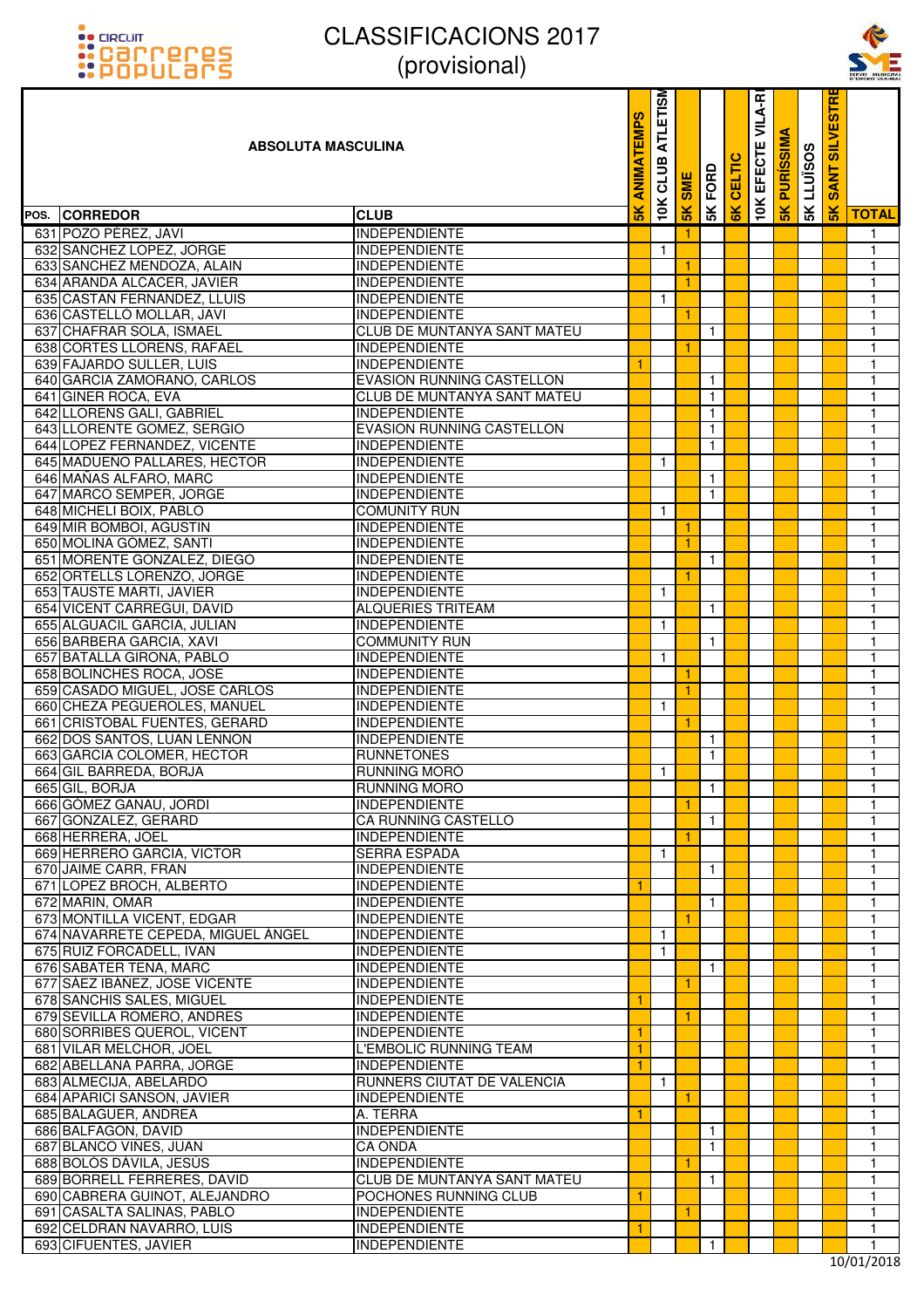



| <u>::PUPULdI'S</u>                                              | $ V $ וטוסו $ V $                              |                      |                         |            |                              |               |                   |                  |                   |                      | SERVEI MUNICIPA              |
|-----------------------------------------------------------------|------------------------------------------------|----------------------|-------------------------|------------|------------------------------|---------------|-------------------|------------------|-------------------|----------------------|------------------------------|
| <b>ABSOLUTA MASCULINA</b>                                       |                                                | <b>ATEMPS</b><br>MIN | <b>ATLETISM</b><br>CLUB | <b>SME</b> | FORD                         | <b>CELTIC</b> | VILA-RI<br>EFECTE | <b>PURISSIMA</b> | <b>SK LLUISOS</b> | <b>SANT SILVESTR</b> |                              |
| POS. CORREDOR                                                   | <b>CLUB</b>                                    | $\frac{2}{3}$        | <b>10K</b>              | 5K         | 5K                           | 6K            | 10K               | $\frac{1}{5}$    |                   | 5K                   | <b>TOTAL</b>                 |
| 694 COSTERA, BERNARDO                                           | <b>INDEPENDIENTE</b>                           | -1                   |                         |            |                              |               |                   |                  |                   |                      | $\mathbf{1}$                 |
| 695 FORTUÑO CERVERA, CRISTIAN                                   | ATMOSFERA SPORT RUNNING                        |                      |                         |            | $\mathbf{1}$                 |               |                   |                  |                   |                      | $\mathbf{1}$                 |
| 696 FUSTER ALMELA, JOSE MANUEL                                  | <b>INDEPENDIENTE</b>                           |                      |                         | 1          |                              |               |                   |                  |                   |                      | 1                            |
| 697 GIL TORNER, PASCUAL                                         | <b>INDEPENDIENTE</b>                           | 1                    |                         |            |                              |               |                   |                  |                   |                      | 1                            |
| 698 GOZALBO TORNER, TONI                                        | <b>CELTIC SUBMARI</b>                          |                      | $\mathbf{1}$            |            |                              |               |                   |                  |                   |                      | $\mathbf{1}$                 |
| 699 HERRERA GAS, MIGUEL ANGEL                                   | AMICS CURSES ALCALA-ALCOSSEBRE                 |                      |                         |            | $\mathbf{1}$                 |               |                   |                  |                   |                      | $\overline{1}$               |
| 700 IZQUIERDO CIFUENTES, JACOBO<br>701 JULIÁN GIMENO, ANTONIO   | <b>INDEPENDIENTE</b><br><b>INDEPENDIENTE</b>   |                      |                         | 1          | $\mathbf{1}$                 |               |                   |                  |                   |                      | $\mathbf{1}$<br>1            |
| 702 LLOPIS MARTI, MAURO                                         | AMICS DEL CLOT                                 |                      | $\mathbf{1}$            |            |                              |               |                   |                  |                   |                      | $\mathbf{1}$                 |
| 703 LLORENS, MANUEL                                             | <b>INDEPENDIENTE</b>                           |                      | 1.                      |            |                              |               |                   |                  |                   |                      | $\mathbf{1}$                 |
| 704 MALLEN FELTRET, ELOY                                        | <b>INDEPENDIENTE</b>                           |                      |                         | 1          |                              |               |                   |                  |                   |                      | $\mathbf{1}$                 |
| 705 MARTINEZ FORTANET, LUIS                                     | PLAER DE MA VIDA RUNNERS                       |                      |                         |            | $\mathbf{1}$                 |               |                   |                  |                   |                      | 1                            |
| 706 MARTINEZ GALLARDO, JONATHAN                                 | <b>INDEPENDIENTE</b>                           |                      |                         |            |                              |               |                   |                  |                   |                      | $\mathbf{1}$                 |
| 707 MARTINEZ PEREZ, SANTI                                       | <b>INDEPENDIENTE</b>                           |                      |                         |            | $\mathbf{1}$                 |               |                   |                  |                   |                      | $\mathbf{1}$                 |
| 708 MARTINEZ, PEDRO                                             | <b>INDEPENDIENTE</b>                           | 1                    |                         |            |                              |               |                   |                  |                   |                      | $\mathbf{1}$                 |
| 709 MOLINA PLA, MOISES                                          | <b>INDEPENDIENTE</b>                           |                      |                         |            | $\mathbf{1}$                 |               |                   |                  |                   |                      | 1                            |
| 710 NEBOT ARGILAGA, VICENTE                                     | <b>INDEPENDIENTE</b>                           |                      |                         |            | $\mathbf{1}$                 |               |                   |                  |                   |                      | $\mathbf{1}$                 |
| 711 OPREA, CASIAN                                               | <b>COMMUNITY RUN</b>                           |                      |                         |            | $\mathbf{1}$                 |               |                   |                  |                   |                      | $\mathbf{1}$                 |
| 712 ORTIZ, DANIEL<br>713 PEÑA MERINO, MIGUEL ANGEL              | <b>INDEPENDIENTE</b>                           |                      |                         |            | $\mathbf{1}$                 |               |                   |                  |                   |                      | $\mathbf{1}$<br>$\mathbf{1}$ |
| 714 PEREZ JUAN, CARLOS                                          | INDEPENDIENTE<br><b>INDEPENDIENTE</b>          |                      |                         |            | $\mathbf{1}$<br>$\mathbf{1}$ |               |                   |                  |                   |                      | $\mathbf{1}$                 |
| 715 REIG DONAT, RAFAEL                                          | <b>INDEPENDIENTE</b>                           |                      | $\mathbf{1}$            |            |                              |               |                   |                  |                   |                      | $\mathbf{1}$                 |
| 716 RENAU MIRALLES, ALEX                                        | <b>MUSICALCENTER</b>                           |                      |                         |            | $\mathbf{1}$                 |               |                   |                  |                   |                      | $\mathbf{1}$                 |
| 717 RODRIGUEZ MANRIQUE, PABLO                                   | INDEPENDIENTE                                  |                      |                         |            | $\mathbf{1}$                 |               |                   |                  |                   |                      | 1                            |
| 718 ROHRLACH RAMOS, DANIEL                                      | <b>INDEPENDIENTE</b>                           | 1                    |                         |            |                              |               |                   |                  |                   |                      | $\mathbf{1}$                 |
| 719 RUEDAS QUEROL, DAVID                                        | <b>INDEPENDIENTE</b>                           |                      | $\mathbf{1}$            |            |                              |               |                   |                  |                   |                      | $\mathbf{1}$                 |
| 720 SANCHIS SALES, ENRIQUE                                      | INDEPENDIENTE                                  | -1                   |                         |            |                              |               |                   |                  |                   |                      | $\mathbf{1}$                 |
| 721 SAZ, NACHO                                                  | <b>INDEPENDIENTE</b>                           | 1                    |                         |            |                              |               |                   |                  |                   |                      | 1                            |
| 722 SIFRE CATALA, JORGE                                         | <b>INDEPENDIENTE</b>                           |                      |                         |            | $\mathbf{1}$                 |               |                   |                  |                   |                      | $\mathbf{1}$                 |
| 723 SOLSONA CELMA, ISAAC                                        | <b>INDEPENDIENTE</b>                           |                      |                         |            | $\mathbf{1}$                 |               |                   |                  |                   |                      | $\mathbf{1}$                 |
| 724 SOS, ENRIQUE                                                | <b>INDEPENDIENTE</b>                           |                      |                         |            | $\mathbf{1}$                 |               |                   |                  |                   |                      | $\mathbf{1}$                 |
| 725 TENA FORES, CHRISTIAN<br>726 URBANEJA, PABLO                | UNIO ATLETICA CASTELLO<br><b>INDEPENDIENTE</b> |                      |                         |            | $\mathbf{1}$<br>$\mathbf{1}$ |               |                   |                  |                   |                      | 1<br>$\mathbf{1}$            |
| 727 VALLEJO ROMERO, ESTEBAN                                     | <b>COMMUNITY RUN</b>                           |                      |                         |            | $\mathbf{1}$                 |               |                   |                  |                   |                      | 1                            |
| 728 VICENTE PIQUER, CARLOS                                      | <b>INDEPENDIENTE</b>                           |                      | $\mathbf{1}$            |            |                              |               |                   |                  |                   |                      | $\mathbf{1}$                 |
| 729 ABELLO GIL, PABLO                                           | <b>TRIVILA</b>                                 |                      | $\mathbf{1}$            |            |                              |               |                   |                  |                   |                      | 1                            |
| 730 AÑASCO FREDES, GASTON                                       | <b>INDEPENDIENTE</b>                           |                      |                         |            | $\mathbf{1}$                 |               |                   |                  |                   |                      | $\mathbf{1}$                 |
| 731 ARNAU SANJULIAN, JOSE MANUEL                                | <b>INDEPENDIENTE</b>                           |                      |                         | 1          |                              |               |                   |                  |                   |                      | 1                            |
| 732 BAILON GARCIA, JORGE                                        | <b>INDEPENDIENTE</b>                           |                      | $\mathbf{1}$            |            |                              |               |                   |                  |                   |                      | 1                            |
| 733 BALLESTER VILAR, CRISTIAN                                   | <b>INDEPENDIENTE</b>                           |                      |                         | 1          |                              |               |                   |                  |                   |                      | 1                            |
| 734 BARREDA SANTAMARIA, ANTONIO                                 | <b>INDEPENDIENTE</b>                           |                      |                         |            | $\mathbf{1}$                 |               |                   |                  |                   |                      | $\mathbf{1}$                 |
| 735 BLANCO PEREZ, JAVIER                                        | <b>INDEPENDIENTE</b>                           |                      | $\mathbf{1}$            |            |                              |               |                   |                  |                   |                      | 1                            |
| 736 CABEDO CUBERTORER, GUILLEM<br>737 CABEDO JUAN, JOSE PASCUAL | <b>INDEPENDIENTE</b><br><b>INDEPENDIENTE</b>   | $\mathbf{1}$         | $\mathbf{1}$            |            |                              |               |                   |                  |                   |                      | 1<br>1                       |
| 738 CATALÁN SERRA, ALBERTO                                      | <b>INDEPENDIENTE</b>                           |                      |                         | 1          |                              |               |                   |                  |                   |                      | $\mathbf{1}$                 |
| 739 CIFRE SOSPEDRA, JOSE ANGEL                                  | <b>INDEPENDIENTE</b>                           | 1                    |                         |            |                              |               |                   |                  |                   |                      | 1                            |
| 740 DELGADO ARROYO, DAVID                                       | <b>RUN ADDICTION CASTELLON</b>                 |                      |                         |            | $\mathbf{1}$                 |               |                   |                  |                   |                      | 1                            |
| 741 DIAGO ROS, LUIS                                             | <b>INDEPENDIENTE</b>                           |                      | $\mathbf{1}$            |            |                              |               |                   |                  |                   |                      | 1                            |
| 742 DOMINGO GUILLEN, CARLOS                                     | $\overline{U.A.C.}$                            |                      | $\mathbf{1}$            |            |                              |               |                   |                  |                   |                      | $\mathbf{1}$                 |
| 743 DOS SANTOS, MACIO LANZARRE                                  | <b>INDEPENDIENTE</b>                           |                      |                         |            | $\mathbf{1}$                 |               |                   |                  |                   |                      | 1                            |
| 744 DURÁN MARTÍNEZ, ABEL                                        | <b>INDEPENDIENTE</b>                           |                      |                         | 1          |                              |               |                   |                  |                   |                      | 1                            |
| 745 ESTEBAN SANCHEZ, FRANCISCO JOSE                             | <b>INDEPENDIENTE</b>                           |                      |                         | 1          |                              |               |                   |                  |                   |                      | 1                            |
| 746 ESTEVE GASPAR, DAVID                                        | <b>VERMINS ON THE RUN</b>                      |                      |                         |            | $\mathbf{1}$                 |               |                   |                  |                   |                      | $\mathbf{1}$                 |
| 747 FÉLIX ESBRÍ, AGUSTÍN                                        | <b>INDEPENDIENTE</b>                           |                      |                         | 1          |                              |               |                   |                  |                   |                      | 1                            |
| 748 FERNANDEZ ASENSIO, JAVIER<br>749 FERNANDO BALAGUER, PEPE    | <b>INDEPENDIENTE</b><br><b>INDEPENDIENTE</b>   |                      |                         | 1<br>1     |                              |               |                   |                  |                   |                      | 1<br>1                       |
| 750 FERRANDO BALAGUER, PEPE                                     | CA URBAN RUNNING CASTELLON                     |                      |                         |            | $\mathbf{1}$                 |               |                   |                  |                   |                      | $\mathbf{1}$                 |
| 751 GAMIR CONILL, TOMAS                                         | <b>ASPANIJER</b>                               |                      | $\mathbf{1}$            |            |                              |               |                   |                  |                   |                      | 1                            |
| 752 GARCIA IGLESIAS, JULIO                                      | <b>INDEPENDIENTE</b>                           |                      | $\mathbf{1}$            |            |                              |               |                   |                  |                   |                      | 1                            |
| 753 GARCIA SOLER, JOAQUIN                                       | <b>TALLERS XIMO</b>                            |                      | $\mathbf{1}$            |            |                              |               |                   |                  |                   |                      | 1                            |
| 754 GARCIA UBEDA, JOSE MARIA                                    | <b>INDEPENDENT</b>                             |                      | $\mathbf{1}$            |            |                              |               |                   |                  |                   |                      | $\mathbf{1}$                 |
| 755 GIL TRILLES, JORGE                                          | <b>RUNNING MORO</b>                            |                      |                         |            | $\mathbf{1}$                 |               |                   |                  |                   |                      | 1                            |
| 756 GÓMEZ PARÍS, JUAN MANUEL                                    | <b>INDEPENDIENTE</b>                           |                      |                         |            |                              |               |                   |                  |                   |                      | 1                            |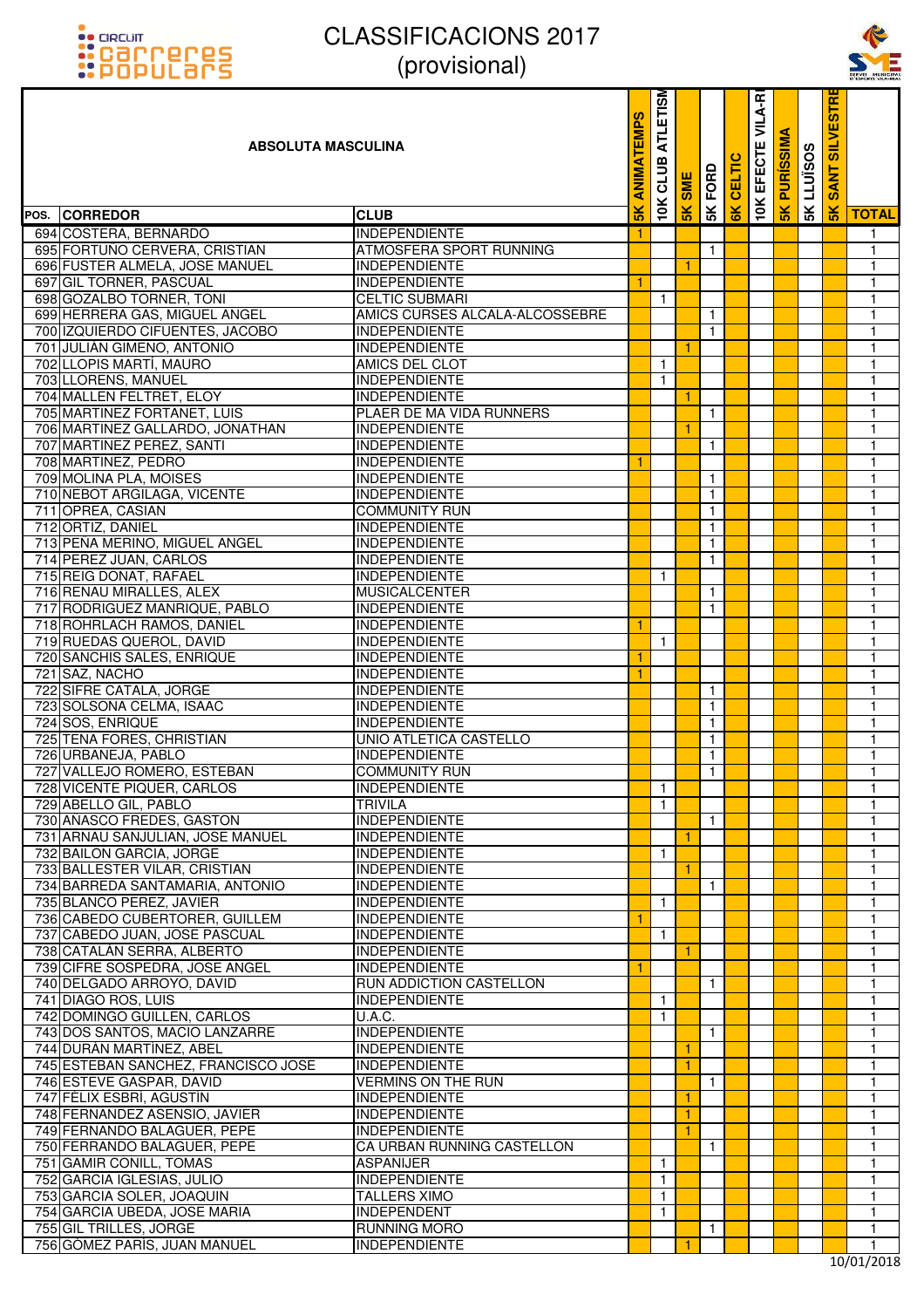



| <u>::PUPULdI'S</u>                                               | $\mu$ וטוסווטונ $\mu$                        |               |                  |            |              |        |                   |                  |                   |                                  | SERVEI MUNICIPA<br>D'ESPORTS VILA-REA |
|------------------------------------------------------------------|----------------------------------------------|---------------|------------------|------------|--------------|--------|-------------------|------------------|-------------------|----------------------------------|---------------------------------------|
| <b>ABSOLUTA MASCULINA</b>                                        |                                              | <b>ATEMPS</b> | ATLETISM<br>CLUB | <b>SME</b> | FORD         | CELTIC | VILA-RI<br>EFECTE | <b>PURISSIMA</b> | <b>SK LLUISOS</b> | <b>ESTRI</b><br><b>SANT SILV</b> |                                       |
| POS. CORREDOR                                                    | <b>CLUB</b>                                  | $\frac{1}{2}$ | 10K              | 5K         | 5K           | 6K     | <b>10K</b>        | 5K               |                   | 5K                               | <b>TOTAL</b>                          |
| 757 GOMEZ TORRES, DAVID                                          | <b>IMPALA RUNNING</b>                        |               |                  |            | $\mathbf{1}$ |        |                   |                  |                   |                                  | $\mathbf{1}$                          |
| 758 GONZALEZ FONT, JOSE ANTONIO                                  | <b>INDEPENDIENTE</b>                         | 1             |                  |            |              |        |                   |                  |                   |                                  | $\mathbf{1}$                          |
| 759 GONZALEZ JIMENEZ, IGNACIO                                    | AMICS DEL CLOT                               |               | $\mathbf{1}$     |            |              |        |                   |                  |                   |                                  | 1                                     |
| 760 GONZALEZ SALVADOR, DAVID                                     | JARDINERIA HNOS CUADROS                      |               |                  |            | $\mathbf{1}$ |        |                   |                  |                   |                                  | $\mathbf{1}$                          |
| 761 LOBO, GUSTAVO                                                | <b>INDEPENDIENTE</b>                         |               |                  |            | $\mathbf{1}$ |        |                   |                  |                   |                                  | $\mathbf{1}$                          |
| 762 LOPEZ PALENCIA, IVAN                                         | <b>INDEPENDIENTE</b>                         |               |                  |            | $\mathbf{1}$ |        |                   |                  |                   |                                  | $\overline{1}$                        |
| 763 LOPEZ PEÑARROJA, ANTONIO                                     | <b>INDEPENDIENTE</b>                         |               |                  |            | 1            |        |                   |                  |                   |                                  | $\mathbf{1}$                          |
| 764 MARCO CASANOVA, ADOLFO                                       | <b>INDEPENDIENTE</b>                         |               | -1               |            |              |        |                   |                  |                   |                                  | $\mathbf{1}$                          |
| 765 MARTINEZ ARTERO, DIEGO                                       | <b>INDEPENDIENTE</b>                         |               |                  |            |              |        |                   |                  |                   |                                  | $\overline{1}$                        |
| 766 MEDINA VIDAL, DANIEL                                         | <b>TALLERES XIMO</b>                         |               | $\mathbf{1}$     |            |              |        |                   |                  |                   |                                  | $\overline{1}$                        |
| 767 MESEGUER VICENT, JAVIER                                      | <b>INDEPENDIENTE</b>                         |               |                  |            | $\mathbf{1}$ |        |                   |                  |                   |                                  | $\mathbf{1}$                          |
| 768 MIRO JUAN, DAVID                                             | <b>INDEPENDIENTE</b>                         |               | $\mathbf{1}$     |            |              |        |                   |                  |                   |                                  | $\mathbf{1}$                          |
| 769 MORENODIAZ, DAVID                                            | POLSSEGUEROS                                 |               | $\mathbf{1}$     |            |              |        |                   |                  |                   |                                  | $\overline{1}$                        |
| 770 MORRO CRUZ, ANDRES                                           | <b>INDEPENDIENTE</b>                         |               |                  |            | $\mathbf{1}$ |        |                   |                  |                   |                                  | $\mathbf{1}$                          |
| 771 NAVARRO, JORGE                                               | <b>INDEPENDIENTE</b>                         |               | $\mathbf{1}$     |            |              |        |                   |                  |                   |                                  | $\mathbf{1}$                          |
| 772 PEREZ CAMPOY, RAMON                                          | <b>INDEPENDIENTE</b>                         |               |                  | 1          |              |        |                   |                  |                   |                                  | $\mathbf{1}$                          |
| 773 PIQUER MONTOLIU, CARLOS                                      | <b>CMSERRA ESPADA DE SUERAS</b>              |               |                  |            | $\mathbf{1}$ |        |                   |                  |                   |                                  | $\mathbf{1}$<br>$\mathbf{1}$          |
| 774 POYATOS MARQUES, SERGIO                                      | INDEPENDENT                                  |               | $\mathbf{1}$     |            |              |        |                   |                  |                   |                                  | $\mathbf{1}$                          |
| 775 ROYO PICAZO, DANIEL                                          | CORRE I CANYA<br>UNIO ATLETICA CASTELLO      |               |                  |            | $\mathbf{1}$ |        |                   |                  |                   |                                  | $\mathbf{1}$                          |
| 776 RUBERT MASIÁ, JAVIER<br>777 SANCHEZ HERVAS, MIGUEL ANGEL     | <b>TRIVILA TRAI</b>                          | 1             | $\mathbf{1}$     |            |              |        |                   |                  |                   |                                  | $\mathbf{1}$                          |
| 778 SERRANO MATA, PEDRO JESUS                                    | <b>GEALDAMA CONSTRUCCIONES</b>               |               |                  |            | $\mathbf{1}$ |        |                   |                  |                   |                                  | $\mathbf{1}$                          |
| 779 SOTO NEBOT, JAVIER                                           | <b>INDEPENDIENTE</b>                         |               |                  | 1          |              |        |                   |                  |                   |                                  | $\mathbf{1}$                          |
| 780 TEBAR RODRIGUEZ, FRANCHO                                     | <b>INDEPENDIENTE</b>                         |               |                  |            | $\mathbf{1}$ |        |                   |                  |                   |                                  | $\mathbf{1}$                          |
| 781 TERREN MARTOS, DAVID                                         | <b>INDEPENDIENTE</b>                         |               |                  |            | $\mathbf{1}$ |        |                   |                  |                   |                                  | $\mathbf{1}$                          |
| 782 TIRADO BOU, CARLOS                                           | <b>INDEPENDIENTE</b>                         |               |                  |            | $\mathbf{1}$ |        |                   |                  |                   |                                  | $\mathbf{1}$                          |
| 783 ALVAREZ RIZO, ANTONIO                                        | CA L'ELIANA RUNNING                          |               |                  |            | $\mathbf{1}$ |        |                   |                  |                   |                                  | $\mathbf{1}$                          |
| 784 ANDREU MARTÍ, IVÁN                                           | C. M. VILAFAMES                              |               | $\mathbf{1}$     |            |              |        |                   |                  |                   |                                  | $\mathbf{1}$                          |
| 785 APARICI BALAGUER, JORDI                                      | <b>INDEPENDIENTE</b>                         |               | $\mathbf{1}$     |            |              |        |                   |                  |                   |                                  | $\mathbf{1}$                          |
| 786 ARROYO ESCRIG, ALEJANDRO                                     | <b>CLUB ESPORTIU VINAROS</b>                 |               |                  |            | $\mathbf{1}$ |        |                   |                  |                   |                                  | $\mathbf{1}$                          |
| 787 AYZA FERRANDIS, ABEL                                         | AMICS DEL CLOT                               |               | $\mathbf{1}$     |            |              |        |                   |                  |                   |                                  | $\mathbf{1}$                          |
| 788 BACHERO BENAGES, RODRIGO                                     | CLUB ESPORTIU L'ALCORA                       |               |                  |            | $\mathbf{1}$ |        |                   |                  |                   |                                  | 1                                     |
| 789 BARBERÁ GRAU, RAÚL                                           | <b>INDEPENDIENTE</b>                         | 1             |                  |            |              |        |                   |                  |                   |                                  | $\mathbf{1}$                          |
| 790 BARBERAN GALMES, FERRAN                                      | <b>INDEPENDIENTE</b>                         |               |                  |            | $\mathbf{1}$ |        |                   |                  |                   |                                  | $\mathbf{1}$                          |
| 791 BARRERA ULLDEMOLINS, JOSE VICENTE                            | <b>CA RUNNING CASTELLO</b>                   |               |                  |            | $\mathbf{1}$ |        |                   |                  |                   |                                  | $\mathbf{1}$                          |
| 792 BATALLA SALADO, PABLO JOSE                                   | <b>INDEPENDIENTE</b>                         |               | $\mathbf{1}$     |            |              |        |                   |                  |                   |                                  | 1                                     |
| 793 BLASCO GARCES, SERGIO J                                      | <b>INDEPENDIENTE</b>                         |               | $\mathbf{1}$     |            |              |        |                   |                  |                   |                                  | $\mathbf{1}$                          |
| 794 BOSCH BOSCH, HILARIO                                         | <b>INDEPENDIENTE</b>                         |               | $\mathbf{1}$     |            |              |        |                   |                  |                   |                                  | $\mathbf{1}$                          |
| 795 BRENES DUTCH, GAVIN                                          | <b>IMPALA RUNNING</b>                        |               | $\mathbf{1}$     |            |              |        |                   |                  |                   |                                  | 1                                     |
| 796 CABANES, VICENTE                                             | <b>INDEPENDIENTE</b>                         |               |                  | 1          |              |        |                   |                  |                   |                                  | 1                                     |
| 797 CARMONA FLORES, DAVID                                        | <b>INDEPENDIENTE</b>                         |               |                  |            | $\mathbf{1}$ |        |                   |                  |                   |                                  | $\mathbf{1}$                          |
| 798 CASTELLO ESTEVE, JORDI                                       | <b>CELTIC SUBMARI</b>                        |               | $\mathbf{1}$     |            |              |        |                   |                  |                   |                                  | $\mathbf{1}$                          |
| 799 COLL PALAU, JORGE                                            | AMICS DEL CLOT                               |               |                  |            | $\mathbf{1}$ |        |                   |                  |                   |                                  | $\mathbf{1}$                          |
| 800 ESTEVE BENEDICTO, FCO. JAVIER<br>801 FERNANDEZ NOVOA, ANDRES | <b>INDEPENDIENTE</b><br><b>INDEPENDIENTE</b> |               | $\mathbf{1}$     |            | $\mathbf{1}$ |        |                   |                  |                   |                                  | 1<br>$\mathbf{1}$                     |
| 802 FONT ROMERO, JOSE PASCUAL                                    | <b>INDEPENDIENTE</b>                         |               | $\mathbf{1}$     |            |              |        |                   |                  |                   |                                  | $\mathbf{1}$                          |
| 803 FORES, PABLO                                                 | <b>INDEPENDIENTE</b>                         |               |                  |            | $\mathbf{1}$ |        |                   |                  |                   |                                  | 1                                     |
| 804 GALLEN FIGAS, MARCELINO                                      | <b>CA ONDA</b>                               |               |                  |            | $\mathbf{1}$ |        |                   |                  |                   |                                  | 1                                     |
| 805 GARCIA BALLESTER, CARLOS                                     | <b>INDEPENDIENTE</b>                         |               |                  | 1          |              |        |                   |                  |                   |                                  | $\mathbf{1}$                          |
| 806 GARCIA GARCIA, GREGORIO                                      | <b>INDEPENDIENTE</b>                         |               | $\mathbf{1}$     |            |              |        |                   |                  |                   |                                  | $\mathbf{1}$                          |
| 807 GARCIA GARCIA, JUAN ALBERTO                                  | <b>INDEPENDIENTE</b>                         |               |                  |            | $\mathbf{1}$ |        |                   |                  |                   |                                  | $\mathbf{1}$                          |
| 808 GARCIA MONTAVA, JOSE                                         | <b>INDEPENDIENTE</b>                         |               |                  |            | $\mathbf{1}$ |        |                   |                  |                   |                                  | 1                                     |
| 809 GARCIA PETIT BARRACHINA, ALFREDO                             | <b>INDEPENDIENTE</b>                         | 1             |                  |            |              |        |                   |                  |                   |                                  | $\mathbf{1}$                          |
| 810 GIL TRAVER, JAVIER                                           | <b>INDEPENDIENTE</b>                         |               | $\mathbf{1}$     |            |              |        |                   |                  |                   |                                  | $\mathbf{1}$                          |
| 811 GIRALDÓS MONTOYA, JAIME                                      | REDOLAT TEAM                                 | -1            |                  |            |              |        |                   |                  |                   |                                  | 1                                     |
| 812 GONZALEZ CUADRADO, OSCAR                                     | <b>COMMUNITY RUN</b>                         |               |                  |            | $\mathbf{1}$ |        |                   |                  |                   |                                  | 1                                     |
| 813 GONZALEZ GARCIA, JOSE DAVID                                  | <b>INDEPENDIENTE</b>                         |               |                  |            | $\mathbf{1}$ |        |                   |                  |                   |                                  | $\mathbf{1}$                          |
| 814 HUGUET SIFRE, RAMON                                          | <b>CEM ALQUERIES RUNNING</b>                 |               |                  |            | $\mathbf{1}$ |        |                   |                  |                   |                                  | $\mathbf{1}$                          |
| 815 LOPEZ DE LA FUENTE, EDUARDO                                  | <b>INDEPENDIENTE</b>                         |               |                  |            | $\mathbf{1}$ |        |                   |                  |                   |                                  | 1                                     |
| 816 MARTI SANTOS, JOSE PASCUAL                                   | <b>INDEPENDIENTE</b>                         |               |                  |            | $\mathbf{1}$ |        |                   |                  |                   |                                  | 1                                     |
| 817 MARTÍNEZ GORRIZ, NACHO                                       | <b>INDEPENDIENTE</b>                         |               | $\mathbf{1}$     |            |              |        |                   |                  |                   |                                  | $\mathbf{1}$                          |
| 818 MAZA MORAN, ALBERTO                                          | <b>INDEPENDIENTE</b>                         |               |                  |            | $\mathbf{1}$ |        |                   |                  |                   |                                  | $\mathbf{1}$                          |
| 819 MENDOZA BRANCA, VICTOR DANIEL                                | <b>INDEPENDIENTE</b>                         |               |                  | 1          |              |        |                   |                  |                   |                                  | $\mathbf{1}$                          |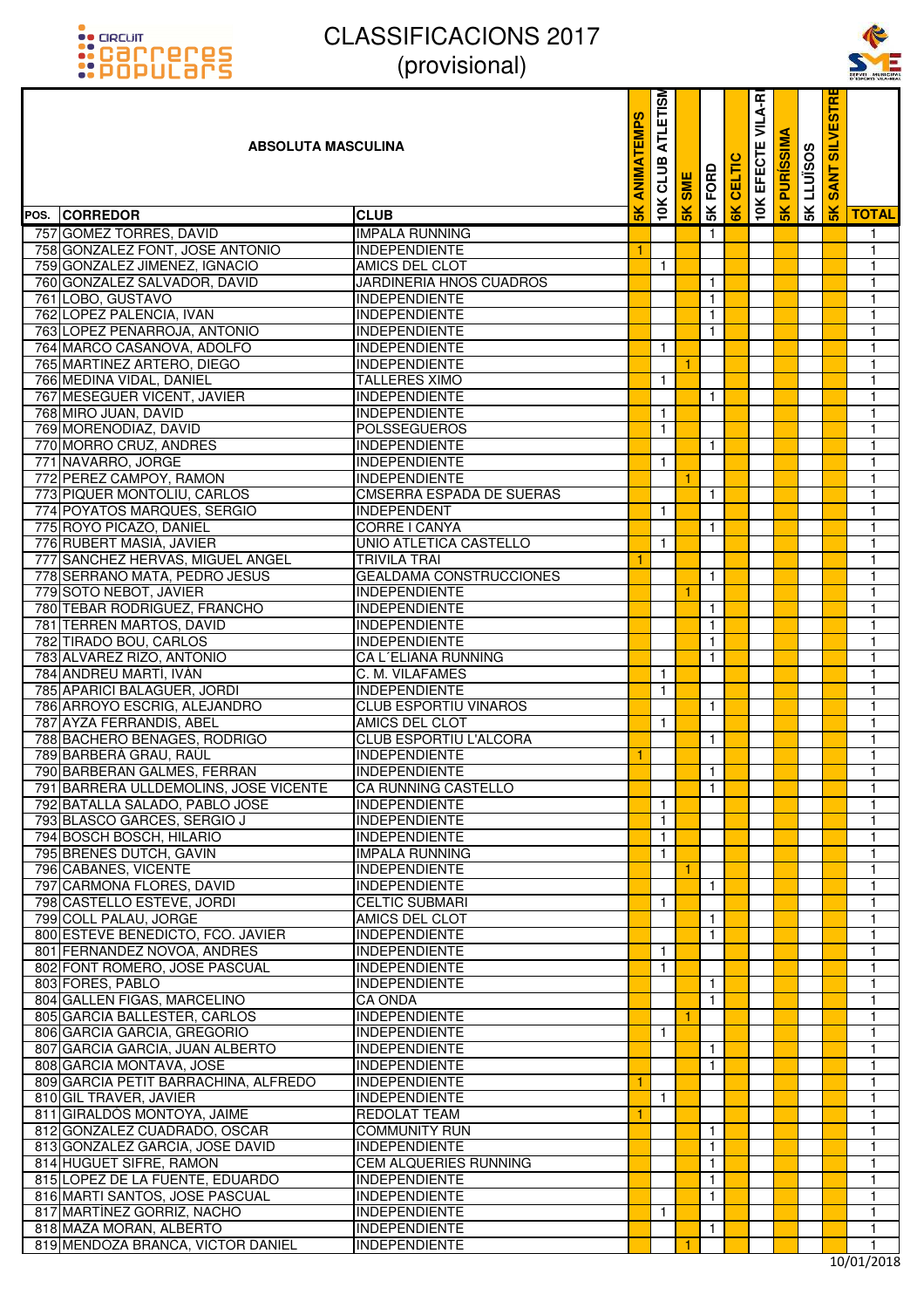



| <u>::PUPULdI'S</u>                                       | $\mu$ וטוסווטונ $\mu$                                |               |                         |            |                |        |               |                  |                   |                               | SERVEI MUNICIPA<br>D'ESPORTS VILA-REA |
|----------------------------------------------------------|------------------------------------------------------|---------------|-------------------------|------------|----------------|--------|---------------|------------------|-------------------|-------------------------------|---------------------------------------|
| <b>ABSOLUTA MASCULINA</b>                                |                                                      |               | <b>ATLETISM</b><br>CLUB | <b>SME</b> | <b>SK FORD</b> | CELTIC | EFECTE VILA-R | <b>PURISSIMA</b> | <b>SK LLUISOS</b> | <b>SILVESTR</b><br><b>ANT</b> |                                       |
| POS. CORREDOR                                            | <b>CLUB</b>                                          | $\frac{1}{2}$ | 10K                     | 5K         |                | 6K     | <b>10K</b>    | $\frac{1}{5}$    |                   | $\frac{1}{5}$                 | <b>TOTAL</b>                          |
| 820 MESEGUER DE CASTRO, JACOBO                           | <b>CM VILAFAMES</b>                                  |               |                         |            | $\mathbf{1}$   |        |               |                  |                   |                               | $\mathbf{1}$                          |
| 821 MIRAVET MARIN, JOSE RAMON                            | <b>INDEPENDIENTE</b>                                 |               |                         |            | $\mathbf{1}$   |        |               |                  |                   |                               | $\mathbf{1}$                          |
| 822 MOLINA ARACIL, JAVIER                                | <b>SANITAS</b>                                       |               | 1.                      |            |                |        |               |                  |                   |                               | $\mathbf{1}$                          |
| 823 MUELA BARBERA, OSCAR                                 | <b>INDEPENDIENTE</b>                                 | -1            |                         |            |                |        |               |                  |                   |                               | $\mathbf{1}$                          |
| 824 MUÑOZ GALLEGO, CESAR                                 | <b>ALQUERIES RUNNING</b>                             | -1            |                         |            |                |        |               |                  |                   |                               | $\mathbf{1}$                          |
| 825 NARRO RINS, MARCOS                                   | AMICS CURSES ALCALA-ALCOSSEBRE                       |               |                         |            | $\mathbf{1}$   |        |               |                  |                   |                               | $\mathbf{1}$                          |
| 826 NEBOT CANET, NESTOR                                  | <b>INDEPENDIENTE</b>                                 |               | 1                       |            |                |        |               |                  |                   |                               | $\mathbf{1}$                          |
| 827 NIEVAS HERNANDEZ, GUSTAVO                            | <b>INDEPENDIENTE</b>                                 |               | $\mathbf{1}$            |            |                |        |               |                  |                   |                               | $\mathbf{1}$                          |
| 828 PACHECO SANCHEZ, ENRIQUE                             | <b>INDEPENDIENTE</b>                                 |               |                         |            |                |        |               |                  |                   |                               | $\mathbf{1}$                          |
| 829 PACHECO SANCHEZ, FERNANDO                            | <b>INDEPENDIENTE</b>                                 |               |                         | 1.         |                |        |               |                  |                   |                               | $\mathbf{1}$                          |
| 830 PECO SANCHEZ, ANGEL                                  | <b>INDEPENDIENTE</b>                                 | 1             |                         |            |                |        |               |                  |                   |                               | $\mathbf{1}$                          |
| 831 PORCAR BLANCH, CARLOS                                | <b>INDEPENDIENTE</b>                                 | -1            |                         |            |                |        |               |                  |                   |                               | $\mathbf{1}$                          |
| 832 PUMARETA HERNANDEZ, RAFAEL                           | UNIO ATLETICA CASTELLO                               |               |                         |            | $\mathbf{1}$   |        |               |                  |                   |                               | $\mathbf{1}$                          |
| 833 RAMOS RIBES, FERNANDO                                | <b>INDEPENDIENTE</b>                                 |               |                         |            | $\mathbf{1}$   |        |               |                  |                   |                               | $\mathbf{1}$                          |
| 834 RODRIGUEZ ALONSO, OSCAR                              | <b>INDEPENDIENTE</b>                                 |               | 1                       |            |                |        |               |                  |                   |                               | $\mathbf{1}$                          |
| 835 RONCAL VIVES, MIGUEL ANGEL                           | <b>INDEPENDIENTE</b>                                 |               |                         |            |                |        |               |                  |                   |                               | $\mathbf{1}$                          |
| 836 RUBERT, EDUARDO                                      | <b>CM VISTABELLA</b>                                 |               |                         |            | $\mathbf{1}$   |        |               |                  |                   |                               | $\mathbf{1}$                          |
| 837 SALADO BATALLA, JOSE F.                              | <b>INDEPENDIENTE</b>                                 |               | $\mathbf{1}$            |            |                |        |               |                  |                   |                               | $\mathbf{1}$                          |
| 838 SANCHEZ MARIN, JUAN                                  | <b>INDEPENDIENTE</b>                                 |               |                         | 1.         |                |        |               |                  |                   |                               | $\mathbf{1}$                          |
| 839 SANCHEZ, JAIME                                       | <b>INDEPENDIENTE</b>                                 |               | $\mathbf{1}$            |            |                |        |               |                  |                   |                               | $\mathbf{1}$                          |
| 840 SANZ HIDALGO, JOSE                                   | <b>DINAMIC BENICASSIM</b>                            |               |                         |            | $\mathbf{1}$   |        |               |                  |                   |                               | $\mathbf{1}$                          |
| 841 SERNA CEPRIA, ALEX                                   | <b>INDEPENDIENTE</b>                                 |               |                         |            | $\mathbf{1}$   |        |               |                  |                   |                               | $\mathbf{1}$                          |
| 842 TRAVER MIRALLES, JOSE I                              | <b>CM AT-ZENET</b>                                   |               |                         |            | $\mathbf{1}$   |        |               |                  |                   |                               | $\mathbf{1}$                          |
| 843 TRAVER TRAVER, JUAN VICENTE                          | <b>INDEPENDIENTE</b>                                 |               | $\mathbf{1}$            |            |                |        |               |                  |                   |                               | $\mathbf{1}$                          |
| 844 ADSUARA BADENES, SEBASTIAN                           | <b>INDEPENDIENTE</b>                                 |               |                         |            |                |        |               |                  |                   |                               | $\mathbf{1}$                          |
| 845 ALBA CUEVAS, RICARDO                                 | <b>INDEPENDIENTE</b>                                 |               |                         | 1          |                |        |               |                  |                   |                               | $\mathbf{1}$                          |
| 846 ARCAYNE SENENT, JOSE Mª                              | $A-6$                                                |               |                         |            |                |        |               |                  |                   |                               | $\mathbf{1}$                          |
| 847 BONET HERNANDEZ, DAVID                               | <b>INDEPENDIENTE</b>                                 |               |                         | -1         |                |        |               |                  |                   |                               | $\mathbf{1}$                          |
| 848 BOU AVELLANA, MARCELO                                | <b>INDEPENDIENTE</b>                                 |               | $\mathbf{1}$            |            |                |        |               |                  |                   |                               | $\mathbf{1}$                          |
| 849 CAMPOS RUIZ, ARTURO                                  | <b>CELTIC SUBMARI</b>                                |               |                         |            | $\mathbf{1}$   |        |               |                  |                   |                               | $\mathbf{1}$                          |
| 850 CANO CANO, LUIS JOSÉ                                 | <b>INDEPENDIENTE</b>                                 |               | 1                       |            |                |        |               |                  |                   |                               | $\mathbf{1}$                          |
| 851 CASALTA PRADES, JOSE VICENTE                         | C.A. ONDA                                            | 1             |                         |            |                |        |               |                  |                   |                               | $\mathbf{1}$                          |
| 852 COVRIG, VALENTIN                                     | <b>INDEPENDIENTE</b>                                 | -1            |                         |            |                |        |               |                  |                   |                               | $\mathbf{1}$                          |
| 853 CUESTA MORENO, ANTONIO                               | <b>INDEPENDIENTE</b>                                 |               |                         | 1.         |                |        |               |                  |                   |                               | 1<br>$\mathbf{1}$                     |
| 854 ESCOLANO SIGNES, RAFAEL                              | <b>CC EL GARBI</b><br><b>RUN ADDICTION CASTELLON</b> |               | $\mathbf{1}$            |            | $\mathbf{1}$   |        |               |                  |                   |                               | $\mathbf{1}$                          |
| 855 FALOMIR VENTURA, GASPAR<br>856 FLORES LOPEZ, ROBERTO | <b>INDEPENDIENTE</b>                                 |               |                         |            | $\mathbf{1}$   |        |               |                  |                   |                               | $\mathbf{1}$                          |
| 857 GARCIA BALLESTER, JOSE ANTONIO                       | <b>INDEPENDIENTE</b>                                 |               |                         | 1          |                |        |               |                  |                   |                               | $\mathbf{1}$                          |
| 858 GARCIA MARTINEZ, SANTOS                              | <b>INDEPENDIENTE</b>                                 |               |                         | 1.         |                |        |               |                  |                   |                               | $\mathbf{1}$                          |
| 859 GARCIA PEÑARROJA, CRISTOBAL                          | CA LA VALL D'UIXO                                    |               |                         |            | $\mathbf{1}$   |        |               |                  |                   |                               | $\mathbf{1}$                          |
| 860 GIL PEREZ, MANUEL ANGEL                              | <b>AMICS DEL TERMET</b>                              |               | 1                       |            |                |        |               |                  |                   |                               | $\mathbf{1}$                          |
| 861 GONZALEZ SALVADOR, CESAR                             | U.A.C.                                               |               | $\mathbf{1}$            |            |                |        |               |                  |                   |                               | $\mathbf{1}$                          |
| 862 ION, VALENTIN                                        | <b>INDEPENDIENTE</b>                                 |               |                         |            | $\mathbf{1}$   |        |               |                  |                   |                               | $\mathbf{1}$                          |
| 863 LOPEZ CORBACHO, MIGUEL ANGEL                         | <b>VILA-RUNNERS</b>                                  |               | $\mathbf{1}$            |            |                |        |               |                  |                   |                               | $\mathbf{1}$                          |
| 864 MARTINEZ NAVARRO, FRANCISCO JAVIER                   | INDEPENDIENTE                                        | 1             |                         |            |                |        |               |                  |                   |                               | $\mathbf{1}$                          |
| 865 MEZQUITA NAVARRO, MANUEL                             | <b>INDEPENDIENTE</b>                                 | 1             |                         |            |                |        |               |                  |                   |                               | $\mathbf{1}$                          |
| 866 MORENO ESPEJO, FEDERO                                | <b>CA ONDA</b>                                       |               |                         |            | $\mathbf{1}$   |        |               |                  |                   |                               | $\mathbf{1}$                          |
| 867 PACHECO APARICIO, JULIO                              | CASTEMADER RUNNING TEAM                              |               |                         |            | $\mathbf{1}$   |        |               |                  |                   |                               | 1                                     |
| 868 PEREZ RODRIGUEZ, JAVIER                              | <b>DHL</b>                                           |               |                         |            |                |        |               |                  |                   |                               | $\mathbf{1}$                          |
| 869 PI MONFERRER, JORGE                                  | <b>INDEPENDIENTE</b>                                 | -1            |                         |            |                |        |               |                  |                   |                               | $\mathbf{1}$                          |
| 870 RAMIREZ SAETA, ANTONIO MANUEL                        | <b>INDEPENDIENTE</b>                                 |               |                         | 1.         |                |        |               |                  |                   |                               | $\mathbf{1}$                          |
| 871 REINA RODRIGUEZ, FRANK                               | <b>EVASION RUNNING CASTELLON</b>                     |               |                         |            | $\mathbf{1}$   |        |               |                  |                   |                               | $\mathbf{1}$                          |
| 872 RESINA FERNANDEZ, ANTONIO                            | <b>INDEPENDIENTE</b>                                 |               |                         |            | $\mathbf{1}$   |        |               |                  |                   |                               | $\mathbf{1}$                          |
| 873 ROCA CANELLES, RAFAEL                                | ROCA & MONFERRER ONDA                                |               |                         |            | $\mathbf{1}$   |        |               |                  |                   |                               | $\mathbf{1}$                          |
| 874 ROCA MARTI, RUBEN                                    | <b>INDEPENDIENTE</b>                                 |               |                         |            | $\mathbf{1}$   |        |               |                  |                   |                               | $\mathbf{1}$                          |
| 875 RODRIGUEZ CRESPO, ANTONIO                            | <b>INDEPENDIENTE</b>                                 |               | $\mathbf{1}$            |            |                |        |               |                  |                   |                               | $\mathbf{1}$                          |
| 876 RUBIO PALLARES, SERGIO                               | CLUB MUNTANYISME VILA-REAL                           |               | $\mathbf{1}$            |            |                |        |               |                  |                   |                               | $\mathbf{1}$                          |
| 877 SAIZ VIVES, JOSE MARIA                               | <b>CLUB ESPORTIU VINAROS</b>                         |               |                         |            | $\mathbf{1}$   |        |               |                  |                   |                               | $\mathbf{1}$                          |
| 878 SANCHEZ PASCUAL, JOSE ANTONIO                        | <b>INDEPENDIENTE</b>                                 |               |                         | -1         |                |        |               |                  |                   |                               | $\mathbf{1}$                          |
| 879 SAURA CENTELLES, ARTURO                              | <b>INDEPENDIENTE</b>                                 |               |                         | 1          |                |        |               |                  |                   |                               | $\mathbf{1}$                          |
| 880 SAURA CENTELLES, CARLOS                              | <b>INDEPENDIENTE</b>                                 |               |                         | 1          |                |        |               |                  |                   |                               | $\mathbf{1}$                          |
| 881 SIBAJAS ANGLADA, ANTONIO                             | ATMÓSFERA SPORT RUNNING                              | 1             |                         |            |                |        |               |                  |                   |                               | 1                                     |
| 882 SOLER RODRIGUEZ, JORDI                               | UNIO ATLETICA CASTELLO                               | 1             |                         |            |                |        |               |                  |                   |                               | 1<br>$0^{104}$                        |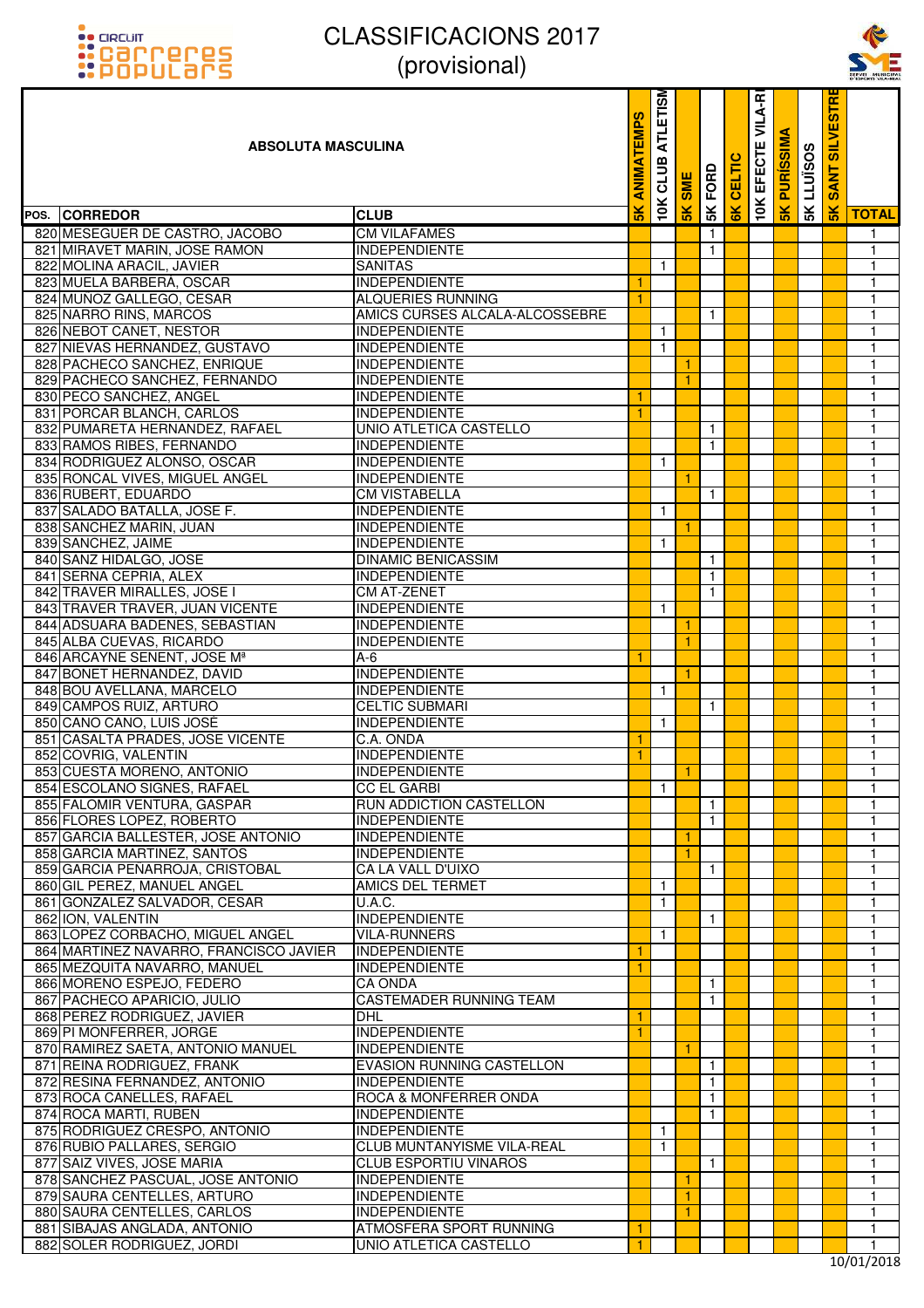



#### **ABSOLUTA MASCULINA**

| <u>::PUPULOI'S</u>                                  | $\mu$ וטופו $\mu$                            |               |              |            |              |               |                   |                  |                  |                      | SERVEI MUNICIPA<br>D'ESPORTS VILA-REA |
|-----------------------------------------------------|----------------------------------------------|---------------|--------------|------------|--------------|---------------|-------------------|------------------|------------------|----------------------|---------------------------------------|
| <b>ABSOLUTA MASCULINA</b>                           |                                              |               |              | <b>SME</b> | FORD         | <b>CELTIC</b> | VILA-RI<br>EFECTE | <b>PURISSIMA</b> | <b>5KLLUISOS</b> | <b>SANT SILVESTR</b> |                                       |
| POS. CORREDOR                                       | <b>CLUB</b>                                  | $\frac{1}{2}$ | 10K          | 5K         | 5K           | 6K            | 10K               | 5K               |                  | 5K                   | <b>TOTAL</b>                          |
| 883 SOS, RAUL                                       | <b>CAFE ANGEL</b>                            |               |              |            | $\mathbf{1}$ |               |                   |                  |                  |                      | $\mathbf{1}$                          |
| 884 TOMASETI COSTA, ANDRES                          | <b>INDEPENDIENTE</b>                         |               |              | 1          |              |               |                   |                  |                  |                      | $\mathbf{1}$                          |
| 885 UBEDA CUBERTORER, CARLOS                        | CORRE I CANYA                                |               |              |            | $\mathbf{1}$ |               |                   |                  |                  |                      | 1                                     |
| 886 VILAR GALLART, JUAN VICENTE                     | <b>INDEPENDIENTE</b>                         |               |              | 1          |              |               |                   |                  |                  |                      | $\mathbf{1}$                          |
| 887 VILLAGRASA PIQUER, TEO                          | <b>INDEPENDIENTE</b>                         |               |              |            | $\mathbf{1}$ |               |                   |                  |                  |                      | $\mathbf{1}$                          |
| 888 ANTONINI MORALES, CARLOS                        | MELILLEROS DE VILA-REAL                      |               | $\mathbf{1}$ |            |              |               |                   |                  |                  |                      | $\mathbf{1}$                          |
| 889 BELENGUER OLIVA, PEPE                           | <b>GRAO RUNNERS</b>                          |               |              |            | 1            |               |                   |                  |                  |                      | $\mathbf{1}$                          |
| 890 CEREZO NAVIO, ANGEL                             | <b>CA ONDA</b>                               |               |              |            | $\mathbf{1}$ |               |                   |                  |                  |                      | $\mathbf{1}$                          |
| 891 CHIVA VICENT, MANUEL                            | <b>CELTIC SUBMARI</b>                        |               | $\mathbf{1}$ |            |              |               |                   |                  |                  |                      | $\overline{1}$                        |
| 892 CONEJOS BOU, JULIO                              | <b>CLUB ESPORTIU L'ALCORA</b>                |               |              |            | $\mathbf{1}$ |               |                   |                  |                  |                      | $\mathbf{1}$                          |
| 893 CORDOBA SALVADOR, PEDRO JOSE                    | <b>INDEPENDIENTE</b>                         |               | 1            |            |              |               |                   |                  |                  |                      | 1                                     |
| 894 DIAZ, CHEMA                                     | <b>INDEPENDIENTE</b>                         |               |              |            | -1           |               |                   |                  |                  |                      | $\mathbf{1}$                          |
| 895 FERNANDEZ CARDERA, PEDRO MANUEL                 | C A LA VALL D'UIXO                           |               | $\mathbf{1}$ |            |              |               |                   |                  |                  |                      | $\mathbf{1}$                          |
| 896 FERRAGUD LLORCA, JOSE RAMON                     | <b>INDEPENDIENTE</b>                         |               |              |            | $\mathbf{1}$ |               |                   |                  |                  |                      | $\mathbf{1}$                          |
| 897 FERRANDO LLORENS, JUAN                          | <b>INDEPENDIENTE</b>                         |               |              | 1          |              |               |                   |                  |                  |                      | $\mathbf{1}$                          |
| 898 FORT MARTINEZ, JOSE MANUEL                      | <b>TRIDIMONIS</b>                            |               |              |            | $\mathbf{1}$ |               |                   |                  |                  |                      | 1                                     |
| 899 FRANCISCO MINGOL, CARLOS                        | <b>CM VILAFAMES</b>                          |               |              |            | $\mathbf{1}$ |               |                   |                  |                  |                      | $\mathbf{1}$                          |
| 900 GARCIA BARTOLL, CESAR                           | <b>UNIO ATLETICA CASTELLO</b>                |               |              |            | $\mathbf{1}$ |               |                   |                  |                  |                      | $\mathbf{1}$                          |
| 901 GARCIA GRANADA, JOSE ANTONIO                    | <b>INDEPENDIENTE</b>                         |               | $\mathbf{1}$ |            |              |               |                   |                  |                  |                      | $\mathbf{1}$                          |
| 902 GOZALBO FERRER, AGUSTIN                         | <b>CA ONDA</b>                               |               |              |            | $\mathbf{1}$ |               |                   |                  |                  |                      | 1                                     |
| 903 LLEDO REIG, JOSE LUIS                           | <b>INDEPENDIENTE</b>                         |               |              |            | $\mathbf{1}$ |               |                   |                  |                  |                      | $\mathbf{1}$                          |
| 904 MARTI ORTEGA, JOSE VICENTE                      | CA RUNNING CASTELLO                          |               |              |            | $\mathbf{1}$ |               |                   |                  |                  |                      | $\mathbf{1}$                          |
| 905 MATA GONZALEZ, JESUS                            | AMICS DEL CLOT                               |               | $\mathbf{1}$ |            |              |               |                   |                  |                  |                      | $\mathbf{1}$                          |
| 906 NEBOT NACHER, PACO                              | AMICS DEL CLOT                               |               | $\mathbf{1}$ |            |              |               |                   |                  |                  |                      | 1                                     |
| 907 PEIRO NAVARRO, FRANCISCO                        | <b>INDEPENDIENTE</b>                         |               |              |            |              |               |                   |                  |                  |                      | $\mathbf{1}$                          |
| 908 PEREZ VALLS, JUAN JOSE                          | C.A. GRAO RUNNERS                            | 1             |              |            |              |               |                   |                  |                  |                      | $\mathbf{1}$                          |
| 909 RILLO OSED, JESUS                               | <b>VEDAT CASTELLON</b>                       |               |              |            | $\mathbf{1}$ |               |                   |                  |                  |                      | $\mathbf{1}$                          |
| 910 SANZ EDO, ENRIQUE                               | <b>INDEPENDIENTE</b>                         |               |              |            | $\mathbf{1}$ |               |                   |                  |                  |                      | 1                                     |
| 911 TORNER AMOROS, RAMON                            | <b>CELTIC SUBMARI</b>                        | 1             |              |            |              |               |                   |                  |                  |                      | $\mathbf{1}$                          |
| 912 VILLAR SANCHEZ, ALEJANDRO JAVIER                | <b>INDEPENDIENTE</b>                         |               |              | 1          |              |               |                   |                  |                  |                      | $\mathbf{1}$                          |
| 913 VINUESA VIDAL, PACO                             | AMICS CURSES ALCALA-ALCOSSEBRE               |               |              |            | $\mathbf{1}$ |               |                   |                  |                  |                      | $\mathbf{1}$                          |
| 914 ZARAGOZA, RAMON                                 | <b>CLUB ESPORTIU VINAROS</b>                 |               |              |            | $\mathbf{1}$ |               |                   |                  |                  |                      | 1                                     |
| 915 ANDREU AMAT, JOSE ANTONIO                       | <b>INDEPENDIENTE</b>                         |               |              |            | $\mathbf{1}$ |               |                   |                  |                  |                      | $\mathbf{1}$                          |
| 916 ARROYO VICENT, JOSE JOAQUIN                     | C.A. ONDA                                    | 1             |              |            |              |               |                   |                  |                  |                      | 1                                     |
| 917 BREVA CUBERTORER, ALBERTO                       | <b>UNIO ATLETICA CASTELLO</b>                |               |              |            | $\mathbf{1}$ |               |                   |                  |                  |                      | $\mathbf{1}$                          |
| 918 CARPIO MARTINEZ, JOSE LUIS                      | <b>INDEPENDIENTE</b>                         |               |              |            | $\mathbf{1}$ |               |                   |                  |                  |                      | 1                                     |
| 919 COLERA BONIFASI, PASCUAL                        | <b>INDEPENDIENTE</b>                         |               |              | 1          |              |               |                   |                  |                  |                      | $\mathbf{1}$                          |
| 920 DIAZ JURADO, JUAN PEDRO                         | <b>INDEPENDIENTE</b>                         | 1             |              |            |              |               |                   |                  |                  |                      | 1                                     |
| 921 FUERTES BAGUENA, JOSE VICENTE                   | <b>INDEPENDIENTE</b>                         |               |              | -1         |              |               |                   |                  |                  |                      | 1                                     |
| 922 GARCIA CAMPOS, JESUS                            | <b>SUMMITTERS TEAM</b>                       |               | $\mathbf{1}$ |            |              |               |                   |                  |                  |                      | 1                                     |
| 923 JAEGER, FRANK                                   | <b>INDEPENDIENTE</b>                         |               |              |            | $\mathbf{1}$ |               |                   |                  |                  |                      | $\mathbf{1}$                          |
| 924 LLORENS CORTES, MANUEL                          | <b>INDEPENDIENTE</b>                         |               | $\mathbf{1}$ |            |              |               |                   |                  |                  |                      | 1                                     |
| 925 MINGUEZ SERRANO, GERARDO                        | FORD VEDAT CASTELLON                         |               |              |            | $\mathbf{1}$ |               |                   |                  |                  |                      | 1                                     |
| 926 REULA LLOPIS, JOSE LUIS                         | <b>RUNNING CABANES</b>                       |               |              |            | $\mathbf{1}$ |               |                   |                  |                  |                      | 1                                     |
| 927 RUIZ SANCHEZ, ADOLFO                            | <b>INDEPENDIENTE</b>                         |               |              | 1          |              |               |                   |                  |                  |                      | $\mathbf{1}$                          |
| 928 SALAS, XIMO                                     | <b>INDEPENDIENTE</b>                         |               | $\mathbf{1}$ |            |              |               |                   |                  |                  |                      | 1                                     |
| 929 TRAVER SORRIBES, JOSE MIGUEL                    | RUN ADDICTION CASTELLON                      |               |              |            | $\mathbf{1}$ |               |                   |                  |                  |                      | 1                                     |
| 930 VILALTA CESAR, PACO                             | <b>INDEPENDIENTE</b>                         |               |              | 1          |              |               |                   |                  |                  |                      | 1                                     |
| 931 BERNAT BURDEUS, PERE                            | <b>INDEPENDIENTE</b>                         |               |              | 1          |              |               |                   |                  |                  |                      | $\mathbf{1}$                          |
| 932 CASARES ORTS, SALVADOR                          | <b>CA ONDA</b>                               |               |              |            | $\mathbf{1}$ |               |                   |                  |                  |                      | 1                                     |
| 933 GIL BADENES, XIMO                               | <b>INDEPENDIENTE</b>                         |               |              | 1          |              |               |                   |                  |                  |                      | 1                                     |
| 934 NOVELLA SAEZ, MANUEL                            | <b>INDEPENDIENTE</b>                         |               |              | 1          |              |               |                   |                  |                  |                      | 1                                     |
| 935 GARCIA MARTINEZ, ANTONIO ARTURO                 | AUTOS DE CHOQUE GARCIA                       |               |              |            | $\mathbf{1}$ |               |                   |                  |                  |                      | $\mathbf{1}$                          |
| 936 LOPEZ GARCIA, ANGEL                             | <b>INDEPENDIENTE</b>                         |               |              | 1          |              |               |                   |                  |                  |                      | 1                                     |
| 937 OLIVARES MONZO, GERMAN                          | <b>INDEPENDIENTE</b>                         |               |              | 1          |              |               |                   |                  |                  |                      | 1                                     |
| 938 PINO CONTRERAS, ANTONIO                         | <b>INDEPENDIENTE</b>                         |               |              | 1          |              |               |                   |                  |                  |                      | 1                                     |
| 939 SAEZ MARTINEZ, FRANCISCO                        | <b>INDEPENDIENTE</b>                         |               |              | 1          |              |               |                   |                  |                  |                      | $\mathbf{1}$                          |
| 940 TORTOSA, MANUEL                                 | <b>INDEPENDIENTE</b>                         |               |              |            | $\mathbf{1}$ |               |                   |                  |                  |                      | 1                                     |
| 941 ALBA GUIRAL, OSCAR                              | <b>INDEPENDIENTE</b>                         |               |              |            |              |               |                   | 1.               |                  |                      | 1                                     |
| 942 ANTOLI, FRANCISCO<br>943 ARNAL BALAGUER, MANUEL | <b>INDEPENDIENTE</b><br><b>INDEPENDIENTE</b> |               |              |            |              |               |                   | 1<br>1           |                  |                      | 1<br>$\mathbf{1}$                     |
| 944 ARTERO FAUCÓN, MIGUEL ANGEL                     | <b>INDEPENDIENTE</b>                         |               |              |            |              |               |                   | $\mathbf{1}$     |                  |                      | 1                                     |
| 945 ARTERO PORTALES, HUGO                           | <b>INDEPENDIENTE</b>                         |               |              |            |              |               |                   | 1                |                  |                      | $\mathbf{1}$                          |
|                                                     |                                              |               |              |            |              |               |                   |                  |                  |                      |                                       |

10/01/2018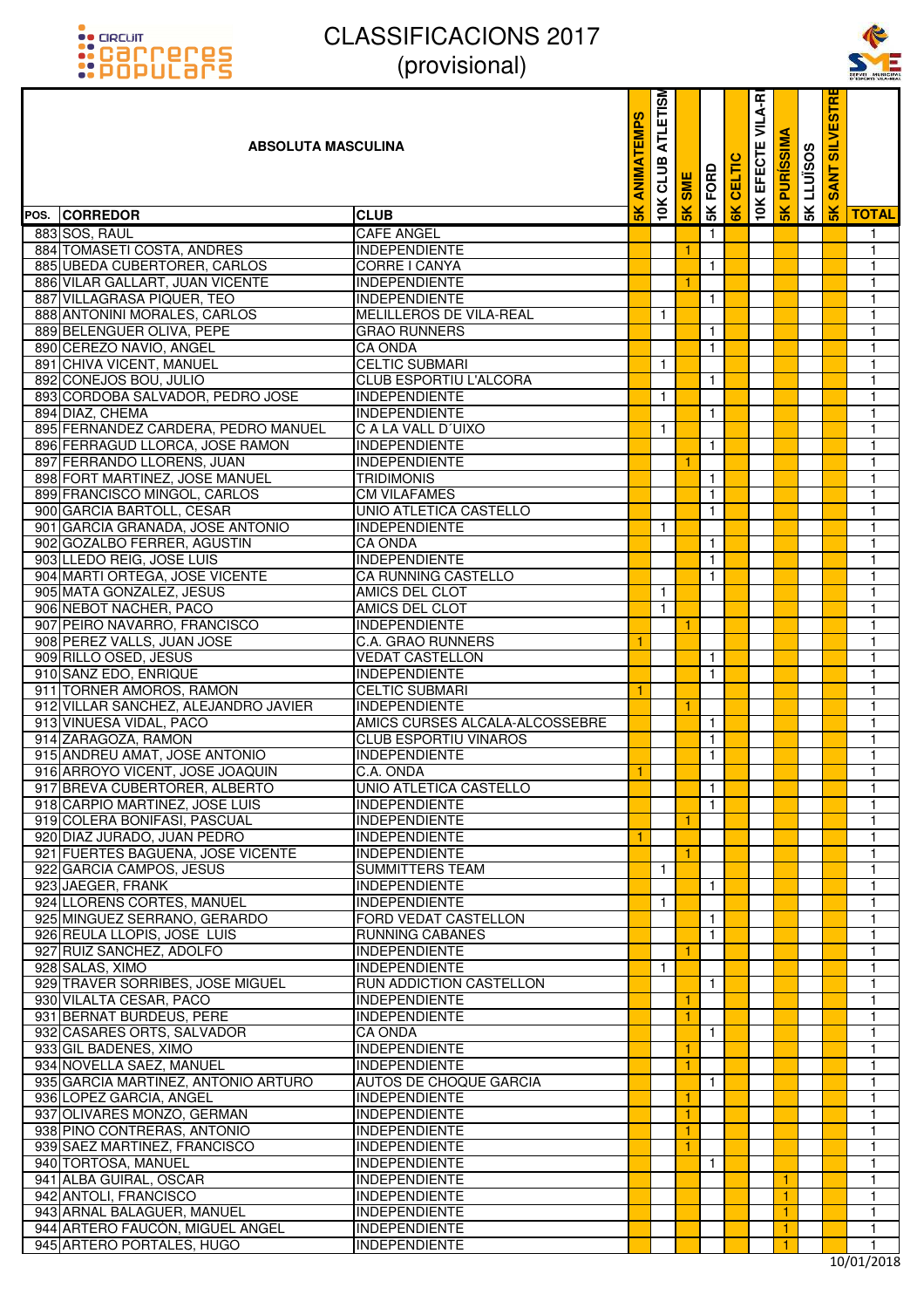



| <u>::PUPULdI'S</u>                  | $\mu$ וטוסווטונ $\mu$       |                |                         |     |      |        |                   |                  |                   |                      | SERVEI MUNICIPA |
|-------------------------------------|-----------------------------|----------------|-------------------------|-----|------|--------|-------------------|------------------|-------------------|----------------------|-----------------|
| <b>ABSOLUTA MASCULINA</b>           |                             | <b>EMPS</b>    | <b>ATLETISM</b><br>CLUB | SME | FORD | CELTIC | VILA-RI<br>EFECTE | <b>PURISSIMA</b> | <b>SK LLUISOS</b> | <b>SANT SILVESTR</b> |                 |
| POS. CORREDOR                       | <b>CLUB</b>                 | $\frac{8}{10}$ | 10K                     | 5K  | 5K   | 6K     | 10K               | 5K               |                   | $\frac{8}{5}$        | <b>TOTAL</b>    |
| 946 BALAGUER, PASCUAL               | <b>INDEPENDIENTE</b>        |                |                         |     |      |        |                   |                  |                   |                      | $\mathbf{1}$    |
| 947 BELLMUNT BESER, CESAR           | DC SPORT CLUB               |                |                         |     |      |        |                   | 1                |                   |                      | $\mathbf{1}$    |
| 948 BOJADÓS ANDREU, JUAN. M         | <b>INDEPENDIENTE</b>        |                |                         |     |      |        |                   |                  |                   |                      | $\mathbf{1}$    |
| 949 BURDEUS PIQUER, ARTURO          | <b>INDEPENDIENTE</b>        |                |                         |     |      |        |                   |                  |                   |                      | $\mathbf{1}$    |
| 950 CALVO MONZONÍS, FERNANDO        | <b>INDEPENDIENTE</b>        |                |                         |     |      |        |                   |                  |                   |                      | $\mathbf{1}$    |
| 951 CANOS CERISUELO, PASCUAL        | <b>INDEPENDIENTE</b>        |                |                         |     |      |        |                   | 1                |                   |                      | $\overline{1}$  |
| 952 CANOS SOLSONA, PASCUAL          | <b>INDEPENDIENTE</b>        |                |                         |     |      |        |                   | 1                |                   |                      | $\mathbf{1}$    |
| 953 CANTAVELLA, MIQUEL              | <b>INDEPENDIENTE</b>        |                |                         |     |      |        |                   | 1                |                   |                      | $\mathbf{1}$    |
| 954 CARCELLER SORIANO, FRANCESC     | <b>INDEPENDIENTE</b>        |                |                         |     |      |        |                   |                  |                   |                      | $\overline{1}$  |
| 955 CARRETERO CALLERO, MIGUEL ANGEL | <b>INDEPENDIENTE</b>        |                |                         |     |      |        |                   | 1                |                   |                      | $\overline{1}$  |
|                                     |                             |                |                         |     |      |        |                   |                  |                   |                      | $\mathbf{1}$    |
| 956 CASABO MEZQUITA, JAVIER         | <b>INDEPENDIENTE</b>        |                |                         |     |      |        |                   | 1                |                   |                      |                 |
| 957 CASALTA GUARQUE, RUBEN          | <b>INDEPENDIENTE</b>        |                |                         |     |      |        |                   |                  |                   |                      | $\mathbf{1}$    |
| 958 CASTILLO SANCHEZ, ROBERTO       | <b>INDEPENDIENTE</b>        |                |                         |     |      |        |                   |                  |                   |                      | $\overline{1}$  |
| 959 CERISULEO JUAN, MARC            | <b>INDEPENDIENTE</b>        |                |                         |     |      |        |                   | 1                |                   |                      | $\mathbf{1}$    |
| 960 CERVERA VIDAL, RAIMUNDO         | <b>ANIMATEMPS</b>           |                |                         |     |      |        |                   | 1                |                   |                      | $\mathbf{1}$    |
| 961 CORREA ANDREU, RUBÉN            | <b>INDEPENDIENTE</b>        |                |                         |     |      |        |                   | 1                |                   |                      | $\mathbf{1}$    |
| 962 DE LUCAS SÁNCEZ, RUBÉN          | <b>CROSSFIT BLACK TOWER</b> |                |                         |     |      |        |                   |                  |                   |                      | $\mathbf{1}$    |
| 963 DELGADO MARTINEZ, JUANFRAN      | <b>INDEPENDIENTE</b>        |                |                         |     |      |        |                   | 1                |                   |                      | $\mathbf{1}$    |
| 964 ESCUDER SANCHO, VICENT          | DC SPORT CLUB               |                |                         |     |      |        |                   |                  |                   |                      | $\mathbf{1}$    |
| 965 FALOMIR ARRUFAT, FABIÀ          | <b>INDEPENDIENTE</b>        |                |                         |     |      |        |                   | 1                |                   |                      | $\mathbf{1}$    |
| 966 FANDOS RENAU, ALEJANDRO         | <b>INDEPENDIENTE</b>        |                |                         |     |      |        |                   |                  |                   |                      | $\mathbf{1}$    |
| 967 FORTUÑO MEZQUITA, JAVIER        | <b>INDEPENDIENTE</b>        |                |                         |     |      |        |                   | 1                |                   |                      | $\mathbf{1}$    |
| 968 FORTUÑO MORA, GERARDO           | <b>TRIVILA</b>              |                |                         |     |      |        |                   |                  |                   |                      | $\mathbf{1}$    |
| 969 FRECHINA MONTAÑANA, ENRIQUE     | <b>INDEPENDIENTE</b>        |                |                         |     |      |        |                   |                  |                   |                      | $\mathbf{1}$    |
| 970 GALAN CASTELLO, JAUME           | <b>INDEPENDIENTE</b>        |                |                         |     |      |        |                   |                  |                   |                      | $\mathbf{1}$    |
| 971 GALAN CASTELLÓ, PAU             | <b>INDEPENDIENTE</b>        |                |                         |     |      |        |                   | 1                |                   |                      | $\mathbf{1}$    |
| 972 GARCIA ARNAL, MIGUEL            | <b>INDEPENDIENTE</b>        |                |                         |     |      |        |                   | 1                |                   |                      | $\mathbf{1}$    |
| 973 GARCIA GARCIA, JUAN.A           | <b>CROSSFIT BLACK TOWER</b> |                |                         |     |      |        |                   | 1                |                   |                      | $\mathbf{1}$    |
| 974 GARCIA IBAÑEZ, JUAN CARLOS      | <b>INDEPENDIENTE</b>        |                |                         |     |      |        |                   |                  |                   |                      | $\mathbf{1}$    |
| 975 GARCIA JULIAN, IKER             | DC SPORT CLUB               |                |                         |     |      |        |                   | 1                |                   |                      | $\mathbf{1}$    |
|                                     |                             |                |                         |     |      |        |                   |                  |                   |                      |                 |
| 976 GARGALLO GRANEL, SEBASTIAN      | DC SPORT CLUB               |                |                         |     |      |        |                   |                  |                   |                      | $\mathbf{1}$    |
| 977 GARGALLO PALLARES, PAU          | <b>INDEPENDIENTE</b>        |                |                         |     |      |        |                   |                  |                   |                      | 1               |
| 978 GARÍ RUIZ, ESTEBAN              | <b>INDEPENDIENTE</b>        |                |                         |     |      |        |                   |                  |                   |                      | $\mathbf{1}$    |
| 979 GIMENO OLMEDO, HECTOR           | <b>INDEPENDIENTE</b>        |                |                         |     |      |        |                   | 1                |                   |                      | $\mathbf{1}$    |
| 980 GUARQUE ORERO, PACO             | MUR I CASTELL-TUGA          |                |                         |     |      |        |                   | 1.               |                   |                      | $\mathbf{1}$    |
| 981 GUEROLA MONJE, IKER             | <b>INDEPENDIENTE</b>        |                |                         |     |      |        |                   |                  |                   |                      | 1               |
| 982 HURTADO NARANJO, IVÁN JOSÉ      | <b>INDEPENDIENTE</b>        |                |                         |     |      |        |                   |                  |                   |                      | $\mathbf{1}$    |
| 983 JORDÁ GOMEZ, JAVIER             | <b>INDEPENDIENTE</b>        |                |                         |     |      |        |                   | 1                |                   |                      | $\mathbf{1}$    |
| 984 LLORENS MONER, JORDI            | <b>INDEPENDIENTE</b>        |                |                         |     |      |        |                   | 1                |                   |                      | $\mathbf{1}$    |
| 985 LLORENS MONZONIS, PERE          | <b>XIBECA TRAIL</b>         |                |                         |     |      |        |                   | 1                |                   |                      | 1               |
| 986 LLORENS PLIEGO, JUAN            | EI A CORRER                 |                |                         |     |      |        |                   |                  |                   |                      | $\mathbf{1}$    |
| 987 LOPEZ RUIZ, ALEX                | <b>AMICS DEL TERMET</b>     |                |                         |     |      |        |                   | 1                |                   |                      | $\mathbf{1}$    |
| 988 MARTI LOPEZ, ALEJANDRO          | <b>CELTIC SUBMARI</b>       |                |                         |     |      |        |                   | 1                |                   |                      | $\mathbf{1}$    |
| 989 MARTI MATA, JOSEP               | <b>CELTIC SUBMARI</b>       |                |                         |     |      |        |                   | 1.               |                   |                      | $\mathbf{1}$    |
| 990 MARTÍN FANDOS, ALBERT           | <b>INDEPENDIENTE</b>        |                |                         |     |      |        |                   |                  |                   |                      | $\mathbf{1}$    |
| 991 MIRALLES BORILLO, DOMINGO       | OUTDOOR PERSONAL TRAINER    |                |                         |     |      |        |                   | 1                |                   |                      | $\mathbf{1}$    |
| 992 MIRO CABANELL, RAUL             | <b>INDEPENDIENTE</b>        |                |                         |     |      |        |                   | 1                |                   |                      | $\mathbf{1}$    |
| 993 MOLINA PINO, ANTONIO            | <b>INDEPENDIENTE</b>        |                |                         |     |      |        |                   | 1                |                   |                      | $\mathbf{1}$    |
| 994 MOLINER GARCÍA, RUBÉN           | <b>INDEPENDIENTE</b>        |                |                         |     |      |        |                   |                  |                   |                      | $\mathbf{1}$    |
| 995 MOMPÓ FORTUÑO, JOSE PASCUAL     | <b>SOM ESPORT-NATURA</b>    |                |                         |     |      |        |                   | 1                |                   |                      | $\mathbf{1}$    |
| 996 MONZONIS ORTELLS, JOAQUIN       | <b>INDEPENDIENTE</b>        |                |                         |     |      |        |                   | 1                |                   |                      | $\mathbf{1}$    |
| 997 MORATA DOLZ, RUBEN              | <b>INDEPENDIENTE</b>        |                |                         |     |      |        |                   | 1.               |                   |                      | $\mathbf{1}$    |
| 998 NEBOT, ALEJANDRO                | <b>INDEPENDIENTE</b>        |                |                         |     |      |        |                   |                  |                   |                      | $\mathbf{1}$    |
| 999 NIETO LLOP, PAU                 | <b>INDEPENDIENTE</b>        |                |                         |     |      |        |                   | 1                |                   |                      | $\mathbf{1}$    |
|                                     |                             |                |                         |     |      |        |                   |                  |                   |                      |                 |
| 1000 OCHANDO MANZANET, JUAN         | <b>INDEPENDIENTE</b>        |                |                         |     |      |        |                   | 1                |                   |                      | $\mathbf{1}$    |
| 1001 OSUNA GONZÁLEZ, FRANCISCO      | <b>ATLETISME VILA-REAL</b>  |                |                         |     |      |        |                   | 1                |                   |                      | $\mathbf{1}$    |
| 1002 PITARCH MORRAJA, IVAN          | <b>INDEPENDIENTE</b>        |                |                         |     |      |        |                   |                  |                   |                      | $\mathbf{1}$    |
| 1003 REQUENA JUÁREZ, JOSÉ           | <b>AMICS DEL TERMET</b>     |                |                         |     |      |        |                   | 1                |                   |                      | $\mathbf{1}$    |
| 1004 RIUS LLORCA, MANOLO            | <b>INDEPENDIENTE</b>        |                |                         |     |      |        |                   | 1                |                   |                      | $\mathbf{1}$    |
| 1005 RODRIGUEZ DE LLAGO, JUANJO     | <b>INDEPENDIENTE</b>        |                |                         |     |      |        |                   | 1                |                   |                      | $\mathbf{1}$    |
| 1006 ROIS PIÑEIRO, JONATAN          | <b>INDEPENDIENTE</b>        |                |                         |     |      |        |                   |                  |                   |                      | $\mathbf{1}$    |
| 1007 RUBIO MURCIA, MIGUEL ANGEL     | <b>INDEPENDIENTE</b>        |                |                         |     |      |        |                   | 1                |                   |                      | $\mathbf{1}$    |
| 1008 RUIZ RUIZ, ANGEL               | <b>INDEPENDIENTE</b>        |                |                         |     |      |        |                   | 1                |                   |                      | $\mathbf{1}$    |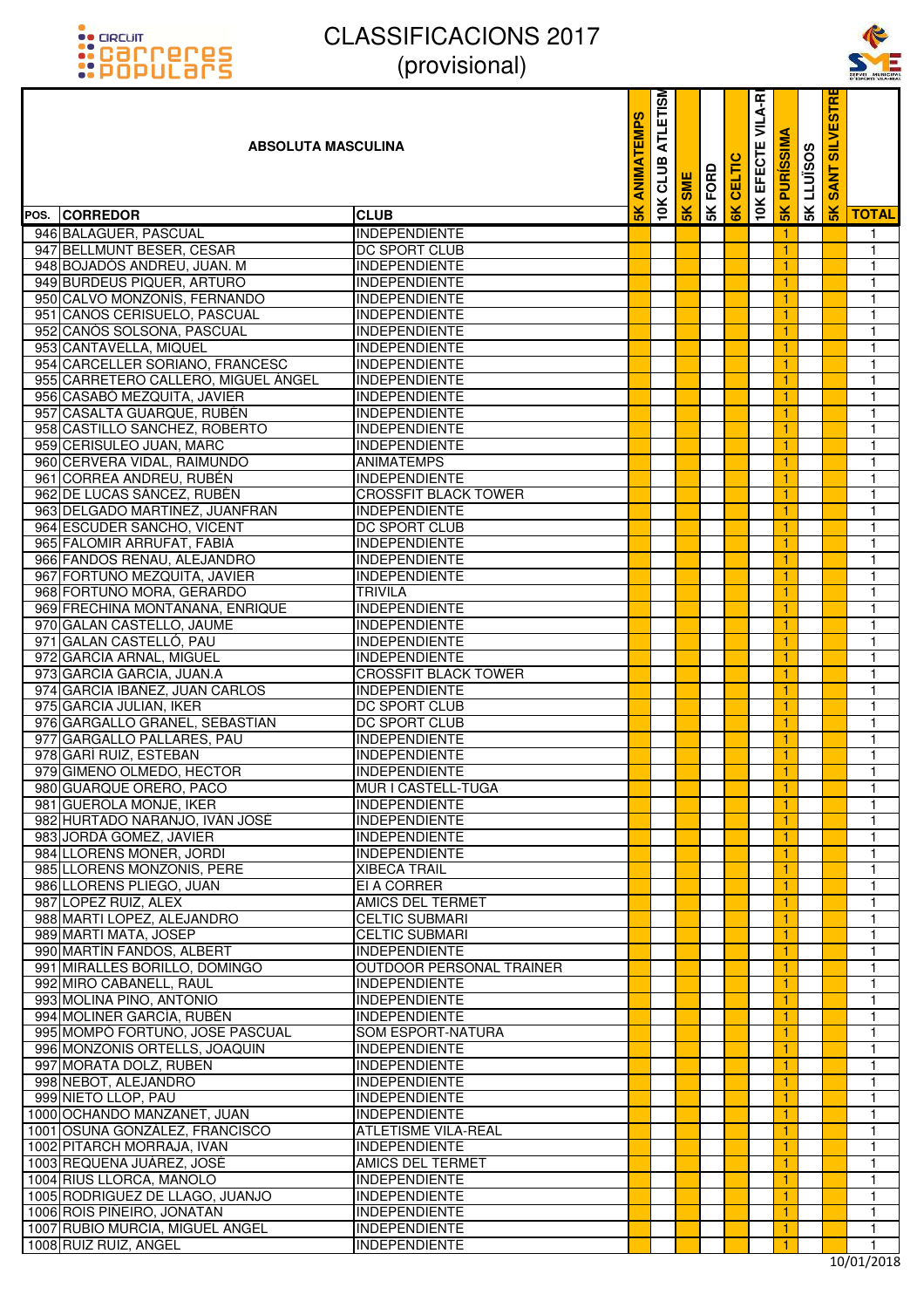



| <u>::PUPULdI'S</u>                     | $\mu$ וטופוטטוען $\mu$        |                    |                                |               |      |               |                  |                  |                   |                                  | SERVEI MUNICIPA<br>D'ESPORTS VILA-REA |
|----------------------------------------|-------------------------------|--------------------|--------------------------------|---------------|------|---------------|------------------|------------------|-------------------|----------------------------------|---------------------------------------|
| <b>ABSOLUTA MASCULINA</b>              |                               | EMPS<br><b>NIN</b> | <b>ATLETISM</b><br>≃<br>m<br>D | <b>SME</b>    | FORD | <b>CELTIC</b> | VILA-R<br>EFECTE | <b>PURISSIMA</b> | <b>SK LLUISOS</b> | <b>IRISE</b><br><b>SANT SILV</b> |                                       |
| POS. CORREDOR                          | <b>CLUB</b>                   | $\frac{1}{2}$      | 10K                            | $\frac{8}{5}$ | 5K   | $\frac{1}{6}$ | 10K              | 5K               |                   | $\frac{2}{5}$                    | <b>TOTAL</b>                          |
| 1009 SÁNCHEZ CANO, RAMÓN               | <b>INDEPENDIENTE</b>          |                    |                                |               |      |               |                  | 1                |                   |                                  | $\mathbf{1}$                          |
| 1010 SANCHEZ GORRIZ, ADRIAN            | <b>INDEPENDIENTE</b>          |                    |                                |               |      |               |                  | 1                |                   |                                  | $\mathbf{1}$                          |
| 1011 SEGLAR VALIENTE, XAVI             | <b>VILASWIM</b>               |                    |                                |               |      |               |                  | 1                |                   |                                  | $\mathbf{1}$                          |
| 1012 SORIANO BAREA, PABLO              | <b>INDEPENDIENTE</b>          |                    |                                |               |      |               |                  | 1                |                   |                                  | 1                                     |
| 1013 TOMAS CESPEDES, JOSE A.           | <b>INDEPENDIENTE</b>          |                    |                                |               |      |               |                  | 1                |                   |                                  | $\mathbf{1}$                          |
| 1014 TOMAS MARIN, DANIEL               | <b>INDEPENDIENTE</b>          |                    |                                |               |      |               |                  | 1                |                   |                                  | $\mathbf{1}$                          |
| 1015 VALERO FABRA, ANGEL               | <b>INDEPENDIENTE</b>          |                    |                                |               |      |               |                  | 1                |                   |                                  | 1                                     |
| 1016 ALMELA CUELLAR, JOAN              | INDEPENDIENTE                 |                    |                                |               |      |               |                  |                  | $\mathbf{1}$      |                                  | $\mathbf{1}$                          |
| 1017 BROCH GIMENO, PASQUAL             | <b>INDEPENDIENTE</b>          |                    |                                |               |      |               |                  |                  | $\overline{1}$    |                                  | $\mathbf{1}$                          |
| 1018 IBANEZ NEBOT, CARLOS              | <b>INDEPENDIENTE</b>          |                    |                                |               |      |               |                  |                  | $\mathbf{1}$      |                                  | $\mathbf{1}$                          |
| 1019 IBANEZ NEBOT, LUIS                | <b>INDEPENDIENTE</b>          |                    |                                |               |      |               |                  |                  | $\mathbf{1}$      |                                  | 1                                     |
| 1020 JUAN GARCIA, ANDRES               | <b>INDEPENDIENTE</b>          |                    |                                |               |      |               |                  |                  | $\mathbf{1}$      |                                  | 1                                     |
| 1021 MATEU GARDEY, EDGAR               | <b>CROSSFIT 4 FRIENDS</b>     |                    |                                |               |      |               |                  |                  | $\mathbf{1}$      |                                  | $\mathbf{1}$                          |
| 1022 MATEU GARDEY, MARC                | <b>INDEPENDIENTE</b>          |                    |                                |               |      |               |                  |                  | $\mathbf{1}$      |                                  | $\mathbf{1}$                          |
| 1023 OLUCHA ROYO, CARLES               | <b>INDEPENDIENTE</b>          |                    |                                |               |      |               |                  |                  | $\mathbf{1}$      |                                  | $\mathbf{1}$                          |
| 1024 TRANCON GOTERRIS, VICENTE M.      | <b>INDEPENDIENTE</b>          |                    |                                |               |      |               |                  |                  | $\mathbf{1}$      |                                  | 1                                     |
| 1025 MOLÉS PÉREZ, PASQUAL              | <b>INDEPENDIENTE</b>          |                    |                                |               |      |               |                  |                  | $\mathbf{1}$      |                                  | $\mathbf{1}$                          |
| 1026 CHAVESTA, JONATHAN                | <b>INDEPENDIENTE</b>          |                    |                                |               |      |               |                  |                  | $\mathbf{1}$      |                                  | $\mathbf{1}$                          |
| 1027 HERNANDEZ MOR, JORDI              | <b>INDEPENDIENTE</b>          |                    |                                |               |      |               |                  |                  | $\mathbf{1}$      |                                  | $\mathbf{1}$                          |
| 1028 CUBEDO ARACIL, PABLO              | <b>INDEPENDIENTE</b>          |                    |                                |               |      |               |                  |                  | $\mathbf{1}$      |                                  | 1                                     |
| 1029 ORTELLS CABEDO, JORDI             | <b>INDEPENDIENTE</b>          |                    |                                |               |      |               |                  |                  | $\mathbf{1}$      |                                  | $\mathbf{1}$                          |
| 1030 ORTIZ TORRES, FRANCISCO JESUS     | <b>FREE RUN</b>               |                    |                                |               |      |               |                  |                  | $\mathbf{1}$      |                                  | $\mathbf{1}$                          |
| 1031 PITARCH, JOSE                     | <b>INDEPENDIENTE</b>          |                    |                                |               |      |               |                  |                  | $\mathbf{1}$      |                                  | 1                                     |
| 1032 BERNAT ALBERT, FRANCISCO          | <b>KEMAOS</b>                 |                    |                                |               |      |               |                  |                  | $\mathbf{1}$      |                                  | 1                                     |
| 1033 CASALTA MANRIQUE, VICENTE         | <b>RUNSUMCORDA</b>            |                    |                                |               |      |               |                  |                  | $\mathbf{1}$      |                                  | $\mathbf{1}$                          |
| 1034 DARAS FERRANDO, AGUSTIN           | <b>INDEPENDIENTE</b>          |                    |                                |               |      |               |                  |                  | $\mathbf{1}$      |                                  | $\mathbf{1}$                          |
| 1035 ESCRIG VARA, DAVID                | <b>INDEPENDIENTE</b>          |                    |                                |               |      |               |                  |                  | 1                 |                                  | $\mathbf{1}$                          |
| 1036 GARCIA ESCRIBANO, DAVID           | <b>INDEPENDIENTE</b>          |                    |                                |               |      |               |                  |                  | $\mathbf{1}$      |                                  | 1                                     |
| 1037 GOTERRIS CARRATALA, MANUEL        | <b>INDEPENDIENTE</b>          |                    |                                |               |      |               |                  |                  | $\mathbf{1}$      |                                  | $\mathbf{1}$                          |
| 1038 GRAU RODRIGUEZ, ELADI             | <b>XIBECA TRAIL</b>           |                    |                                |               |      |               |                  |                  | $\mathbf{1}$      |                                  | $\mathbf{1}$                          |
| 1039 LLOPICO VILANOVA, PABLO           | INDEPENDIENTE                 |                    |                                |               |      |               |                  |                  | $\mathbf{1}$      |                                  | $\mathbf{1}$                          |
| 1040 MARCO SERRANO, JAVIER             | INDEPENDIENTE                 |                    |                                |               |      |               |                  |                  | $\mathbf{1}$      |                                  | 1                                     |
| 1041 MARCOANE, DORU                    | <b>INDEPENDIENTE</b>          |                    |                                |               |      |               |                  |                  | $\mathbf{1}$      |                                  | $\mathbf{1}$                          |
| 1042 MARTIN FERNÁNDEZ, SIU             | <b>INDEPENDIENTE</b>          |                    |                                |               |      |               |                  |                  | $\mathbf{1}$      |                                  | $\mathbf{1}$                          |
| 1043 MENERO AGUILELLA, JOAQUIN         | <b>RUNSUMCORDA</b>            |                    |                                |               |      |               |                  |                  | $\mathbf{1}$      |                                  | $\mathbf{1}$                          |
| 1044 MIRO TORRES, JORDI                | <b>INDEPENDIENTE</b>          |                    |                                |               |      |               |                  |                  | $\mathbf{1}$      |                                  | 1                                     |
| 1045 MORENO SERRA, ADRIAN              | <b>INDEPENDIENTE</b>          |                    |                                |               |      |               |                  |                  | $\mathbf{1}$      |                                  | 1                                     |
| 1046 PATUEL USÓ, PEPE                  | <b>INDEPENDIENTE</b>          |                    |                                |               |      |               |                  |                  | $\mathbf{1}$      |                                  | $\mathbf{1}$                          |
| 1047 PEIRO SAZ, JUAN                   | <b>INDEPENDIENTE</b>          |                    |                                |               |      |               |                  |                  | 1                 |                                  | $\mathbf{1}$                          |
| 1048 ROOZENBURG, RIK                   | <b>INDEPENDIENTE</b>          |                    |                                |               |      |               |                  |                  | 1                 |                                  | 1                                     |
| 1049 TENA MARTÍ, ISRAEL                | <b>INDEPENDIENTE</b>          |                    |                                |               |      |               |                  |                  | 1                 |                                  | 1                                     |
| 1050 CASTAÑER OLIVER, DANIEL           | <b>INDEPENDIENTE</b>          |                    |                                |               |      |               |                  |                  | 1                 |                                  | $\mathbf{1}$                          |
| 1051 MILLÀ PRADES, VICENT              | <b>INDEPENDIENTE</b>          |                    |                                |               |      |               |                  |                  | 1                 |                                  | $\mathbf{1}$                          |
| 1052 ZAMUDIO, CHRISTIAN JAVIER         | <b>INDEPENDIENTE</b>          |                    |                                |               |      |               |                  |                  | 1                 |                                  | 1                                     |
| 1053 ALEGRE ALEGRE, PASCUAL            | C.A. VILA-REAL                |                    |                                |               |      |               |                  |                  | $\mathbf{1}$      |                                  | $\mathbf{1}$                          |
| 1054 MATEU GARCIA, JUANDE              | <b>C.A. RUNNING CASTELLON</b> |                    |                                |               |      |               |                  |                  | 1                 |                                  | $\mathbf{1}$                          |
| 1055 MONTEIRO ANDRADE, CARLOS          | <b>INDEPENDIENTE</b>          |                    |                                |               |      |               |                  |                  | 1                 |                                  | 1                                     |
| 1056 BENLLOCH ARNAU, JOSE MANUEL       | <b>INDEPENDIENTE</b>          |                    |                                |               |      |               |                  |                  | 1                 |                                  | 1                                     |
| 1057 MARTÍ VICENT, PEDRO               | <b>INDEPENDIENTE</b>          |                    |                                |               |      |               |                  |                  | $\mathbf{1}$      |                                  | $\mathbf{1}$                          |
| 1058 NAVARRO CENTELLES, VICENTE AMADEO | INDEPENDIENTE                 |                    |                                |               |      |               |                  |                  | $\mathbf{1}$      |                                  | $\mathbf{1}$                          |
| 1059 PORCAR ORIHUELA, JUAN LUIS        | UNIO ATLETICA CASTELLO        |                    |                                |               |      |               |                  |                  | 1                 |                                  | $\mathbf{1}$                          |
| 1060 SERIOLS RAMOS, JOAN JOSEP         | <b>MONITOR 4 EVER</b>         |                    |                                |               |      |               |                  |                  | 1                 |                                  | 1                                     |
| 1061 TORREGROSSA PASCUAL, PERE         | <b>INDEPENDIENTE</b>          |                    |                                |               |      |               |                  |                  | $\mathbf{1}$      |                                  | 1                                     |
| 1062 MOLES GARCIA, PASCUAL             | <b>INDEPENDIENTE</b>          |                    |                                |               |      |               |                  |                  | 1                 |                                  | $\mathbf{1}$                          |
| 1063 RIPOLLES GALLAN, ANTONIO          | ORPESACORRE                   |                    |                                |               |      |               |                  |                  | 1                 |                                  | $\mathbf{1}$                          |
| 1064 VEDRÍ FERRER, VICENTE             | C.A. NOULAS                   |                    |                                |               |      |               |                  |                  | $\mathbf{1}$      |                                  | 1                                     |
| 1065 GARCIA SEGURA, PASCUAL            | <b>TRIVILA</b>                |                    |                                |               |      |               |                  |                  | $\mathbf{1}$      |                                  | $\mathbf{1}$                          |
| 1066 ADANERO GONZALEZ, LUCAS           | TRIATLÓN EVASIÓN CASTELLÓN    |                    |                                |               |      |               |                  |                  |                   | $\mathbf{1}$                     | $\mathbf{1}$                          |
| 1067 ALCALA SANTIAGO, DAVID            | <b>INDEPENDIENTE</b>          |                    |                                |               |      |               |                  |                  |                   | 1                                | 1                                     |
| 1068 ALCALA SANTIAGO, SERGI            | <b>INDEPENDIENTE</b>          |                    |                                |               |      |               |                  |                  |                   | 1                                | $\mathbf{1}$                          |
| 1069 BORT GUILLAMÓN, IVAN              | <b>INDEPENDIENTE</b>          |                    |                                |               |      |               |                  |                  |                   | 1                                | $\mathbf{1}$                          |
| 1070 CAJA NACHER, LUIS                 | <b>CORPORE TEAM</b>           |                    |                                |               |      |               |                  |                  |                   | $\mathbf{1}$                     | $\mathbf{1}$                          |
| 1071 CANDIDO, ALEJANDRO                | <b>INDEPENDIENTE</b>          |                    |                                |               |      |               |                  |                  |                   | 1                                | $\mathbf{1}$                          |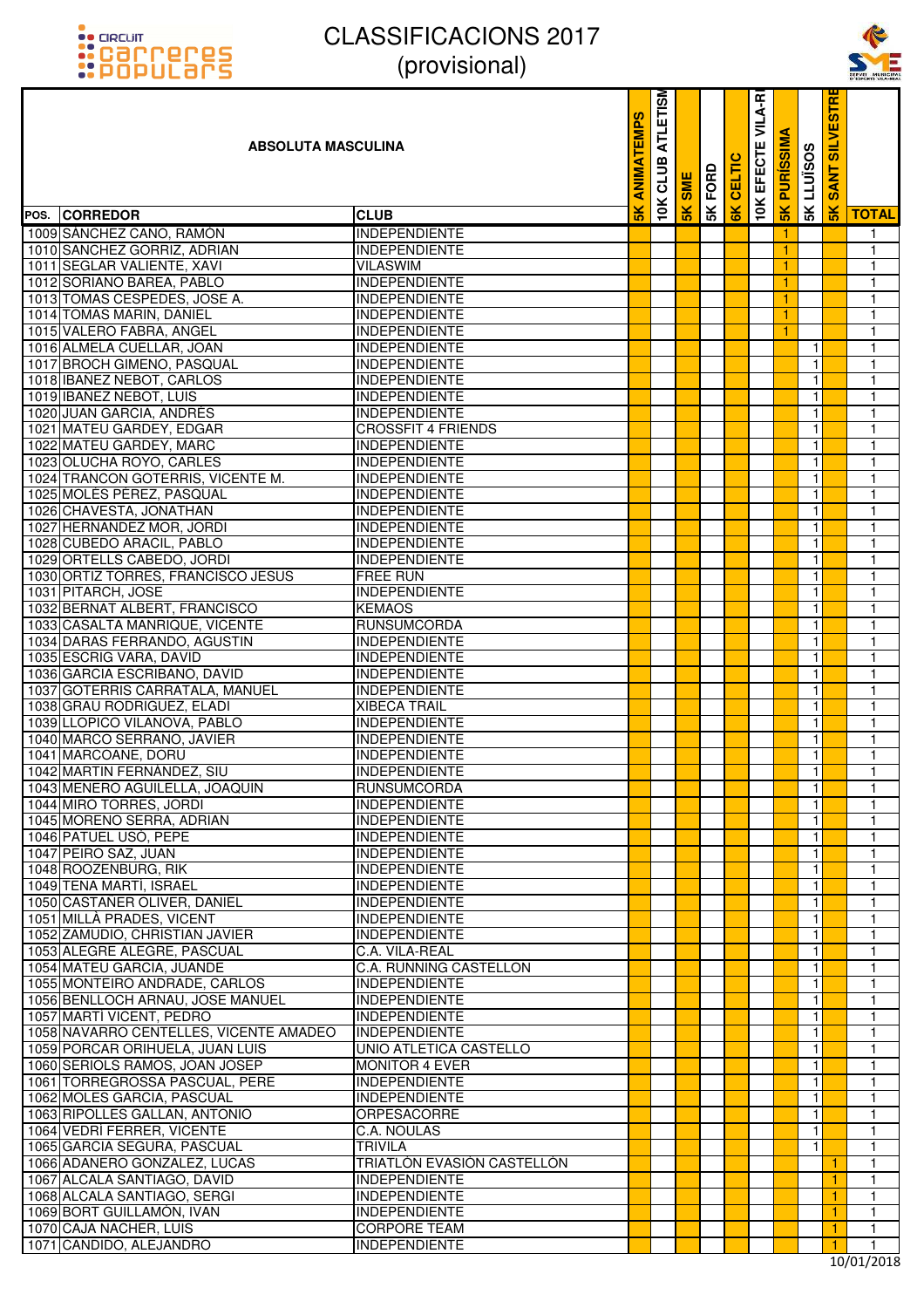# ::acum<br>::Carreres<br>::POPULars

## CLASSIFICACIONS 2017 (provisional)



| <u>::PUPULdI'S</u>                                                | $\mu$ וטופוטטוען $\mu$                       |                 |                  |            |                |        |                          |                     |                   |                                          | SERVEI MUNICIPA<br>D'ESPORTS VILA-REA |
|-------------------------------------------------------------------|----------------------------------------------|-----------------|------------------|------------|----------------|--------|--------------------------|---------------------|-------------------|------------------------------------------|---------------------------------------|
| ABSOLUTA MASCULINA                                                |                                              | စ္မ<br>틸<br>⋖   | ATLETISM<br>CLUB | <b>SME</b> | <b>SK FORD</b> | CELTIC | <b>10K EFECTE VILA-R</b> | <b>SK PURISSIMA</b> | <b>SK LLUISOS</b> | <b>ESTRI</b><br><b>INTIS</b><br>ANT<br>ທ |                                       |
| POS. CORREDOR                                                     | <b>CLUB</b>                                  | $\frac{2}{\pi}$ | <b>10K</b>       | 5K         |                | 6K     |                          |                     |                   | $\frac{1}{5}$                            | <b>TOTAL</b>                          |
| 1072 CANOS GIC, PASCUAL                                           | <b>INDEPENDIENTE</b>                         |                 |                  |            |                |        |                          |                     |                   | -1                                       | $\mathbf{1}$                          |
| 1073 CANUTO VENTURA, JORDI                                        | <b>CORPORE TEAM</b>                          |                 |                  |            |                |        |                          |                     |                   |                                          | $\mathbf{1}$                          |
| 1074 DIAZ, PABLO                                                  | <b>INDEPENDIENTE</b>                         |                 |                  |            |                |        |                          |                     |                   |                                          | $\mathbf{1}$                          |
| 1075 EL AMOUTI, AHMET                                             |                                              |                 |                  |            |                |        |                          |                     |                   |                                          | 1                                     |
| 1076 FLICH OLIVER, VICENTE                                        | DC SPORT CLUB                                |                 |                  |            |                |        |                          |                     |                   |                                          | $\mathbf{1}$                          |
| 1077 FLORES REINA, GABRIEL                                        | <b>INDEPENDIENTE</b>                         |                 |                  |            |                |        |                          |                     |                   | $\mathbf{1}$                             | $\mathbf{1}$                          |
| 1078 FORTEA GARCÍA, VÍCTOR                                        | TRILAVALL                                    |                 |                  |            |                |        |                          |                     |                   | 1                                        | $\mathbf{1}$                          |
| 1079 GARCIA BLASCO, ALEX                                          | C A LA VALL D'UIXO                           |                 |                  |            |                |        |                          |                     |                   | 1                                        | $\mathbf 1$                           |
| 1080 NAVARRO, IKER                                                | <b>TRILAVALL</b>                             |                 |                  |            |                |        |                          |                     |                   | 1                                        | 1                                     |
| 1081 OLMOS DE ZÁRATE, ÓSCAR<br>1082 ORTIZ ALARCON, PAU            | <b>EVASIÓN</b>                               |                 |                  |            |                |        |                          |                     |                   | -1                                       | $\mathbf{1}$                          |
| 1083 PALMER, CARLOS                                               | <b>INDEPENDIENTE</b><br><b>INDEPENDIENTE</b> |                 |                  |            |                |        |                          |                     |                   | 1<br>1                                   | $\mathbf{1}$<br>$\mathbf{1}$          |
| 1084 PEREZ, FERRAN                                                | <b>INDEPENDIENTE</b>                         |                 |                  |            |                |        |                          |                     |                   | 1                                        | $\mathbf{1}$                          |
| 1085 QUINTANA NORIEGA, PAU                                        | TRIATLÓN EVASIÓN CASTELLÓN                   |                 |                  |            |                |        |                          |                     |                   | 1                                        | $\mathbf{1}$                          |
| 1086 RUBERT SALVADOR, MANEL                                       | <b>INDEPENDIENTE</b>                         |                 |                  |            |                |        |                          |                     |                   |                                          | $\mathbf{1}$                          |
| 1087 SALES ROGER, DANIEL                                          | TRIATLÓN EVASIÓN CASTELLÓN                   |                 |                  |            |                |        |                          |                     |                   | 1                                        | $\mathbf{1}$                          |
| 1088 TERRONES, ALEX                                               | <b>INDEPENDIENTE</b>                         |                 |                  |            |                |        |                          |                     |                   |                                          | $\mathbf{1}$                          |
| 1089 VELA FUSTER, SERGIO                                          | <b>INDEPENDIENTE</b>                         |                 |                  |            |                |        |                          |                     |                   | 1                                        | $\mathbf{1}$                          |
| 1090 ORELLANA, MANUEL                                             | <b>INDEPENDIENTE</b>                         |                 |                  |            |                |        |                          |                     |                   | 1                                        | $\mathbf{1}$                          |
| 1091 ADSUARA BUEDO, ALBERTO                                       | <b>AMICS DEL TERMET</b>                      |                 |                  |            |                |        |                          |                     |                   | 1                                        | $\mathbf{1}$                          |
| 1092 ALBIOL SOLER, PABLO                                          | <b>INDEPENDIENTE</b>                         |                 |                  |            |                |        |                          |                     |                   |                                          | $\mathbf{1}$                          |
| 1093 BELTRAN RAMIREZ, MANUEL                                      | <b>INDEPENDIENTE</b>                         |                 |                  |            |                |        |                          |                     |                   | 1                                        | $\mathbf{1}$                          |
| 1094 CARDA, JOAN                                                  | <b>INDEPENDIENTE</b>                         |                 |                  |            |                |        |                          |                     |                   | 1                                        | $\mathbf{1}$                          |
| 1095 CÓRCOLES VALENCIA, RAÚL                                      | INDEPENDIENTE                                |                 |                  |            |                |        |                          |                     |                   |                                          | $\mathbf{1}$                          |
| 1096 COSTA GREGORI, JUAN                                          | <b>INDEPENDIENTE</b>                         |                 |                  |            |                |        |                          |                     |                   |                                          | $\mathbf{1}$                          |
| 1097 GRE BOIX, JOSE VICENTE<br>1098 LEIVA ESQUIVEL, MATÍAS NAHUEL | <b>INDEPENDIENTE</b><br><b>INDEPENDIENTE</b> |                 |                  |            |                |        |                          |                     |                   | 1<br>1                                   | $\mathbf{1}$<br>$\mathbf{1}$          |
| 1099 MARIN GARCIA, DAMIAN                                         | <b>TRICERATOPS</b>                           |                 |                  |            |                |        |                          |                     |                   | 1                                        | $\mathbf{1}$                          |
| 1100 SANCHEZ, JOSE                                                | <b>INDEPENDIENTE</b>                         |                 |                  |            |                |        |                          |                     |                   | 1                                        | $\mathbf{1}$                          |
| 1101 TUDELA FORÉS, RICARD                                         | <b>CORPORE TEAM</b>                          |                 |                  |            |                |        |                          |                     |                   | 1                                        | $\mathbf{1}$                          |
| 1102 AGUT MOLES, DAVID                                            | <b>INDEPENDIENTE</b>                         |                 |                  |            |                |        |                          |                     |                   |                                          | $\mathbf{1}$                          |
| 1103 AHÍS LUCAS, JORGE                                            | C.A. NOULAS                                  |                 |                  |            |                |        |                          |                     |                   | 1                                        | $\mathbf{1}$                          |
| 1104 CABEDO ROMERO, SERGIO                                        | <b>INDEPENDIENTE</b>                         |                 |                  |            |                |        |                          |                     |                   | 1                                        | $\mathbf{1}$                          |
| 1105 CHELA PEGUEROLES, MANU                                       | <b>VILLARREAL CF RUNNERS</b>                 |                 |                  |            |                |        |                          |                     |                   | -1                                       | -1                                    |
| 1106 CUBERTORER CASALTA, ADRIAN                                   | <b>INDEPENDIENTE</b>                         |                 |                  |            |                |        |                          |                     |                   | 1                                        | $\mathbf{1}$                          |
| 1107 CUMBA GARCIA, HÉCTOR                                         | <b>BCS TRAIL D'UIXO</b>                      |                 |                  |            |                |        |                          |                     |                   | 1                                        | $\mathbf{1}$                          |
| 1108 DIAZ GOMEZ, SERGIO<br>1109 FANDOS USO, ADRIAN                | <b>INDEPENDIENTE</b><br><b>INDEPENDIENTE</b> |                 |                  |            |                |        |                          |                     |                   | 1<br>$\mathbf{1}$                        | $\mathbf{1}$<br>$\mathbf{1}$          |
| 1110 GIL, CARLOS                                                  | <b>INDEPENDIENTE</b>                         |                 |                  |            |                |        |                          |                     |                   | 1                                        | $\mathbf{1}$                          |
| 1111 GONZALEZ IGLESIAS, NACHO                                     | <b>ATLETISME VILA-REAL</b>                   |                 |                  |            |                |        |                          |                     |                   | 1                                        | $\mathbf{1}$                          |
| 1112 JEREZ CALERES, GERARD                                        | TRILAVALL                                    |                 |                  |            |                |        |                          |                     |                   | 1                                        | $\mathbf{1}$                          |
| 1113 MARTÍN TRUJILLO, RAÚL                                        | <b>INDEPENDIENTE</b>                         |                 |                  |            |                |        |                          |                     |                   | $\mathbf{1}$                             | $\mathbf{1}$                          |
| 1114 MARTÍNEZ VILLAR, RUBÉN                                       | <b>INDEPENDIENTE</b>                         |                 |                  |            |                |        |                          |                     |                   | 1                                        | $\mathbf{1}$                          |
| 1115 MILLIAN, JUANMA                                              | <b>INDEPENDIENTE</b>                         |                 |                  |            |                |        |                          |                     |                   | $\mathbf{1}$                             | $\mathbf{1}$                          |
| 1116 MORA VEDRI, SEBASTIAN                                        | <b>INDEPENDIENTE</b>                         |                 |                  |            |                |        |                          |                     |                   | 1                                        | $\mathbf{1}$                          |
| 1117 PARDO, ROBERTO                                               | <b>INDEPENDIENTE</b>                         |                 |                  |            |                |        |                          |                     |                   | 1                                        | $\mathbf{1}$                          |
| 1118 PITARCH FABREGAT, JAVIER                                     | <b>INDEPENDIENTE</b>                         |                 |                  |            |                |        |                          |                     |                   | 1                                        | $\mathbf{1}$                          |
| 1119 RAMOS GALLETERO, SERGIO<br>1120 ROMERO BARRIL, ALEJANDRO     | <b>INDEPENDIENTE</b><br><b>INDEPENDIENTE</b> |                 |                  |            |                |        |                          |                     |                   | 1<br>1                                   | $\mathbf{1}$<br>$\mathbf{1}$          |
| 1121 SANCHEZ LÓPEZ, PACO                                          | <b>INDEPENDIENTE</b>                         |                 |                  |            |                |        |                          |                     |                   | 1                                        | $\mathbf{1}$                          |
| 1122 SANTAMARIA IBAÑEZ, JONATHAN                                  | TRILAVALL                                    |                 |                  |            |                |        |                          |                     |                   | 1                                        | $\mathbf{1}$                          |
| 1123 VICENT BABILONI, VICTOR                                      | <b>INDEPENDIENTE</b>                         |                 |                  |            |                |        |                          |                     |                   | 1                                        | $\mathbf{1}$                          |
| 1124 ARTERO, DAVID                                                | <b>INDEPENDIENTE</b>                         |                 |                  |            |                |        |                          |                     |                   | 1                                        | $\mathbf{1}$                          |
| 1125 BAÑA CAAMAÑO, IVAN                                           | <b>INDEPENDIENTE</b>                         |                 |                  |            |                |        |                          |                     |                   | $\mathbf{1}$                             | $\mathbf{1}$                          |
| 1126 BURGUETE RIBES, JAVIER                                       | <b>INDEPENDIENTE</b>                         |                 |                  |            |                |        |                          |                     |                   | 1                                        | $\mathbf{1}$                          |
| 1127 CARBÓ GIRONDA, JOSE MIGUEL                                   | <b>INDEPENDIENTE</b>                         |                 |                  |            |                |        |                          |                     |                   | 1                                        | $\mathbf{1}$                          |
| 1128 CARDA GUINOT, JAVIER                                         | <b>INDEPENDIENTE</b>                         |                 |                  |            |                |        |                          |                     |                   | 1                                        | $\mathbf{1}$                          |
| 1129 CASTELLÓ POY, OSCAR<br>1130 ESTEVE RUIZ, EFRAIM              | <b>INDEPENDIENTE</b><br><b>INDEPENDIENTE</b> |                 |                  |            |                |        |                          |                     |                   | $\mathbf{1}$<br>1                        | $\mathbf{1}$<br>$\mathbf{1}$          |
| 1131 FALCÓ PUCHOL, PASQUAL                                        | <b>RESET YOUR BODY</b>                       |                 |                  |            |                |        |                          |                     |                   | $\mathbf{1}$                             | $\mathbf{1}$                          |
| 1132 FENOLLOSA BALDÓ, JAIME                                       | <b>TRICERATOPS</b>                           |                 |                  |            |                |        |                          |                     |                   | 1                                        | $\mathbf{1}$                          |
| 1133 FERNÁNDEZ BALLESTER, SALVADOR                                | <b>INDEPENDIENTE</b>                         |                 |                  |            |                |        |                          |                     |                   | $\mathbf{1}$                             | $\mathbf{1}$                          |
| 1134 FERNANDEZ GALERA, RUBEN                                      | <b>PURITO</b>                                |                 |                  |            |                |        |                          |                     |                   | 1                                        | $\mathbf{1}$                          |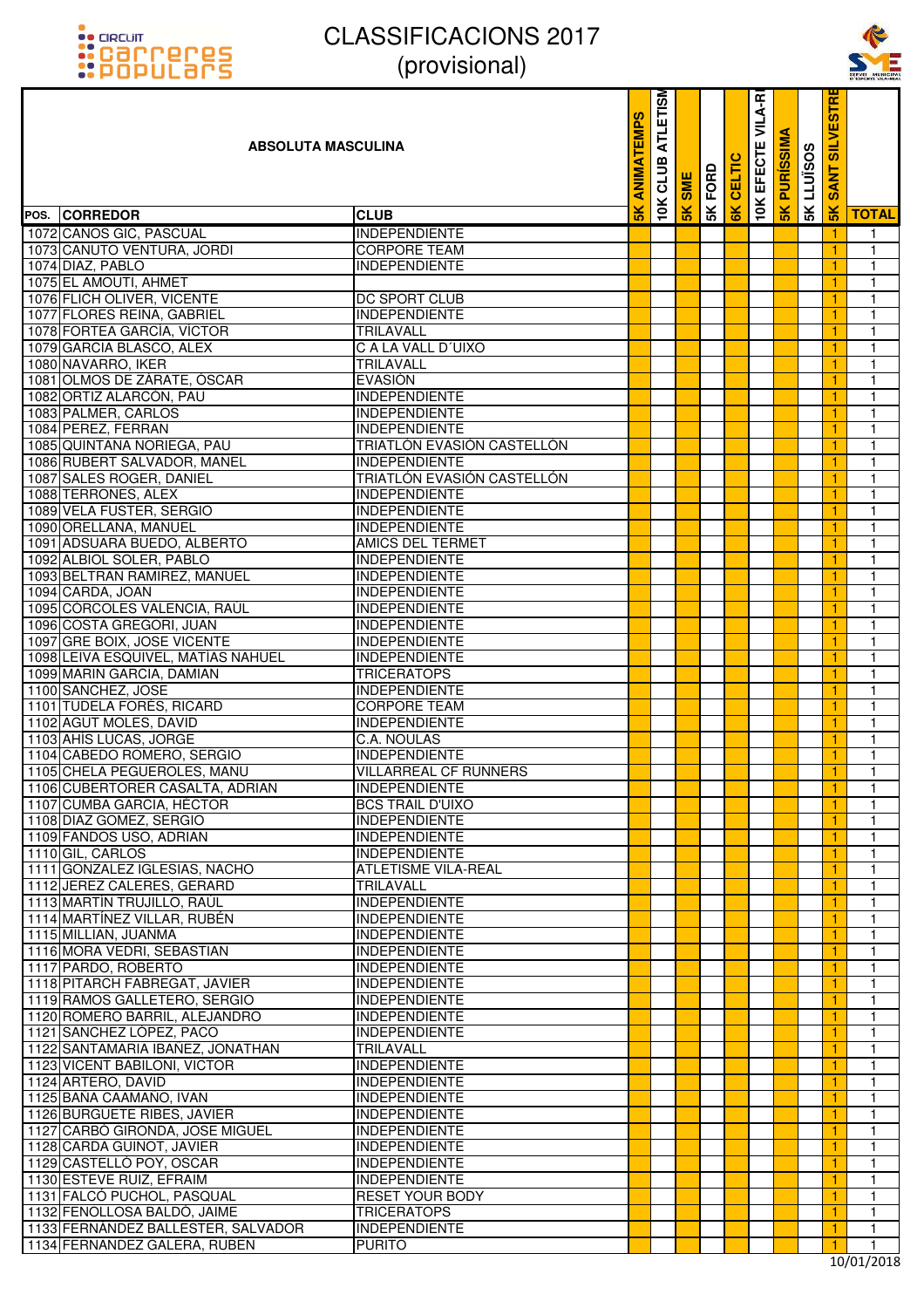



| <u>::PUPULdI'S</u>                                                   | $\mu$ וטוסווטונ $\mu$                        |                     |                                    |            |                |               |                          |                  |                   |                                             | SERVEI MUNICIPA<br>D'ESPORTS VILA-REA |
|----------------------------------------------------------------------|----------------------------------------------|---------------------|------------------------------------|------------|----------------|---------------|--------------------------|------------------|-------------------|---------------------------------------------|---------------------------------------|
| <b>ABSOLUTA MASCULINA</b>                                            |                                              | <b>EMPS</b><br>ANIM | <b>ATLETISM</b><br>≃<br><b>DTC</b> | <b>SME</b> | <b>SK FORD</b> | CELTIC        | <b>10K EFECTE VILA-R</b> | <b>PURISSIMA</b> | <b>SK LLUISOS</b> | <b>ESTRI</b><br><b>INTIS</b><br><b>SANT</b> |                                       |
| POS. CORREDOR                                                        | <b>CLUB</b>                                  | $\frac{1}{2}$       | 10K                                | 5K         |                | $\frac{1}{6}$ |                          | $\frac{8}{5}$    |                   | 5K                                          | <b>TOTAL</b>                          |
| 1135 FUSTER RAMBLA, JOSE M.                                          | <b>INDEPENDIENTE</b>                         |                     |                                    |            |                |               |                          |                  |                   | -1                                          | $\mathbf{1}$                          |
| 1136 FUSTER RENAU, FRANCISCO                                         | JUDO CLUB VILA-REAL                          |                     |                                    |            |                |               |                          |                  |                   | 1                                           | $\mathbf{1}$                          |
| 1137 GARCIA EBRI, ALBERTO                                            | <b>INDEPENDIENTE</b>                         |                     |                                    |            |                |               |                          |                  |                   | 1                                           | 1                                     |
| 1138 GARCÍA ROCHERA, OSCAR                                           | <b>INDEPENDIENTE</b>                         |                     |                                    |            |                |               |                          |                  |                   | 1                                           | 1                                     |
| 1139 GIL FLORES, JAIME                                               | <b>INDEPENDIENTE</b>                         |                     |                                    |            |                |               |                          |                  |                   |                                             | $\mathbf{1}$                          |
| 1140 GRANADOS ZAMORA, ANTONIO                                        | <b>INDEPENDIENTE</b>                         |                     |                                    |            |                |               |                          |                  |                   | 1                                           | $\mathbf{1}$                          |
| 1141 BANEZ HERRERO, VICENTE                                          | <b>ARTANA AMUNT I AVALL</b>                  |                     |                                    |            |                |               |                          |                  |                   | 1                                           | 1                                     |
| 1142 JIMENEZ JIMENEZ, HECTOR                                         | <b>INDEPENDIENTE</b>                         |                     |                                    |            |                |               |                          |                  |                   | -1                                          | $\mathbf{1}$                          |
| 1143 LAPUERTA ARRUFAT, JOAN                                          | <b>INDEPENDIENTE</b>                         |                     |                                    |            |                |               |                          |                  |                   | 1                                           | $\mathbf{1}$                          |
| 1144 LLIDO GIL, JORDI<br>1145 LLUCH GAVARA, PASCUAL                  | <b>INDEPENDIENTE</b><br><b>INDEPENDIENTE</b> |                     |                                    |            |                |               |                          |                  |                   | -1                                          | $\mathbf{1}$<br>1                     |
| 1146 LOPEZ GIL, DAVID                                                | C.A. ONDA                                    |                     |                                    |            |                |               |                          |                  |                   | 1<br>1                                      | 1                                     |
| 1147 MARCILLA CALLE, JORGE                                           | <b>JUDO CLUB VILA-REAL</b>                   |                     |                                    |            |                |               |                          |                  |                   |                                             | $\mathbf{1}$                          |
| 1148 MUÑOZ GAVARA, MANUEL                                            | <b>INDEPENDIENTE</b>                         |                     |                                    |            |                |               |                          |                  |                   | $\mathbf{1}$                                | $\mathbf{1}$                          |
| 1149 PESUDO FORTEI, VICENTE                                          | <b>INDEPENDIENTE</b>                         |                     |                                    |            |                |               |                          |                  |                   | 1                                           | $\mathbf{1}$                          |
| 1150 PITARCH MOROS, MARGARITA                                        | <b>TRIVILA</b>                               |                     |                                    |            |                |               |                          |                  |                   | 1                                           | 1                                     |
| 1151 RAMOS BALLESTER, ROBERTO                                        | <b>INDEPENDIENTE</b>                         |                     |                                    |            |                |               |                          |                  |                   |                                             | $\mathbf{1}$                          |
| 1152 SERRANO, SAUL                                                   | <b>INDEPENDIENTE</b>                         |                     |                                    |            |                |               |                          |                  |                   | 1                                           | $\mathbf{1}$                          |
| 1153 SORRIBLES SORRIBES, ALEJANDRO                                   | <b>INDEPENDIENTE</b>                         |                     |                                    |            |                |               |                          |                  |                   |                                             | $\mathbf{1}$                          |
| 1154 TELLOLS, VICENTE                                                | <b>INDEPENDIENTE</b>                         |                     |                                    |            |                |               |                          |                  |                   | 1                                           | 1                                     |
| 1155 VENTURA, TONI                                                   | <b>INDEPENDIENTE</b>                         |                     |                                    |            |                |               |                          |                  |                   |                                             | $\mathbf{1}$                          |
| 1156 VICENT PALANCA, JOSE CARLOS                                     | DC SPORT CLUB                                |                     |                                    |            |                |               |                          |                  |                   | 1                                           | $\mathbf{1}$                          |
| 1157 VINES, CARLOS                                                   | <b>INDEPENDIENTE</b>                         |                     |                                    |            |                |               |                          |                  |                   |                                             | $\mathbf{1}$                          |
| 1158 VIVÓ MUÑOZ, RUBÉN                                               | <b>INDEPENDIENTE</b>                         |                     |                                    |            |                |               |                          |                  |                   |                                             | 1                                     |
| 1159 BARREDA PAZOS, DIEGO<br>1160 BELTRAN IBAÑEZ, RAFAEL             | <b>INDEPENDIENTE</b><br><b>INDEPENDIENTE</b> |                     |                                    |            |                |               |                          |                  |                   | 1                                           | $\mathbf{1}$<br>$\mathbf{1}$          |
| 1161 BLASCO, JUAN IGNACIO                                            | <b>INDEPENDIENTE</b>                         |                     |                                    |            |                |               |                          |                  |                   | 1                                           | $\mathbf{1}$                          |
| 1162 BONET RUBIO, MANUEL                                             |                                              |                     |                                    |            |                |               |                          |                  |                   | 1                                           | $\mathbf{1}$                          |
| 1163 CABRERA GONZALEZ, BARRABAS                                      | <b>INDEPENDIENTE</b>                         |                     |                                    |            |                |               |                          |                  |                   |                                             | $\mathbf{1}$                          |
| 1164 CAPELLA PERIS, CARLOS                                           | <b>INDEPENDIENTE</b>                         |                     |                                    |            |                |               |                          |                  |                   | 1                                           | $\mathbf{1}$                          |
| 1165 CASPE TEROL, XIMO                                               | <b>CLUB TRIATLON PEÑISCOLA</b>               |                     |                                    |            |                |               |                          |                  |                   |                                             | $\mathbf{1}$                          |
| 1166 CLEMENTE GONZALEZ, ANGEL                                        | <b>INDEPENDIENTE</b>                         |                     |                                    |            |                |               |                          |                  |                   | 1                                           | 1                                     |
| 1167 DIAGO, MANUEL                                                   | <b>BCS TRAIL D'UIXO</b>                      |                     |                                    |            |                |               |                          |                  |                   | -1                                          | $\mathbf{1}$                          |
| 1168 EIXEA BELMONTE, HECTOR                                          | <b>INDEPENDIENTE</b>                         |                     |                                    |            |                |               |                          |                  |                   | -1                                          | -1                                    |
| 1169 ENGUIDANOS ADSUARA, HÉCTOR                                      | <b>INDEPENDIENTE</b>                         |                     |                                    |            |                |               |                          |                  |                   | 1                                           | 1                                     |
| 1170 FLOR CATALÁN, ALVARO<br>1171 FONT ROMERO, RUBEN                 | CT ANFIBIOS ALMASSORA<br>AMICS DEL MASCLE    |                     |                                    |            |                |               |                          |                  |                   | 1                                           | $\mathbf{1}$<br>$\mathbf{1}$          |
| 1172 FRUCTUOSO DIAZ, DANIEL                                          | <b>INDEPENDIENTE</b>                         |                     |                                    |            |                |               |                          |                  |                   | 1                                           | $\mathbf{1}$                          |
| 1173 GARCIA PUCHOL, JUANJO                                           | <b>CM VILAFAMES</b>                          |                     |                                    |            |                |               |                          |                  |                   | 1                                           | $\mathbf{1}$                          |
| 1174 GARGALLO BADENAS, JAVIER                                        | CLUB 3PW ALMAZORA                            |                     |                                    |            |                |               |                          |                  |                   | -1                                          | 1                                     |
| 1175 GONZALEZ GARCIA, IVAN                                           | <b>INDEPENDIENTE</b>                         |                     |                                    |            |                |               |                          |                  |                   |                                             | 1                                     |
| 1176 JARQUE VILAR, MANUEL                                            | <b>INDEPENDIENTE</b>                         |                     |                                    |            |                |               |                          |                  |                   | -1                                          | $\mathbf{1}$                          |
| 1177 LLACER VENTURA, FERNANDO                                        | <b>INDEPENDIENTE</b>                         |                     |                                    |            |                |               |                          |                  |                   | 1                                           | $\mathbf{1}$                          |
| 1178 LLORENS BARREDA, CARLOS                                         | <b>INDEPENDIENTE</b>                         |                     |                                    |            |                |               |                          |                  |                   | -1                                          | $\mathbf{1}$                          |
| 1179 MALLOL SORIANO, ENRIQUE                                         | <b>INDEPENDIENTE</b>                         |                     |                                    |            |                |               |                          |                  |                   | -1                                          | $\mathbf{1}$                          |
| 1180 MARCILLA CALLE, GERMÁN                                          | <b>JUDO CLUB VILA-REAL</b>                   |                     |                                    |            |                |               |                          |                  |                   | 1                                           | $\mathbf{1}$                          |
| 1181 MARCO SORIANO, JOSE                                             | <b>XIBECATRAIL</b>                           |                     |                                    |            |                |               |                          |                  |                   | 1                                           | $\mathbf{1}$                          |
| 1182 MATA PEREZ, JORDI<br>1183 MURILLO NAVARRO, MIGUEL ANGEL         | <b>INDEPENDIENTE</b><br>TRILAVALL            |                     |                                    |            |                |               |                          |                  |                   | 1                                           | $\mathbf{1}$<br>$\mathbf{1}$          |
| 1184 PARRA, OSCAR                                                    | <b>EVASIÓN</b>                               |                     |                                    |            |                |               |                          |                  |                   | 1                                           | $\mathbf{1}$                          |
| 1185 PLA GIL, JOSE MARÍA                                             | ARTANA AMUNT I AVALL                         |                     |                                    |            |                |               |                          |                  |                   | 1                                           | $\mathbf{1}$                          |
| 1186 RAMOS RUBERT, MARTIN                                            | <b>INDEPENDIENTE</b>                         |                     |                                    |            |                |               |                          |                  |                   | -1                                          | 1                                     |
| 1187 SEGLAR ROGLA, VICTOR                                            | <b>INDEPENDIENTE</b>                         |                     |                                    |            |                |               |                          |                  |                   | 1                                           | 1                                     |
| 1188 SEMPERE MUÑOZ, JESUS                                            |                                              |                     |                                    |            |                |               |                          |                  |                   | 1                                           | $\mathbf{1}$                          |
| 1189 VENTURA FERNÁNDEZ, PASCUAL                                      | <b>INDEPENDIENTE</b>                         |                     |                                    |            |                |               |                          |                  |                   | 1                                           | $\mathbf{1}$                          |
| 1190 VILANOVA GIL, JAIME                                             | <b>INDEPENDIENTE</b>                         |                     |                                    |            |                |               |                          |                  |                   | 1                                           | $\mathbf{1}$                          |
| 1191 AYET SALES, DAVID                                               | <b>INDEPENDIENTE</b>                         |                     |                                    |            |                |               |                          |                  |                   | -1                                          | $\mathbf{1}$                          |
| 1192 BALLESTER PALLARÉS, SERGIO<br>1193 BARREDA PORCAR, MIGUEL ÁNGEL | C.A. ONDA<br><b>INDEPENDIENTE</b>            |                     |                                    |            |                |               |                          |                  |                   | 1                                           | $\mathbf{1}$<br>1                     |
| 1194 CERVERA CAPDEVILA, ERNESTO                                      | <b>INDEPENDIENTE</b>                         |                     |                                    |            |                |               |                          |                  |                   | 1<br>1                                      | $\mathbf{1}$                          |
| 1195 DOÑATE, JUAN ANTONIO                                            | <b>INDEPENDIENTE</b>                         |                     |                                    |            |                |               |                          |                  |                   | 1                                           | $\mathbf{1}$                          |
| 1196 ENGUIDANOS ADSUARA, AMANCIA                                     | <b>INDEPENDIENTE</b>                         |                     |                                    |            |                |               |                          |                  |                   | 1                                           | $\mathbf{1}$                          |
| 1197 GONZALEZ APARICIO, TONI                                         | <b>INDEPENDIENTE</b>                         |                     |                                    |            |                |               |                          |                  |                   | 1                                           | $\mathbf{1}$                          |